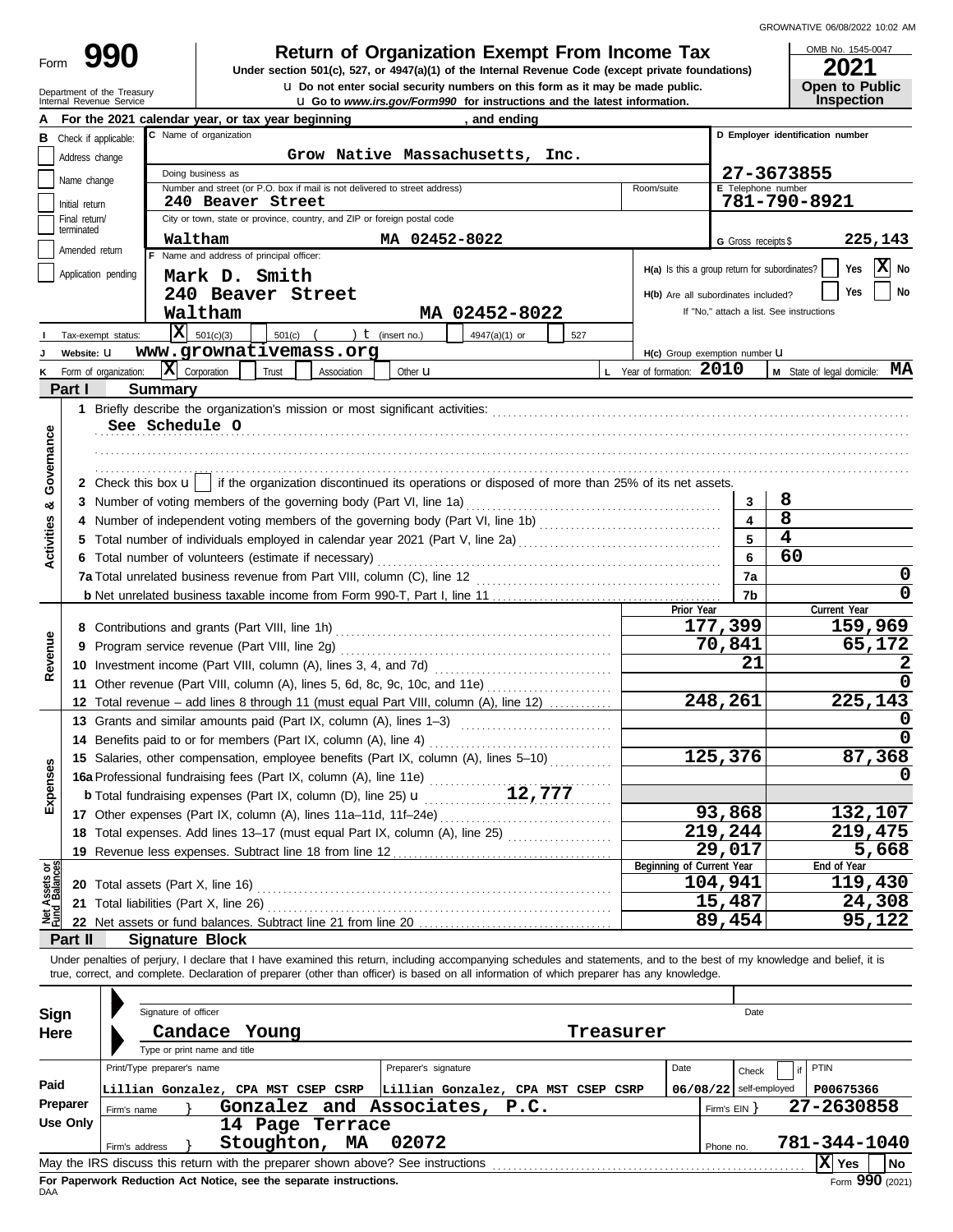|              | 27-3673855<br>Form 990 (2021) Grow Native Massachusetts, Inc.                                                                             | Page 2                                |
|--------------|-------------------------------------------------------------------------------------------------------------------------------------------|---------------------------------------|
| Part III     | <b>Statement of Program Service Accomplishments</b>                                                                                       |                                       |
|              |                                                                                                                                           | $\mathbf{x}$                          |
| $\mathbf{1}$ | Briefly describe the organization's mission:                                                                                              |                                       |
|              | To promote the use of native plants and healthy ecosystems.                                                                               |                                       |
|              |                                                                                                                                           |                                       |
|              |                                                                                                                                           |                                       |
|              |                                                                                                                                           |                                       |
| $\mathbf{2}$ | Did the organization undertake any significant program services during the year which were not listed on the<br>prior Form 990 or 990-EZ? | Yes $\overline{X}$ No<br>$\mathsf{L}$ |
|              | If "Yes," describe these new services on Schedule O.                                                                                      |                                       |
| 3            | Did the organization cease conducting, or make significant changes in how it conducts, any program                                        |                                       |
|              | services?                                                                                                                                 | $\Box$ Yes $\boxed{\mathbf{X}}$ No    |
|              | If "Yes," describe these changes on Schedule O.                                                                                           |                                       |
| 4            | Describe the organization's program service accomplishments for each of its three largest program services, as measured by                |                                       |
|              | expenses. Section 501(c)(3) and 501(c)(4) organizations are required to report the amount of grants and allocations to others,            |                                       |
|              | the total expenses, and revenue, if any, for each program service reported.                                                               |                                       |
|              |                                                                                                                                           |                                       |
|              | $(166, 187)$ (Expenses \$ \bubble 166, 187) including grants of \$ \bubble 1.1 (Revenue \$ \bubble 1.1.1.1.1)<br>4a (Code:                | 65,172                                |
|              | See Schedule O                                                                                                                            |                                       |
|              |                                                                                                                                           |                                       |
|              |                                                                                                                                           |                                       |
|              |                                                                                                                                           |                                       |
|              |                                                                                                                                           |                                       |
|              |                                                                                                                                           |                                       |
|              |                                                                                                                                           |                                       |
|              |                                                                                                                                           |                                       |
|              |                                                                                                                                           |                                       |
|              |                                                                                                                                           |                                       |
|              |                                                                                                                                           |                                       |
|              |                                                                                                                                           |                                       |
|              |                                                                                                                                           |                                       |
| N/A          |                                                                                                                                           |                                       |
|              |                                                                                                                                           |                                       |
|              |                                                                                                                                           |                                       |
|              |                                                                                                                                           |                                       |
|              |                                                                                                                                           |                                       |
|              |                                                                                                                                           |                                       |
|              |                                                                                                                                           |                                       |
|              |                                                                                                                                           |                                       |
|              |                                                                                                                                           |                                       |
|              |                                                                                                                                           |                                       |
|              |                                                                                                                                           |                                       |
|              | including grants of \$<br>4c (Code:<br>) (Revenue \$<br>) (Expenses \$                                                                    |                                       |
| N/A          |                                                                                                                                           |                                       |
|              |                                                                                                                                           |                                       |
|              |                                                                                                                                           |                                       |
|              |                                                                                                                                           |                                       |
|              |                                                                                                                                           |                                       |
|              |                                                                                                                                           |                                       |
|              |                                                                                                                                           |                                       |
|              |                                                                                                                                           |                                       |
|              |                                                                                                                                           |                                       |
|              |                                                                                                                                           |                                       |
|              |                                                                                                                                           |                                       |
|              |                                                                                                                                           |                                       |
|              | 4d Other program services (Describe on Schedule O.)                                                                                       |                                       |
|              | (Expenses \$<br>(Revenue \$<br>including grants of \$<br>166, 187                                                                         |                                       |
|              | 4e Total program service expenses u                                                                                                       |                                       |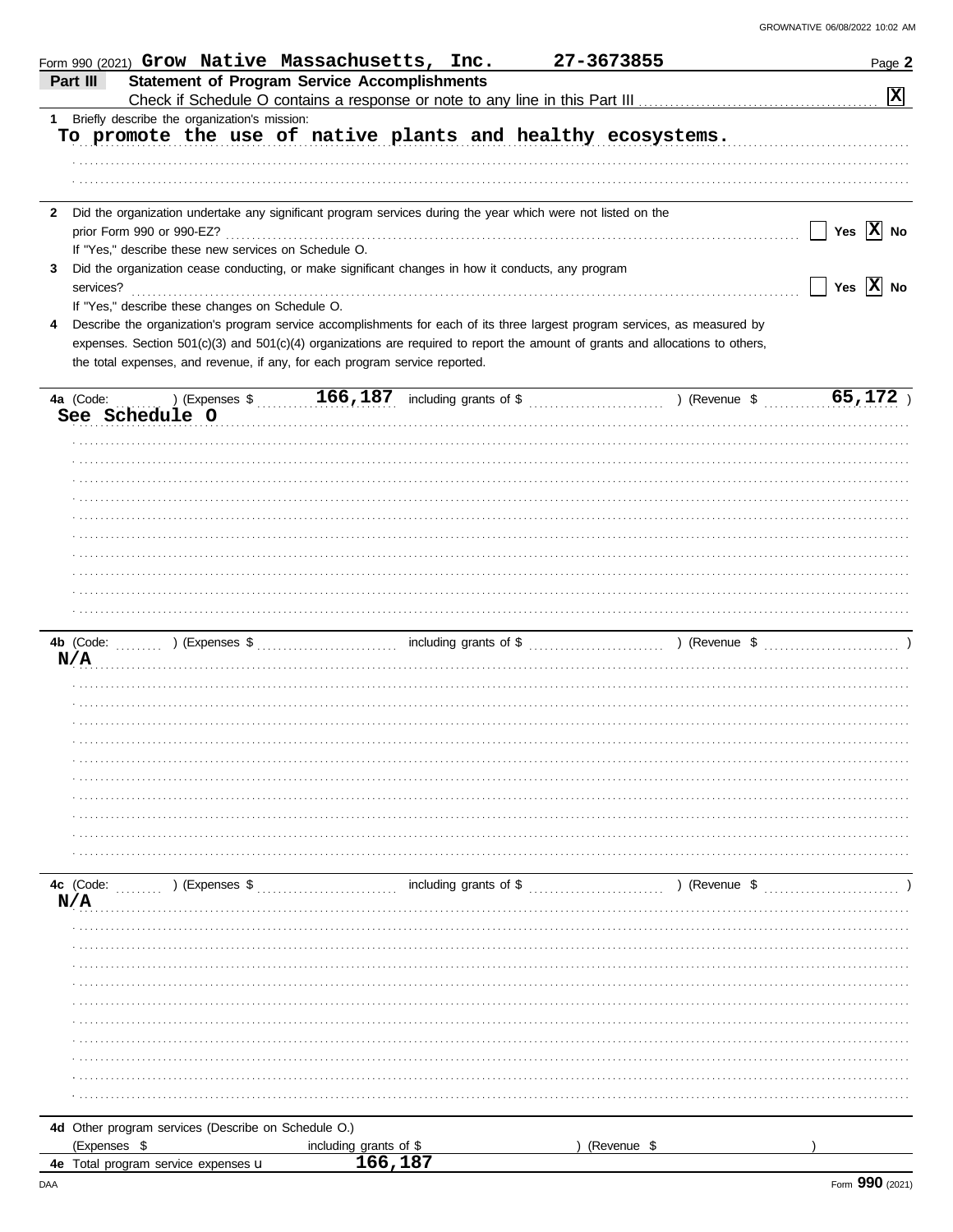## **Part IV Checklist of Required Schedules** Form 990 (2021) Page **3 Grow Native Massachusetts, Inc. 27-3673855**

|        | ו מונו ש<br>criecking or required ocriedules                                                                                                                                                                  |                   |     |        |
|--------|---------------------------------------------------------------------------------------------------------------------------------------------------------------------------------------------------------------|-------------------|-----|--------|
|        |                                                                                                                                                                                                               |                   | Yes | No     |
| 1      | Is the organization described in section $501(c)(3)$ or $4947(a)(1)$ (other than a private foundation)? If "Yes,"                                                                                             |                   | x   |        |
|        | complete Schedule A<br>Is the organization required to complete Schedule B, Schedule of Contributors (see instructions)?                                                                                      | 1<br>$\mathbf{2}$ | X   |        |
| 2<br>3 | Did the organization engage in direct or indirect political campaign activities on behalf of or in opposition to                                                                                              |                   |     |        |
|        | candidates for public office? If "Yes," complete Schedule C, Part I                                                                                                                                           | 3                 |     | X      |
| 4      | Section 501(c)(3) organizations. Did the organization engage in lobbying activities, or have a section 501(h)                                                                                                 |                   |     |        |
|        | election in effect during the tax year? If "Yes," complete Schedule C, Part II                                                                                                                                | 4                 |     | x      |
| 5      | Is the organization a section $501(c)(4)$ , $501(c)(5)$ , or $501(c)(6)$ organization that receives membership dues,                                                                                          |                   |     |        |
|        | assessments, or similar amounts as defined in Rev. Proc. 98-19? If "Yes," complete Schedule C, Part III                                                                                                       | 5                 |     | x      |
| 6      | Did the organization maintain any donor advised funds or any similar funds or accounts for which donors                                                                                                       |                   |     |        |
|        | have the right to provide advice on the distribution or investment of amounts in such funds or accounts? If                                                                                                   |                   |     |        |
|        | "Yes," complete Schedule D, Part I                                                                                                                                                                            | 6                 |     | x      |
| 7      | Did the organization receive or hold a conservation easement, including easements to preserve open space,                                                                                                     |                   |     |        |
|        | the environment, historic land areas, or historic structures? If "Yes," complete Schedule D, Part II                                                                                                          | 7                 |     | x      |
| 8      | Did the organization maintain collections of works of art, historical treasures, or other similar assets? If "Yes,"                                                                                           |                   |     |        |
|        | complete Schedule D, Part III                                                                                                                                                                                 | 8                 |     | X      |
| 9      | Did the organization report an amount in Part X, line 21, for escrow or custodial account liability, serve as a                                                                                               |                   |     |        |
|        | custodian for amounts not listed in Part X; or provide credit counseling, debt management, credit repair, or                                                                                                  |                   |     |        |
|        | debt negotiation services? If "Yes," complete Schedule D, Part IV                                                                                                                                             | 9                 |     | x      |
| 10     | Did the organization, directly or through a related organization, hold assets in donor-restricted endowments                                                                                                  |                   |     | x      |
|        | or in quasi endowments? If "Yes," complete Schedule D, Part V                                                                                                                                                 | 10                |     |        |
| 11     | If the organization's answer to any of the following questions is "Yes," then complete Schedule D, Parts VI,<br>VII, VIII, IX, or X, as applicable.                                                           |                   |     |        |
| a      | Did the organization report an amount for land, buildings, and equipment in Part X, line 10? If "Yes,"                                                                                                        |                   |     |        |
|        | complete Schedule D, Part VI                                                                                                                                                                                  | 11a               | х   |        |
|        | <b>b</b> Did the organization report an amount for investments—other securities in Part X, line 12, that is 5% or more                                                                                        |                   |     |        |
|        | of its total assets reported in Part X, line 16? If "Yes," complete Schedule D, Part VII                                                                                                                      | 11 b              |     | x      |
|        | c Did the organization report an amount for investments—program related in Part X, line 13, that is 5% or more                                                                                                |                   |     |        |
|        | of its total assets reported in Part X, line 16? If "Yes," complete Schedule D, Part VIII                                                                                                                     | 11c               |     | X      |
|        | d Did the organization report an amount for other assets in Part X, line 15, that is 5% or more of its total assets                                                                                           |                   |     |        |
|        | reported in Part X, line 16? If "Yes," complete Schedule D, Part IX                                                                                                                                           | 11d               |     | x      |
|        | e Did the organization report an amount for other liabilities in Part X, line 25? If "Yes," complete Schedule D, Part X                                                                                       | 11e               | х   |        |
| f      | Did the organization's separate or consolidated financial statements for the tax year include a footnote that addresses                                                                                       |                   |     |        |
|        | the organization's liability for uncertain tax positions under FIN 48 (ASC 740)? If "Yes," complete Schedule D, Part X                                                                                        | 11f               |     | x      |
|        | 12a Did the organization obtain separate, independent audited financial statements for the tax year? If "Yes," complete                                                                                       |                   |     |        |
|        |                                                                                                                                                                                                               | 12a               |     | x      |
|        | Was the organization included in consolidated, independent audited financial statements for the tax year? If                                                                                                  |                   |     |        |
|        | "Yes," and if the organization answered "No" to line 12a, then completing Schedule D, Parts XI and XII is optional                                                                                            | 12 <sub>b</sub>   |     | X      |
| 13     |                                                                                                                                                                                                               | 13                |     | X<br>X |
| 14a    | Did the organization maintain an office, employees, or agents outside of the United States?                                                                                                                   | 14a               |     |        |
| b      | Did the organization have aggregate revenues or expenses of more than \$10,000 from grantmaking,<br>fundraising, business, investment, and program service activities outside the United States, or aggregate |                   |     |        |
|        |                                                                                                                                                                                                               | 14b               |     | x      |
| 15     | Did the organization report on Part IX, column (A), line 3, more than \$5,000 of grants or other assistance to or                                                                                             |                   |     |        |
|        | for any foreign organization? If "Yes," complete Schedule F, Parts II and IV                                                                                                                                  | 15                |     | x      |
| 16     | Did the organization report on Part IX, column (A), line 3, more than \$5,000 of aggregate grants or other                                                                                                    |                   |     |        |
|        | assistance to or for foreign individuals? If "Yes," complete Schedule F, Parts III and IV                                                                                                                     | 16                |     | x      |
| 17     | Did the organization report a total of more than \$15,000 of expenses for professional fundraising services on                                                                                                |                   |     |        |
|        |                                                                                                                                                                                                               | 17                |     | x      |
| 18     | Did the organization report more than \$15,000 total of fundraising event gross income and contributions on                                                                                                   |                   |     |        |
|        | Part VIII, lines 1c and 8a? If "Yes," complete Schedule G, Part II                                                                                                                                            | 18                |     | x      |
| 19     | Did the organization report more than \$15,000 of gross income from gaming activities on Part VIII, line 9a?                                                                                                  |                   |     |        |
|        |                                                                                                                                                                                                               | 19                |     | X      |
| 20a    |                                                                                                                                                                                                               | 20a               |     | X      |
| b      |                                                                                                                                                                                                               | 20 <sub>b</sub>   |     |        |
| 21     | Did the organization report more than \$5,000 of grants or other assistance to any domestic organization or                                                                                                   |                   |     |        |
|        |                                                                                                                                                                                                               | 21                |     | x      |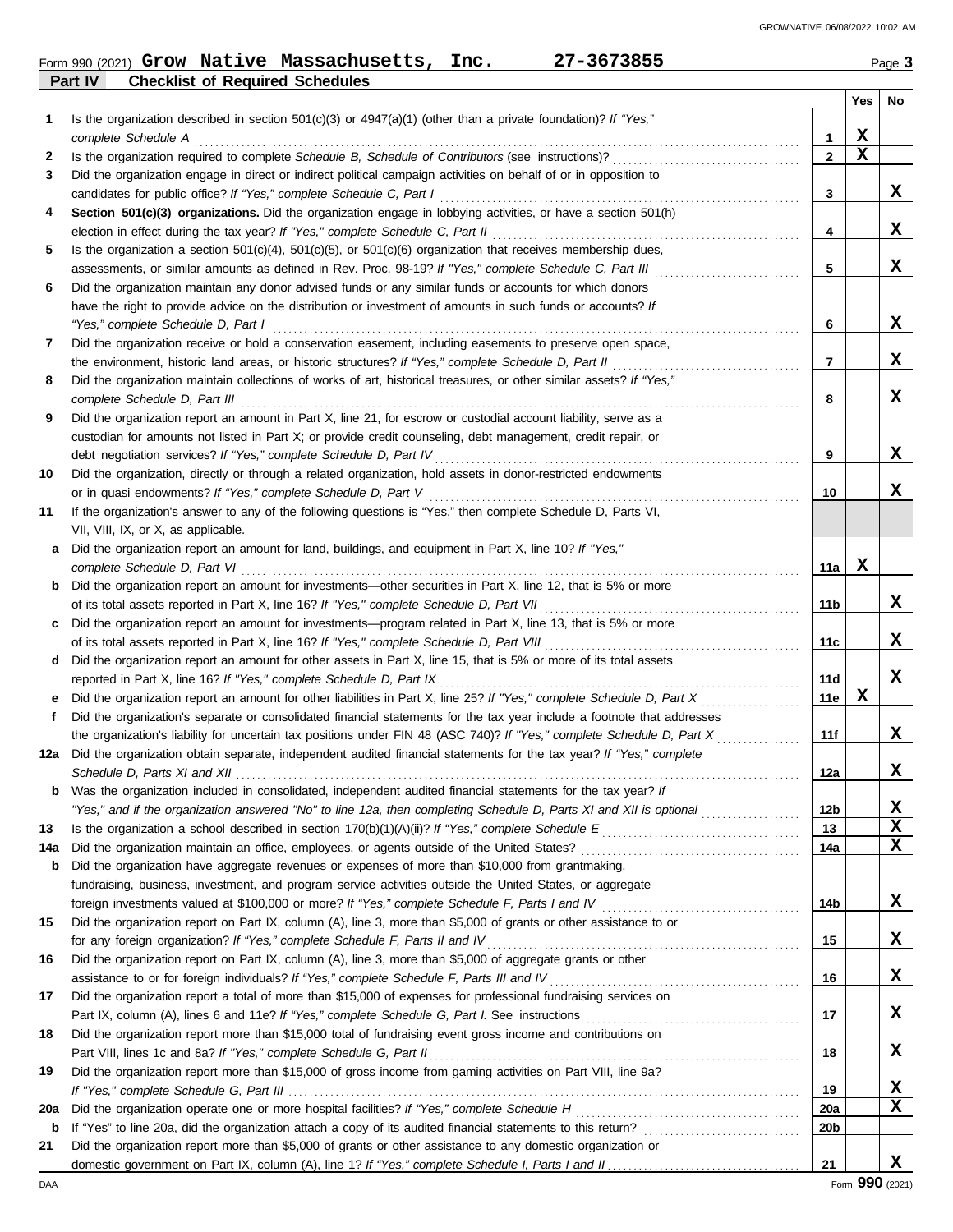|     | 27-3673855<br>Form 990 (2021) Grow Native Massachusetts, Inc.                                                                                                                      |             |     |     | Page 4                  |
|-----|------------------------------------------------------------------------------------------------------------------------------------------------------------------------------------|-------------|-----|-----|-------------------------|
|     | <b>Checklist of Required Schedules (continued)</b><br>Part IV                                                                                                                      |             |     |     |                         |
|     |                                                                                                                                                                                    |             |     | Yes | No                      |
| 22  | Did the organization report more than \$5,000 of grants or other assistance to or for domestic individuals on                                                                      |             |     |     | X                       |
| 23  | Part IX, column (A), line 2? If "Yes," complete Schedule I, Parts I and III<br>Did the organization answer "Yes" to Part VII, Section A, line 3, 4, or 5 about compensation of the |             | 22  |     |                         |
|     | organization's current and former officers, directors, trustees, key employees, and highest compensated                                                                            |             |     |     |                         |
|     | employees? If "Yes," complete Schedule J                                                                                                                                           |             | 23  |     | x                       |
|     | 24a Did the organization have a tax-exempt bond issue with an outstanding principal amount of more than                                                                            |             |     |     |                         |
|     | \$100,000 as of the last day of the year, that was issued after December 31, 2002? If "Yes," answer lines 24b                                                                      |             |     |     |                         |
|     | through 24d and complete Schedule K. If "No," go to line 25a                                                                                                                       |             | 24a |     | x                       |
| b   | Did the organization invest any proceeds of tax-exempt bonds beyond a temporary period exception?                                                                                  |             | 24b |     |                         |
| с   | Did the organization maintain an escrow account other than a refunding escrow at any time during the year                                                                          |             |     |     |                         |
|     | to defease any tax-exempt bonds?                                                                                                                                                   |             | 24c |     |                         |
|     | d Did the organization act as an "on behalf of" issuer for bonds outstanding at any time during the year?                                                                          |             | 24d |     |                         |
|     | 25a Section 501(c)(3), 501(c)(4), and 501(c)(29) organizations. Did the organization engage in an excess benefit                                                                   |             |     |     |                         |
|     | transaction with a disqualified person during the year? If "Yes," complete Schedule L, Part I                                                                                      |             | 25a |     | x                       |
| b   | Is the organization aware that it engaged in an excess benefit transaction with a disqualified person in a prior                                                                   |             |     |     |                         |
|     | year, and that the transaction has not been reported on any of the organization's prior Forms 990 or 990-EZ?                                                                       |             |     |     |                         |
|     | If "Yes," complete Schedule L, Part I                                                                                                                                              |             | 25b |     | X                       |
| 26  | Did the organization report any amount on Part X, line 5 or 22, for receivables from or payables to any current                                                                    |             |     |     |                         |
|     | or former officer, director, trustee, key employee, creator or founder, substantial contributor, or 35%                                                                            |             |     |     |                         |
|     | controlled entity or family member of any of these persons? If "Yes," complete Schedule L, Part II                                                                                 |             | 26  |     | X                       |
| 27  | Did the organization provide a grant or other assistance to any current or former officer, director, trustee, key                                                                  |             |     |     |                         |
|     | employee, creator or founder, substantial contributor or employee thereof, a grant selection committee                                                                             |             |     |     |                         |
|     | member, or to a 35% controlled entity (including an employee thereof) or family member of any of these                                                                             |             |     |     |                         |
|     | persons? If "Yes," complete Schedule L, Part III                                                                                                                                   |             | 27  |     | X                       |
| 28  | Was the organization a party to a business transaction with one of the following parties (see the Schedule L,                                                                      |             |     |     |                         |
|     | Part IV, instructions for applicable filing thresholds, conditions, and exceptions):                                                                                               |             |     |     |                         |
| а   | A current or former officer, director, trustee, key employee, creator or founder, or substantial contributor? If                                                                   |             |     |     |                         |
|     | "Yes," complete Schedule L, Part IV                                                                                                                                                |             | 28a |     | X<br>$\mathbf x$        |
| b   | A family member of any individual described in line 28a? If "Yes," complete Schedule L, Part IV                                                                                    |             | 28b |     |                         |
| С   | A 35% controlled entity of one or more individuals and/or organizations described in line 28a or 28b? If<br>"Yes," complete Schedule L, Part IV                                    |             | 28c |     | X                       |
| 29  | Did the organization receive more than \$25,000 in non-cash contributions? If "Yes," complete Schedule M                                                                           |             | 29  |     | $\mathbf x$             |
| 30  | Did the organization receive contributions of art, historical treasures, or other similar assets, or qualified                                                                     |             |     |     |                         |
|     | conservation contributions? If "Yes," complete Schedule M                                                                                                                          |             | 30  |     | X                       |
| 31  | Did the organization liquidate, terminate, or dissolve and cease operations? If "Yes," complete Schedule N, Part I                                                                 |             | 31  |     | $\overline{\textbf{X}}$ |
| 32  | Did the organization sell, exchange, dispose of, or transfer more than 25% of its net assets? If "Yes,"                                                                            |             |     |     |                         |
|     | complete Schedule N, Part II                                                                                                                                                       |             | 32  |     | X                       |
| 33  | Did the organization own 100% of an entity disregarded as separate from the organization under Regulations                                                                         |             |     |     |                         |
|     | sections 301.7701-2 and 301.7701-3? If "Yes," complete Schedule R, Part I                                                                                                          |             | 33  |     | X                       |
| 34  | Was the organization related to any tax-exempt or taxable entity? If "Yes," complete Schedule R, Part II, III,                                                                     |             |     |     |                         |
|     | or IV, and Part V, line 1                                                                                                                                                          |             | 34  |     | X                       |
| 35a | Did the organization have a controlled entity within the meaning of section 512(b)(13)?                                                                                            |             | 35a |     | $\mathbf x$             |
| b   | If "Yes" to line 35a, did the organization receive any payment from or engage in any transaction with a                                                                            |             |     |     |                         |
|     | controlled entity within the meaning of section 512(b)(13)? If "Yes," complete Schedule R, Part V, line 2                                                                          |             | 35b |     |                         |
| 36  | Section 501(c)(3) organizations. Did the organization make any transfers to an exempt non-charitable                                                                               |             |     |     |                         |
|     | related organization? If "Yes," complete Schedule R, Part V, line 2                                                                                                                |             | 36  |     | X                       |
| 37  | Did the organization conduct more than 5% of its activities through an entity that is not a related organization                                                                   |             |     |     |                         |
|     | and that is treated as a partnership for federal income tax purposes? If "Yes," complete Schedule R, Part VI                                                                       |             | 37  |     | х                       |
| 38  | Did the organization complete Schedule O and provide explanations on Schedule O for Part VI, lines 11b and                                                                         |             |     |     |                         |
|     | 19? Note: All Form 990 filers are required to complete Schedule O.                                                                                                                 |             | 38  | X   |                         |
|     | Part V<br><b>Statements Regarding Other IRS Filings and Tax Compliance</b>                                                                                                         |             |     |     |                         |
|     | Check if Schedule O contains a response or note to any line in this Part V                                                                                                         |             |     |     |                         |
|     |                                                                                                                                                                                    |             |     | Yes | No                      |
| 1a  | Enter the number reported in box 3 of Form 1096. Enter -0- if not applicable<br>1a                                                                                                 | 7           |     |     |                         |
| b   | 1 <sub>b</sub><br>Enter the number of Forms W-2G included on line 1a. Enter -0- if not applicable                                                                                  | $\mathbf 0$ |     |     |                         |
| c   | Did the organization comply with backup withholding rules for reportable payments to vendors and                                                                                   |             |     |     |                         |
|     |                                                                                                                                                                                    |             | 1c  |     |                         |
| DAA |                                                                                                                                                                                    |             |     |     | Form 990 (2021)         |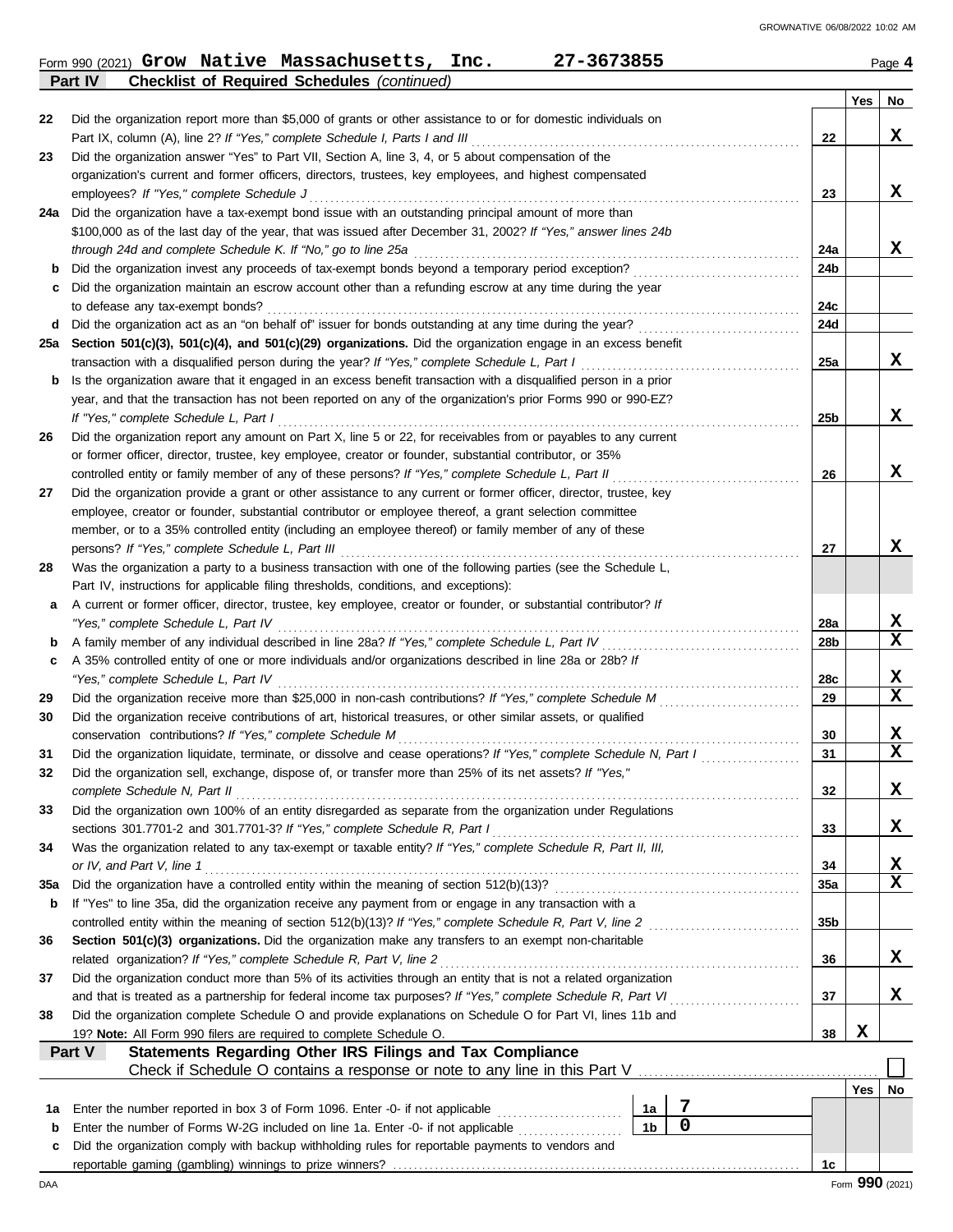|             | 27-3673855<br>Form 990 (2021) $Grow$ Native Massachusetts, Inc.                                                                                                                                                                                  |                 |          |        | Page 5 |
|-------------|--------------------------------------------------------------------------------------------------------------------------------------------------------------------------------------------------------------------------------------------------|-----------------|----------|--------|--------|
|             | Part V<br>Statements Regarding Other IRS Filings and Tax Compliance (continued)                                                                                                                                                                  |                 |          | Yes No |        |
|             | 2a Enter the number of employees reported on Form W-3, Transmittal of Wage and Tax                                                                                                                                                               |                 |          |        |        |
|             | Statements, filed for the calendar year ending with or within the year covered by this return                                                                                                                                                    | 4<br>2a         |          |        |        |
| b           | If at least one is reported on line 2a, did the organization file all required federal employment tax returns?                                                                                                                                   |                 | 2b       | X      |        |
|             | Note: If the sum of lines 1a and 2a is greater than 250, you may be required to e-file. See instructions.                                                                                                                                        |                 |          |        |        |
| За          | Did the organization have unrelated business gross income of \$1,000 or more during the year?                                                                                                                                                    |                 | За       |        | X      |
| b           | If "Yes," has it filed a Form 990-T for this year? If "No" to line 3b, provide an explanation on Schedule O                                                                                                                                      |                 | 3b       |        |        |
| 4a          | At any time during the calendar year, did the organization have an interest in, or a signature or other authority over,                                                                                                                          |                 |          |        |        |
|             | a financial account in a foreign country (such as a bank account, securities account, or other financial account)?                                                                                                                               |                 | 4a       |        | x      |
| b           | If "Yes," enter the name of the foreign country <b>u</b>                                                                                                                                                                                         |                 |          |        |        |
|             | See instructions for filing requirements for FinCEN Form 114, Report of Foreign Bank and Financial Accounts (FBAR).                                                                                                                              |                 |          |        |        |
| 5а          | Was the organization a party to a prohibited tax shelter transaction at any time during the tax year?                                                                                                                                            |                 | 5a       |        | X      |
| b           | Did any taxable party notify the organization that it was or is a party to a prohibited tax shelter transaction?                                                                                                                                 |                 | 5b       |        | X      |
| c           | If "Yes" to line 5a or 5b, did the organization file Form 8886-T?                                                                                                                                                                                |                 | 5c       |        |        |
| 6а          | Does the organization have annual gross receipts that are normally greater than \$100,000, and did the                                                                                                                                           |                 |          |        |        |
|             | organization solicit any contributions that were not tax deductible as charitable contributions?                                                                                                                                                 |                 | 6a       |        | X      |
| b           | If "Yes," did the organization include with every solicitation an express statement that such contributions or                                                                                                                                   |                 |          |        |        |
|             | gifts were not tax deductible?                                                                                                                                                                                                                   |                 | 6b       |        |        |
| 7           | Organizations that may receive deductible contributions under section 170(c).                                                                                                                                                                    |                 |          |        |        |
| а           | Did the organization receive a payment in excess of \$75 made partly as a contribution and partly for goods                                                                                                                                      |                 |          |        |        |
|             | and services provided to the payor?                                                                                                                                                                                                              |                 | 7a       |        |        |
| b           |                                                                                                                                                                                                                                                  |                 | 7b       |        |        |
| c           | Did the organization sell, exchange, or otherwise dispose of tangible personal property for which it was                                                                                                                                         |                 |          |        |        |
|             | required to file Form 8282?                                                                                                                                                                                                                      |                 | 7c       |        |        |
| d           | If "Yes," indicate the number of Forms 8282 filed during the year                                                                                                                                                                                | 7d              |          |        |        |
| е           | Did the organization receive any funds, directly or indirectly, to pay premiums on a personal benefit contract?                                                                                                                                  |                 | 7e<br>7f |        |        |
| f           | Did the organization, during the year, pay premiums, directly or indirectly, on a personal benefit contract?<br>If the organization received a contribution of qualified intellectual property, did the organization file Form 8899 as required? |                 |          |        |        |
| g<br>h      | If the organization received a contribution of cars, boats, airplanes, or other vehicles, did the organization file a Form 1098-C?                                                                                                               |                 | 7g<br>7h |        |        |
| 8           | Sponsoring organizations maintaining donor advised funds. Did a donor advised fund maintained by the                                                                                                                                             |                 |          |        |        |
|             | sponsoring organization have excess business holdings at any time during the year?                                                                                                                                                               |                 | 8        |        |        |
| 9           | Sponsoring organizations maintaining donor advised funds.                                                                                                                                                                                        |                 |          |        |        |
| a           | Did the sponsoring organization make any taxable distributions under section 4966?                                                                                                                                                               |                 | 9a       |        |        |
| b           | Did the sponsoring organization make a distribution to a donor, donor advisor, or related person?                                                                                                                                                |                 | 9b       |        |        |
| 10          | Section 501(c)(7) organizations. Enter:                                                                                                                                                                                                          |                 |          |        |        |
| а           | Initiation fees and capital contributions included on Part VIII, line 12 [100] [100] [100] [100] [100] [100] [100] [100] [100] [100] [100] [100] [100] [100] [100] [100] [100] [100] [100] [100] [100] [100] [100] [100] [100]                   | 10a             |          |        |        |
|             | Gross receipts, included on Form 990, Part VIII, line 12, for public use of club facilities                                                                                                                                                      | 10 <sub>b</sub> |          |        |        |
| 11          | Section 501(c)(12) organizations. Enter:                                                                                                                                                                                                         |                 |          |        |        |
| а           | Gross income from members or shareholders                                                                                                                                                                                                        | 11a             |          |        |        |
| b           | Gross income from other sources. (Do not net amounts due or paid to other sources                                                                                                                                                                |                 |          |        |        |
|             | against amounts due or received from them.)                                                                                                                                                                                                      | 11 <sub>b</sub> |          |        |        |
| 12a         | Section 4947(a)(1) non-exempt charitable trusts. Is the organization filing Form 990 in lieu of Form 1041?                                                                                                                                       |                 | 12a      |        |        |
|             | <b>b</b> If "Yes," enter the amount of tax-exempt interest received or accrued during the year                                                                                                                                                   | l 12b           |          |        |        |
| 13          | Section 501(c)(29) qualified nonprofit health insurance issuers.                                                                                                                                                                                 |                 |          |        |        |
| a           | Is the organization licensed to issue qualified health plans in more than one state?                                                                                                                                                             |                 | 13a      |        |        |
|             | Note: See the instructions for additional information the organization must report on Schedule O.                                                                                                                                                |                 |          |        |        |
| b           | Enter the amount of reserves the organization is required to maintain by the states in which                                                                                                                                                     |                 |          |        |        |
|             |                                                                                                                                                                                                                                                  | 13b             |          |        |        |
| C           | Enter the amount of reserves on hand                                                                                                                                                                                                             | 13 <sub>c</sub> |          |        |        |
| 14a         | Did the organization receive any payments for indoor tanning services during the tax year?                                                                                                                                                       |                 | 14a      |        | X      |
| $\mathbf b$ | If "Yes," has it filed a Form 720 to report these payments? If "No," provide an explanation on Schedule O                                                                                                                                        |                 | 14b      |        |        |
| 15          | Is the organization subject to the section 4960 tax on payment(s) of more than \$1,000,000 in remuneration or                                                                                                                                    |                 |          |        |        |
|             | excess parachute payment(s) during the year?                                                                                                                                                                                                     |                 | 15       |        | х      |
|             | If "Yes," see instructions and file Form 4720, Schedule N.                                                                                                                                                                                       |                 |          |        |        |
| 16          | Is the organization an educational institution subject to the section 4968 excise tax on net investment income?                                                                                                                                  |                 | 16       |        | х      |
|             | If "Yes," complete Form 4720, Schedule O.                                                                                                                                                                                                        |                 |          |        |        |
| 17          | Section 501(c)(21) organizations. Did the trust, any disqualified person, or mine operator engage in                                                                                                                                             |                 |          |        |        |
|             | activities that would result in the imposition of an excise tax under section 4951, 4952 or 4953?                                                                                                                                                |                 | 17       |        |        |
|             | If "Yes," complete Form 6069.                                                                                                                                                                                                                    |                 |          |        |        |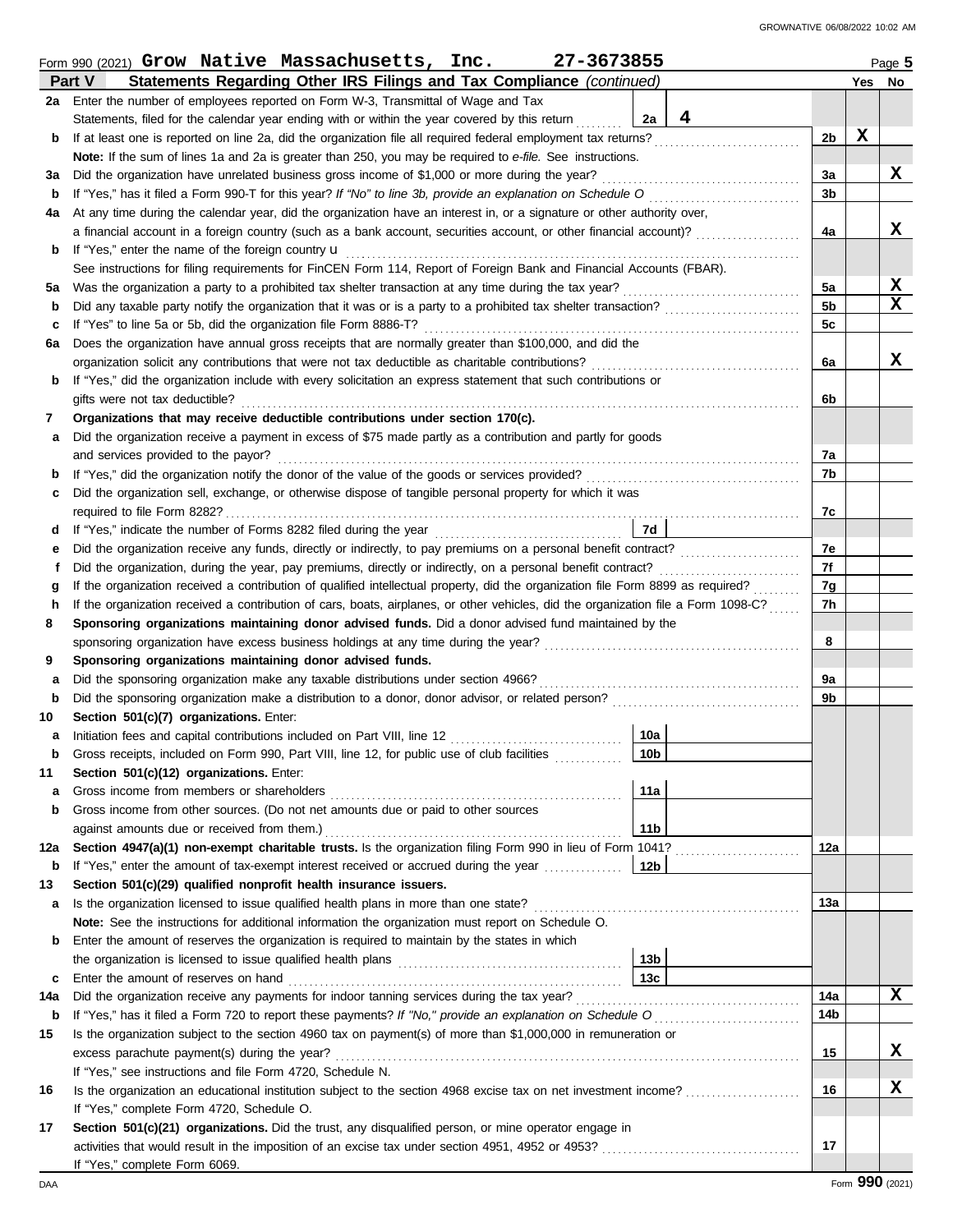|             | Part VI<br>Governance, Management, and Disclosure For each "Yes" response to lines 2 through 7b below, and for a "No"                |                 |                 |             |
|-------------|--------------------------------------------------------------------------------------------------------------------------------------|-----------------|-----------------|-------------|
|             | response to line 8a, 8b, or 10b below, describe the circumstances, processes, or changes on Schedule O. See instructions.            |                 |                 |             |
|             |                                                                                                                                      |                 |                 | ΙXΙ         |
|             | Section A. Governing Body and Management                                                                                             |                 |                 |             |
|             |                                                                                                                                      |                 | Yes             | No          |
| 1а          | 8<br>Enter the number of voting members of the governing body at the end of the tax year<br>1a                                       |                 |                 |             |
|             | If there are material differences in voting rights among members of the governing body, or                                           |                 |                 |             |
|             | if the governing body delegated broad authority to an executive committee or similar                                                 |                 |                 |             |
|             | committee, explain on Schedule O.                                                                                                    |                 |                 |             |
| b           | 8<br>1b<br>Enter the number of voting members included on line 1a, above, who are independent                                        |                 |                 |             |
| 2           | Did any officer, director, trustee, or key employee have a family relationship or a business relationship with                       |                 |                 |             |
|             | any other officer, director, trustee, or key employee?                                                                               | 2               |                 | X           |
|             |                                                                                                                                      |                 |                 |             |
| 3           | Did the organization delegate control over management duties customarily performed by or under the direct                            |                 |                 |             |
|             | supervision of officers, directors, trustees, or key employees to a management company or other person?                              | 3               |                 | X           |
| 4           | Did the organization make any significant changes to its governing documents since the prior Form 990 was filed?                     | 4               |                 | $\mathbf x$ |
| 5           |                                                                                                                                      | 5               |                 | X           |
| 6           | Did the organization have members or stockholders?                                                                                   | 6               |                 | X           |
| 7a          | Did the organization have members, stockholders, or other persons who had the power to elect or appoint                              |                 |                 |             |
|             | one or more members of the governing body?                                                                                           | 7a              |                 | X           |
| b           | Are any governance decisions of the organization reserved to (or subject to approval by) members,                                    |                 |                 |             |
|             | stockholders, or persons other than the governing body?                                                                              | 7b              |                 | x           |
| 8           | Did the organization contemporaneously document the meetings held or written actions undertaken during the year by the following:    |                 |                 |             |
| а           | The governing body?                                                                                                                  | 8a              | X               |             |
| $\mathbf b$ | Each committee with authority to act on behalf of the governing body?                                                                | 8b              | X               |             |
| 9           | Is there any officer, director, trustee, or key employee listed in Part VII, Section A, who cannot be reached at                     |                 |                 |             |
|             |                                                                                                                                      | 9               |                 | х           |
|             |                                                                                                                                      |                 |                 |             |
|             | Section B. Policies (This Section B requests information about policies not required by the Internal Revenue Code.)                  |                 |                 |             |
|             |                                                                                                                                      |                 | Yes             | No          |
| 10a         | Did the organization have local chapters, branches, or affiliates?                                                                   | 10a             |                 | x           |
| b           | If "Yes," did the organization have written policies and procedures governing the activities of such chapters,                       |                 |                 |             |
|             | affiliates, and branches to ensure their operations are consistent with the organization's exempt purposes?                          | 10b             |                 |             |
| 11a         | Has the organization provided a complete copy of this Form 990 to all members of its governing body before filing the form?          | 11a             | х               |             |
| b           | Describe on Schedule O the process, if any, used by the organization to review this Form 990.                                        |                 |                 |             |
| 12a         | Did the organization have a written conflict of interest policy? If "No," go to line 13                                              | 12a             | X               |             |
| b           | Were officers, directors, or trustees, and key employees required to disclose annually interests that could give rise to conflicts?  | 12 <sub>b</sub> | X               |             |
| c           | Did the organization regularly and consistently monitor and enforce compliance with the policy? If "Yes,"                            |                 |                 |             |
|             | describe on Schedule O how this was done                                                                                             | 12c             |                 | x           |
| 13          | Did the organization have a written whistleblower policy?                                                                            | 13              |                 | X<br>43.    |
| 14          | Did the organization have a written document retention and destruction policy?                                                       | 14              |                 | X           |
| 15          | Did the process for determining compensation of the following persons include a review and approval by                               |                 |                 |             |
|             |                                                                                                                                      |                 |                 |             |
|             | independent persons, comparability data, and contemporaneous substantiation of the deliberation and decision?                        |                 |                 |             |
| а           |                                                                                                                                      | 15a             |                 | х           |
| b           | Other officers or key employees of the organization                                                                                  | 15b             |                 | X           |
|             | If "Yes" to line 15a or 15b, describe the process on Schedule O. See instructions.                                                   |                 |                 |             |
| 16а         | Did the organization invest in, contribute assets to, or participate in a joint venture or similar arrangement                       |                 |                 |             |
|             | with a taxable entity during the year?                                                                                               | 16a             |                 | X           |
| b           | If "Yes," did the organization follow a written policy or procedure requiring the organization to evaluate its                       |                 |                 |             |
|             | participation in joint venture arrangements under applicable federal tax law, and take steps to safeguard the                        |                 |                 |             |
|             |                                                                                                                                      | 16b             |                 |             |
|             | <b>Section C. Disclosure</b>                                                                                                         |                 |                 |             |
| 17          | List the states with which a copy of this Form 990 is required to be filed $\mathbf{u}$ MA                                           |                 |                 |             |
| 18          | Section 6104 requires an organization to make its Forms 1023 (1024 or 1024-A, if applicable), 990, and 990-T (section 501(c)         |                 |                 |             |
|             | (3)s only) available for public inspection. Indicate how you made these available. Check all that apply.                             |                 |                 |             |
|             | Own website $ \mathbf{X} $ Another's website $ \mathbf{X} $ Upon request<br>ΧI<br>Other (explain on Schedule O)<br><b>TELEVISION</b> |                 |                 |             |
|             |                                                                                                                                      |                 |                 |             |
| 19          | Describe on Schedule O whether (and if so, how) the organization made its governing documents, conflict of interest policy, and      |                 |                 |             |
|             | financial statements available to the public during the tax year.                                                                    |                 |                 |             |
| 20          | State the name, address, and telephone number of the person who possesses the organization's books and records u                     |                 |                 |             |
|             | The Organization<br>240 Beaver Street                                                                                                |                 |                 |             |
|             | MA 02452<br>Waltham                                                                                                                  | 781-790-8921    |                 |             |
| DAA         |                                                                                                                                      |                 | Form 990 (2021) |             |

Form 990 (2021) **Grow Native Massachusetts, Inc. 27-3673855** Page **6** Page **6** 

**Grow Native Massachusetts, Inc. 27-3673855**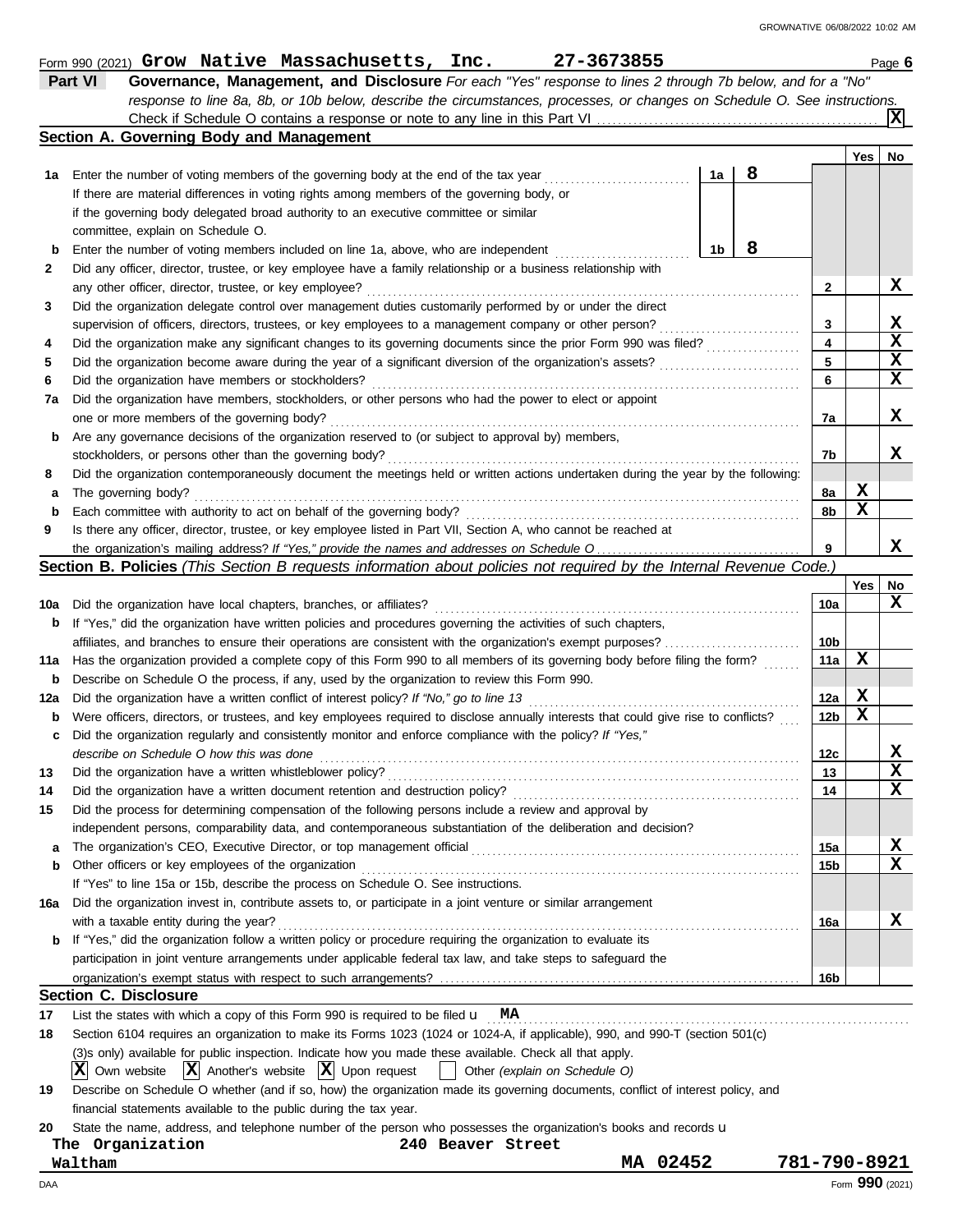Check if Schedule O contains a response or note to any line in this Part VII

#### **Section A. Officers, Directors, Trustees, Key Employees, and Highest Compensated Employees**

**1a** Complete this table for all persons required to be listed. Report compensation for the calendar year ending with or within the organization's tax year.

■ List all of the organization's **current** officers, directors, trustees (whether individuals or organizations), regardless of amount of the companies of amount of compensation. Enter -0- in columns (D),  $(E)$ , and  $(F)$  if no compensation was paid.

● List all of the organization's **current** key employees, if any. See instructions for definition of "key employee."

■ List the organization's five **current** highest compensated employees (other than an officer, director, trustee, or key employee)<br> **•** Propised reportable compensation (box 5 of Form M/2, Form 1000 MISC, and/or box 1 of

who received reportable compensation (box 5 of Form W-2, Form 1099-MISC, and/or box 1 of Form 1099-NEC) of more than \$100,000 from the organization and any related organizations.

■ List all of the organization's **former** officers, key employees, and highest compensated employees who received more than<br> **•** 00,000 of reportable compensation from the ergonization and any related ergonizations \$100,000 of reportable compensation from the organization and any related organizations.

■ List all of the organization's **former directors or trustees** that received, in the capacity as a former director or trustee of the<br>paization, more than \$10,000 of reportable compensation from the organization and any r organization, more than \$10,000 of reportable compensation from the organization and any related organizations. See the instructions for the order in which to list the persons above.

 $\overline{X}$  Check this box if neither the organization nor any related organization compensated any current officer, director, or trustee.

| (A)<br>Name and title | (B)<br>Average<br>hours<br>per week                                         | (C)<br>Position<br>(do not check more than one<br>box, unless person is both an<br>officer and a director/trustee) |                      |             |              |                                 |               | (D)<br>Reportable<br>compensation<br>from the | (F)<br>Reportable<br>compensation<br>from related | (F)<br>Estimated amount<br>of other<br>compensation   |  |  |
|-----------------------|-----------------------------------------------------------------------------|--------------------------------------------------------------------------------------------------------------------|----------------------|-------------|--------------|---------------------------------|---------------|-----------------------------------------------|---------------------------------------------------|-------------------------------------------------------|--|--|
|                       | (list any<br>hours for<br>related<br>organizations<br>below<br>dotted line) | Individual trustee<br>or director                                                                                  | nstitutional trustee | Officer     | Key employee | Highest compensated<br>employee | <b>Former</b> | organization (W-2/<br>1099-MISC/<br>1099-NEC) | organizations (W-2/<br>1099-MISC/<br>1099-NEC)    | from the<br>organization and<br>related organizations |  |  |
| $(1)$ Janet Burns     |                                                                             |                                                                                                                    |                      |             |              |                                 |               |                                               |                                                   |                                                       |  |  |
| Director              | 2.00<br>0.00                                                                | $\mathbf x$                                                                                                        |                      |             |              |                                 |               | 0                                             | 0                                                 | $\Omega$                                              |  |  |
| (2) Suzanne Korschun  |                                                                             |                                                                                                                    |                      |             |              |                                 |               |                                               |                                                   |                                                       |  |  |
|                       | 5.00                                                                        |                                                                                                                    |                      |             |              |                                 |               |                                               |                                                   |                                                       |  |  |
| Director              | 0.00                                                                        | $\mathbf x$                                                                                                        |                      |             |              |                                 |               | 0                                             | 0                                                 | $\mathbf 0$                                           |  |  |
| (3) Ruth Loetterle    |                                                                             |                                                                                                                    |                      |             |              |                                 |               |                                               |                                                   |                                                       |  |  |
|                       | 3.00                                                                        |                                                                                                                    |                      |             |              |                                 |               |                                               |                                                   |                                                       |  |  |
| Clerk                 | 0.00                                                                        | $\mathbf x$                                                                                                        |                      | $\mathbf x$ |              |                                 |               | 0                                             | 0                                                 | $\mathbf 0$                                           |  |  |
| (4) Alex Van Praagh   | 2.00                                                                        |                                                                                                                    |                      |             |              |                                 |               |                                               |                                                   |                                                       |  |  |
| Director              | 0.00                                                                        | $\mathbf x$                                                                                                        |                      |             |              |                                 |               | 0                                             | 0                                                 | $\mathbf 0$                                           |  |  |
| (5) Hilary Shields    |                                                                             |                                                                                                                    |                      |             |              |                                 |               |                                               |                                                   |                                                       |  |  |
|                       | 4.00                                                                        |                                                                                                                    |                      |             |              |                                 |               |                                               |                                                   |                                                       |  |  |
| Director              | 0.00                                                                        | $\mathbf x$                                                                                                        |                      |             |              |                                 |               | 0                                             | 0                                                 | $\mathbf 0$                                           |  |  |
| (6) Mark D. Smith     |                                                                             |                                                                                                                    |                      |             |              |                                 |               |                                               |                                                   |                                                       |  |  |
|                       | 15.00                                                                       |                                                                                                                    |                      |             |              |                                 |               |                                               |                                                   |                                                       |  |  |
| President             | 0.00                                                                        | $\mathbf x$                                                                                                        |                      | $\mathbf x$ |              |                                 |               | 0                                             | 0                                                 | 0                                                     |  |  |
| (7) Seth Wilkinson    | 3.00                                                                        |                                                                                                                    |                      |             |              |                                 |               |                                               |                                                   |                                                       |  |  |
| Vice President        | 0.00                                                                        | $\mathbf x$                                                                                                        |                      | $\mathbf x$ |              |                                 |               | 0                                             | 0                                                 | $\mathbf 0$                                           |  |  |
| (8) Candace Young     |                                                                             |                                                                                                                    |                      |             |              |                                 |               |                                               |                                                   |                                                       |  |  |
|                       | 15.00                                                                       |                                                                                                                    |                      |             |              |                                 |               |                                               |                                                   |                                                       |  |  |
| Treasurer             | 0.00                                                                        | $\mathbf x$                                                                                                        |                      | $\mathbf x$ |              |                                 |               | 0                                             | 0                                                 | $\mathbf 0$                                           |  |  |
| (9)                   |                                                                             |                                                                                                                    |                      |             |              |                                 |               |                                               |                                                   |                                                       |  |  |
|                       |                                                                             |                                                                                                                    |                      |             |              |                                 |               |                                               |                                                   |                                                       |  |  |
| (10)                  |                                                                             |                                                                                                                    |                      |             |              |                                 |               |                                               |                                                   |                                                       |  |  |
|                       |                                                                             |                                                                                                                    |                      |             |              |                                 |               |                                               |                                                   |                                                       |  |  |
|                       |                                                                             |                                                                                                                    |                      |             |              |                                 |               |                                               |                                                   |                                                       |  |  |
| (11)                  |                                                                             |                                                                                                                    |                      |             |              |                                 |               |                                               |                                                   |                                                       |  |  |
|                       |                                                                             |                                                                                                                    |                      |             |              |                                 |               |                                               |                                                   |                                                       |  |  |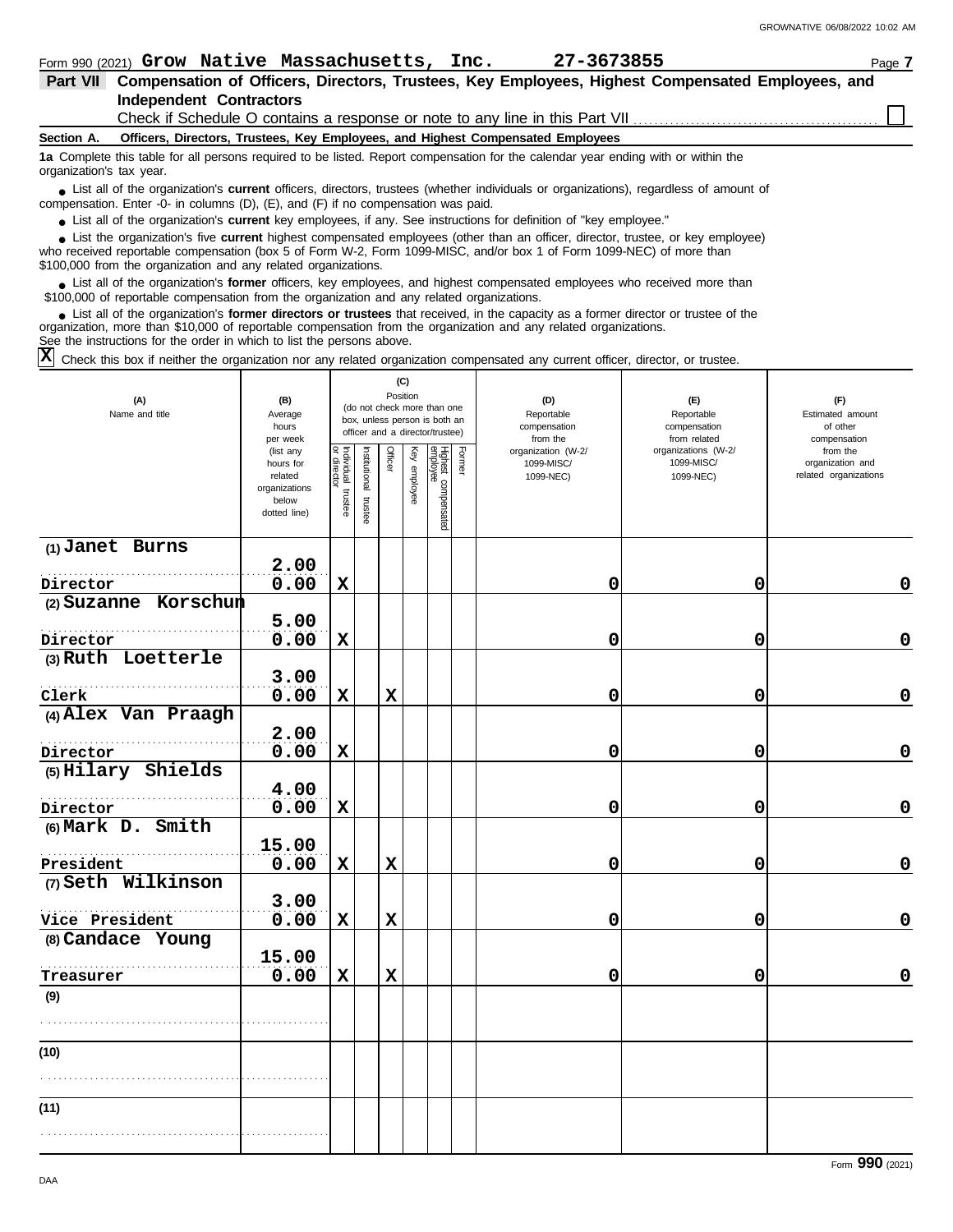|                       | Form 990 (2021) Grow Native Massachusetts, Inc.                                                                                                                                 |                                                                             |                                                                                                                    |                       |         |              |                                 |             | 27-3673855                                                                                                                                                                                                                                                                                                                                           |                                                   | GROWNATIVE 06/08/2022 10:02 AM |                                                       | Page 8 |
|-----------------------|---------------------------------------------------------------------------------------------------------------------------------------------------------------------------------|-----------------------------------------------------------------------------|--------------------------------------------------------------------------------------------------------------------|-----------------------|---------|--------------|---------------------------------|-------------|------------------------------------------------------------------------------------------------------------------------------------------------------------------------------------------------------------------------------------------------------------------------------------------------------------------------------------------------------|---------------------------------------------------|--------------------------------|-------------------------------------------------------|--------|
| Part VII              |                                                                                                                                                                                 |                                                                             |                                                                                                                    |                       |         |              |                                 |             | Section A. Officers, Directors, Trustees, Key Employees, and Highest Compensated Employees (continued)                                                                                                                                                                                                                                               |                                                   |                                |                                                       |        |
| (A)<br>Name and title |                                                                                                                                                                                 | (B)<br>Average<br>hours<br>per week                                         | (C)<br>Position<br>(do not check more than one<br>box, unless person is both an<br>officer and a director/trustee) |                       |         |              |                                 |             | (D)<br>Reportable<br>compensation<br>from the                                                                                                                                                                                                                                                                                                        | (F)<br>Reportable<br>compensation<br>from related |                                | (F)<br>Estimated amount<br>of other<br>compensation   |        |
|                       |                                                                                                                                                                                 | (list any<br>hours for<br>related<br>organizations<br>below<br>dotted line) | Individual<br>or director<br>trustee                                                                               | Institutional trustee | Officer | Key employee | Highest compensated<br>employee | Former      | organization (W-2/<br>1099-MISC/<br>1099-NEC)                                                                                                                                                                                                                                                                                                        | organizations (W-2/<br>1099-MISC/<br>1099-NEC)    |                                | from the<br>organization and<br>related organizations |        |
|                       |                                                                                                                                                                                 |                                                                             |                                                                                                                    |                       |         |              |                                 |             |                                                                                                                                                                                                                                                                                                                                                      |                                                   |                                |                                                       |        |
|                       |                                                                                                                                                                                 |                                                                             |                                                                                                                    |                       |         |              |                                 |             |                                                                                                                                                                                                                                                                                                                                                      |                                                   |                                |                                                       |        |
|                       |                                                                                                                                                                                 |                                                                             |                                                                                                                    |                       |         |              |                                 |             |                                                                                                                                                                                                                                                                                                                                                      |                                                   |                                |                                                       |        |
|                       |                                                                                                                                                                                 |                                                                             |                                                                                                                    |                       |         |              |                                 |             |                                                                                                                                                                                                                                                                                                                                                      |                                                   |                                |                                                       |        |
|                       |                                                                                                                                                                                 |                                                                             |                                                                                                                    |                       |         |              |                                 |             |                                                                                                                                                                                                                                                                                                                                                      |                                                   |                                |                                                       |        |
|                       |                                                                                                                                                                                 |                                                                             |                                                                                                                    |                       |         |              |                                 |             |                                                                                                                                                                                                                                                                                                                                                      |                                                   |                                |                                                       |        |
|                       |                                                                                                                                                                                 |                                                                             |                                                                                                                    |                       |         |              |                                 |             |                                                                                                                                                                                                                                                                                                                                                      |                                                   |                                |                                                       |        |
|                       |                                                                                                                                                                                 |                                                                             |                                                                                                                    |                       |         |              |                                 |             |                                                                                                                                                                                                                                                                                                                                                      |                                                   |                                |                                                       |        |
|                       | c Total from continuation sheets to Part VII, Section A                                                                                                                         |                                                                             |                                                                                                                    |                       |         |              |                                 | u<br>u      |                                                                                                                                                                                                                                                                                                                                                      |                                                   |                                |                                                       |        |
| d<br>$\mathbf{2}$     |                                                                                                                                                                                 |                                                                             |                                                                                                                    |                       |         |              |                                 | $\mathbf u$ | Total number of individuals (including but not limited to those listed above) who received more than \$100,000 of                                                                                                                                                                                                                                    |                                                   |                                |                                                       |        |
|                       | reportable compensation from the organization $\bf{u}$ 0                                                                                                                        |                                                                             |                                                                                                                    |                       |         |              |                                 |             |                                                                                                                                                                                                                                                                                                                                                      |                                                   |                                | Yes                                                   | No     |
| 3                     |                                                                                                                                                                                 |                                                                             |                                                                                                                    |                       |         |              |                                 |             | Did the organization list any former officer, director, trustee, key employee, or highest compensated                                                                                                                                                                                                                                                |                                                   |                                | 3                                                     | X      |
| 4                     |                                                                                                                                                                                 |                                                                             |                                                                                                                    |                       |         |              |                                 |             | For any individual listed on line 1a, is the sum of reportable compensation and other compensation from the<br>organization and related organizations greater than \$150,000? If "Yes," complete Schedule J for such                                                                                                                                 |                                                   |                                |                                                       |        |
| 5                     |                                                                                                                                                                                 |                                                                             |                                                                                                                    |                       |         |              |                                 |             | individual <b>construction in the construction of the construction</b> in the construction of the construction of the construction of the construction of the construction of the construction of the construction of the construct<br>Did any person listed on line 1a receive or accrue compensation from any unrelated organization or individual |                                                   |                                | 4                                                     | X      |
|                       |                                                                                                                                                                                 |                                                                             |                                                                                                                    |                       |         |              |                                 |             |                                                                                                                                                                                                                                                                                                                                                      |                                                   |                                | 5                                                     | X      |
| 1                     | Section B. Independent Contractors                                                                                                                                              |                                                                             |                                                                                                                    |                       |         |              |                                 |             | Complete this table for your five highest compensated independent contractors that received more than \$100,000 of                                                                                                                                                                                                                                   |                                                   |                                |                                                       |        |
|                       |                                                                                                                                                                                 | (A)<br>Name and business address                                            |                                                                                                                    |                       |         |              |                                 |             | compensation from the organization. Report compensation for the calendar year ending with or within the organization's tax year.                                                                                                                                                                                                                     | (B)<br>Description of services                    |                                | (C)<br>Compensation                                   |        |
|                       |                                                                                                                                                                                 |                                                                             |                                                                                                                    |                       |         |              |                                 |             |                                                                                                                                                                                                                                                                                                                                                      |                                                   |                                |                                                       |        |
|                       |                                                                                                                                                                                 |                                                                             |                                                                                                                    |                       |         |              |                                 |             |                                                                                                                                                                                                                                                                                                                                                      |                                                   |                                |                                                       |        |
|                       |                                                                                                                                                                                 |                                                                             |                                                                                                                    |                       |         |              |                                 |             |                                                                                                                                                                                                                                                                                                                                                      |                                                   |                                |                                                       |        |
|                       |                                                                                                                                                                                 |                                                                             |                                                                                                                    |                       |         |              |                                 |             |                                                                                                                                                                                                                                                                                                                                                      |                                                   |                                |                                                       |        |
| $\mathbf{2}$          | Total number of independent contractors (including but not limited to those listed above) who<br>received more than \$100,000 of compensation from the organization $\mathbf u$ |                                                                             |                                                                                                                    |                       |         |              |                                 |             |                                                                                                                                                                                                                                                                                                                                                      | 0                                                 |                                |                                                       |        |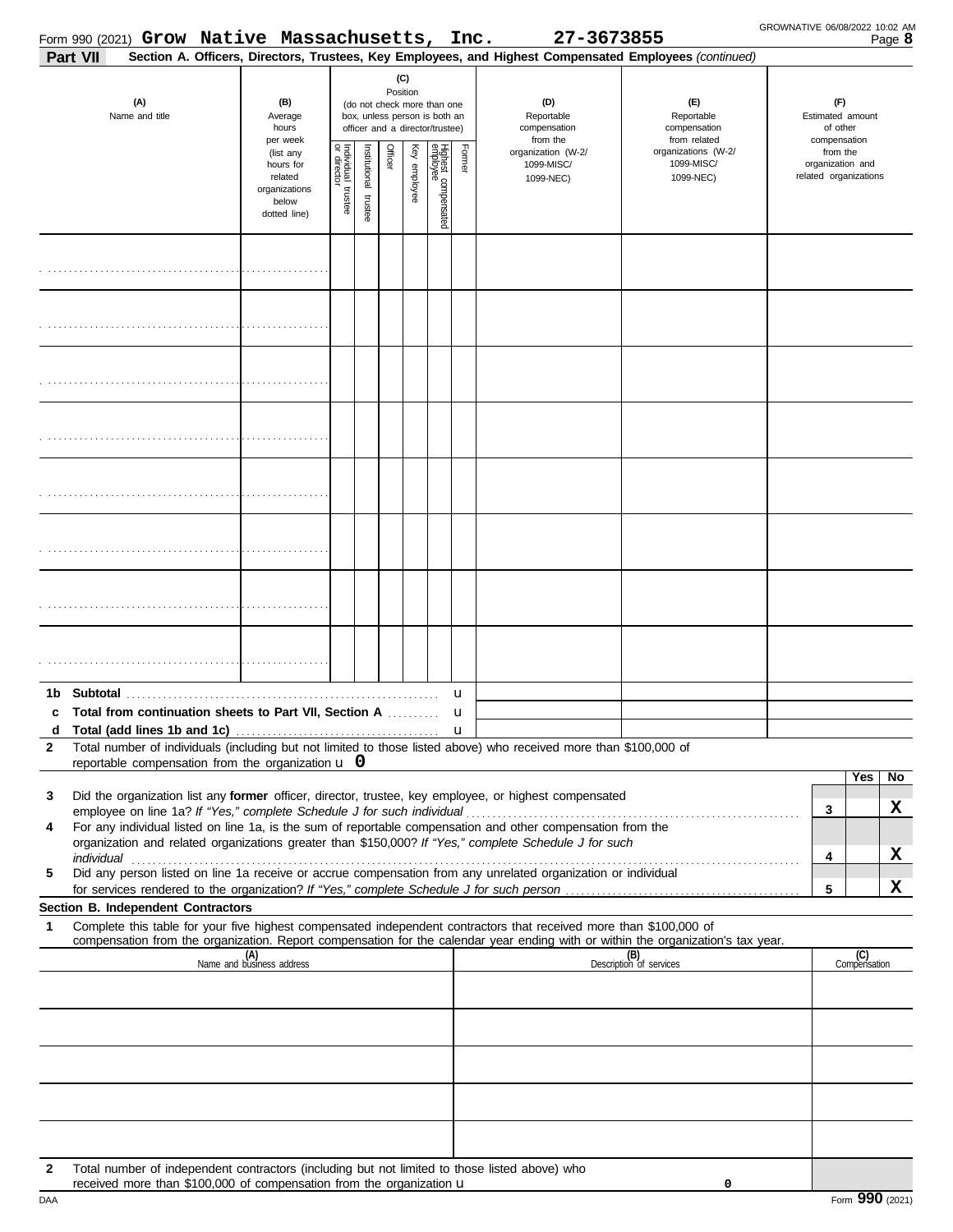#### **Part VIII Statement of Revenue** Check if Schedule O contains a response or note to any line in this Part VIII ......... **(A) (B) (C) (D)** Total revenue Related or exempt Unrelated Revenue excluded function revenue business revenue from tax under sections 512-514 <u>ិទី</u> **Contributions, Gifts, Grants and Other Similar Amounts 1a 1a** Federated campaigns **. . . . . . . . . . . .** Grant<br>nount **1b b** Membership dues . . . . . . . . . . . . . . . . Gifts, diffs, directions, controller and a large distribution of the controller and distribution of the controller and distribution of the controller and distribution of the controller and controller and distribution of th **1c c** Fundraising events **. . . . . . . . . . . . . .** . . **1d d** Related organizations . . . . . . . . . . . . . Contributions,<br>and Other Sim **1e e** Government grants (contributions) . . . . . . . . . . . . **f** All other contributions, gifts, grants, **1f 159,969** and similar amounts not included above ........ **g** Noncash contributions included in lines 1a-1f . . . . . . . . . . . . . . . . . . . . . . . . . . . . . . **1g**  $\frac{\$}{\$}$ **159,969** u **h Total.** Add lines 1a–1f . . . . . . . . . . . . . . . . . . . . . . . . . . . . . . . . . . . . . . . . Business Code . . . . . . . . . . . . . . . . . . . . . . . . . . . . . . . . . . . . . . . . . . . . . . . . . . . . . . . **2a Program Service Revenue 65,172 65,172** Program Service<br>Revenue **Program Service b** . . . . . . . . . . . . . . . . . . . . . . . . . . . . . . . . . . . . . . . . . . . . . . . . . . . . . . . **c** . . . . . . . . . . . . . . . . . . . . . . . . . . . . . . . . . . . . . . . . . . . . . . . . . . . . . . . **d** . . . . . . . . . . . . . . . . . . . . . . . . . . . . . . . . . . . . . . . . . . . . . . . . . . . . . . . **e** . . . . . . . . . . . . . . . . . . . . . . . . . . . . . . . . . . . . . . . . . . . . . . . . . . . . . . . **f** All other program service revenue . . . . . . . . . . . . . . . . . . . **65,172 g Total.** Add lines 2a–2f . . . . . . . . . . . . . . . . . . . . . . . . . . . . . . . . . . . . . . . . u **3** Investment income (including dividends, interest, and **2 2** other similar amounts) . . . . . . . . . . . . . . . . . . . . . . . . . . . . . . . . . . . . . . . u u **4** Income from investment of tax-exempt bond proceeds ...... **5** Royalties . . . . . . . . . . . . . . . . . . . . . . . . . . . . . . . . . . . . . . . . . . . . . . . . . . . . . u (i) Real (ii) Personal **6a 6a** Gross rents **6b b** Less: rental expenses **6c c** Rental inc. or (loss) **d** Net rental income or (loss) . . . . . . . . . . . . . . . . . . . . . . . . . . . . . . . . . . . u **7a** Gross amount from (i) Securities (ii) Other sales of assets **7a** other than inventory Revenue **b** Less: cost or other **Other Revenue** basis and sales exps. **7b 7c c** Gain or (loss) **Other d** u Net gain or (loss) . . . . . . . . . . . . . . . . . . . . . . . . . . . . . . . . . . . . . . . . . . . . . **8a** Gross income from fundraising events (not including \$ . . . . . . . . . . . . . . . . . . . . . . of contributions reported on line 1c). See Part IV, line 18 . . . . . . . . . . . . . . . . **8a 8b b** Less: direct expenses . . . . . . . . . . . . . u **c** Net income or (loss) from fundraising events ............... **9a** Gross income from gaming activities. See Part IV, line 19 **9a 9b b** Less: direct expenses ............... u Net income or (loss) from gaming activities . . . . . . . . . . . . . . . . . . **c** 10a Gross sales of inventory, less returns and allowances ......... **10a 10b b** Less: cost of goods sold  $\ldots$ Net income or (loss) from sales of inventory . . . . . . . . . . . . . . . . . **c** u Business Code **Revenue Miscellaneous 11a b** . . . . . . . . . . . . . . . . . . . . . . . . . . . . . . . . . . . . . . . . . . . . . . . . . . . . . . . **c d** All other revenue . . . . . . . . . . . . . . . . . . . . . . . . . . . . . . . . . . . . . **e Total.** Add lines 11a–11d . . . . . . . . . . . . . . . . . . . . . . . . . . . . . . . . . . . . u **225,143 65,172 0 2 Total revenue.** See instructions **12** u

Form 990 (2021) Page **9 Grow Native Massachusetts, Inc. 27-3673855**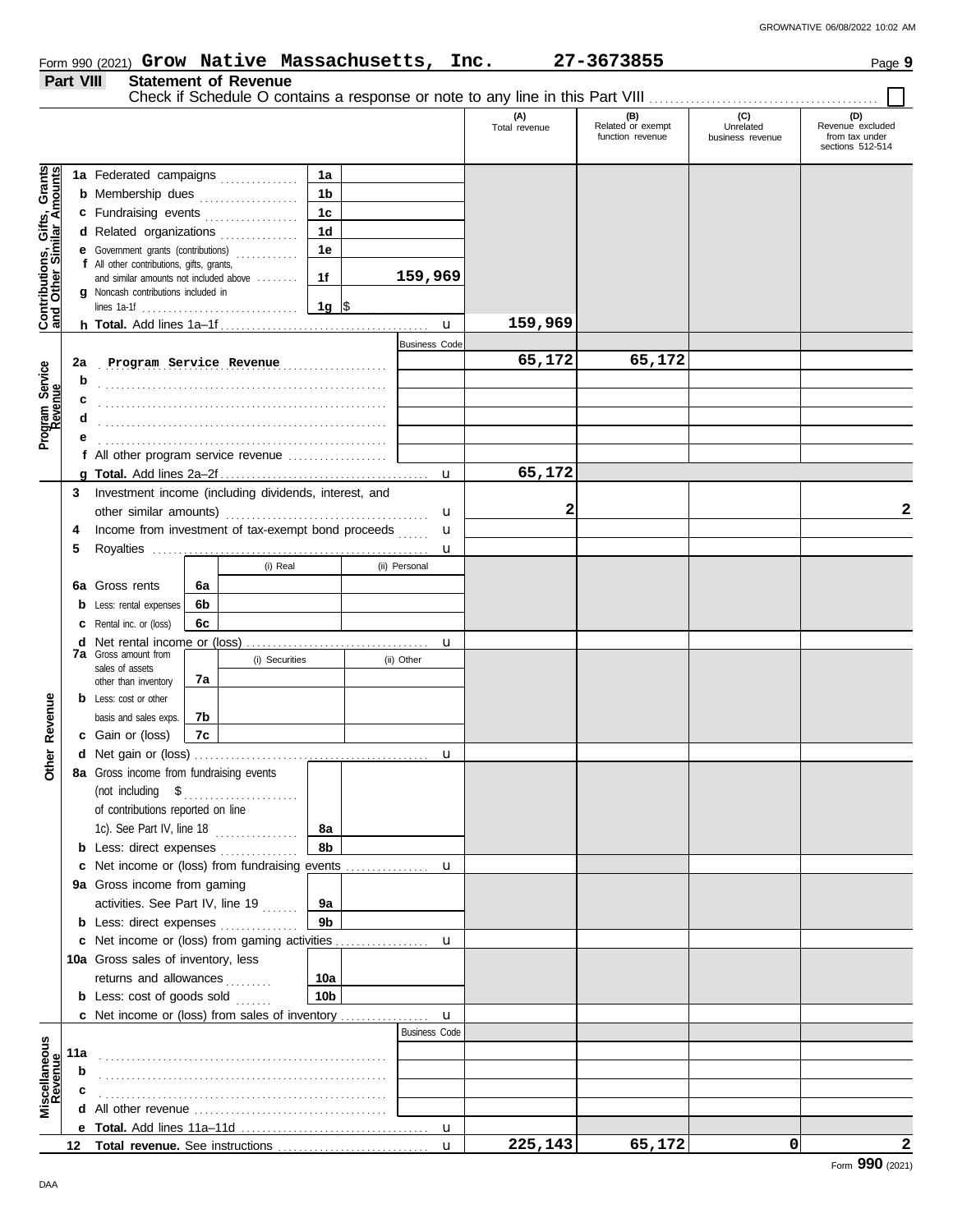|    | Form 990 (2021) Grow Native Massachusetts, Inc.                                                                                                                                                                                            |                       | 27-3673855             |                       | Page 10                  |
|----|--------------------------------------------------------------------------------------------------------------------------------------------------------------------------------------------------------------------------------------------|-----------------------|------------------------|-----------------------|--------------------------|
|    | Part IX<br><b>Statement of Functional Expenses</b>                                                                                                                                                                                         |                       |                        |                       |                          |
|    | Section 501(c)(3) and 501(c)(4) organizations must complete all columns. All other organizations must complete column (A).                                                                                                                 |                       |                        |                       |                          |
|    | Check if Schedule O contains a response or note to any line in this Part IX                                                                                                                                                                |                       |                        |                       | $\vert \mathbf{x} \vert$ |
|    | Do not include amounts reported on lines 6b, 7b,                                                                                                                                                                                           | (A)<br>Total expenses | (B)<br>Program service | (C)<br>Management and | (D)<br>Fundraising       |
|    | 8b, 9b, and 10b of Part VIII.                                                                                                                                                                                                              |                       | expenses               | general expenses      | expenses                 |
| 1  | Grants and other assistance to domestic organizations                                                                                                                                                                                      |                       |                        |                       |                          |
|    | and domestic governments. See Part IV, line 21                                                                                                                                                                                             |                       |                        |                       |                          |
| 2  | Grants and other assistance to domestic                                                                                                                                                                                                    |                       |                        |                       |                          |
|    | individuals. See Part IV, line 22<br>.                                                                                                                                                                                                     |                       |                        |                       |                          |
| 3  | Grants and other assistance to foreign                                                                                                                                                                                                     |                       |                        |                       |                          |
|    | organizations, foreign governments, and                                                                                                                                                                                                    |                       |                        |                       |                          |
|    | foreign individuals. See Part IV, lines 15 and 16                                                                                                                                                                                          |                       |                        |                       |                          |
| 4  | Benefits paid to or for members                                                                                                                                                                                                            |                       |                        |                       |                          |
| 5  | Compensation of current officers, directors,                                                                                                                                                                                               |                       |                        |                       |                          |
|    | trustees, and key employees                                                                                                                                                                                                                |                       |                        |                       |                          |
| 6  | Compensation not included above to disqualified                                                                                                                                                                                            |                       |                        |                       |                          |
|    | persons (as defined under section 4958(f)(1)) and                                                                                                                                                                                          |                       |                        |                       |                          |
|    | persons described in section 4958(c)(3)(B)                                                                                                                                                                                                 |                       |                        |                       |                          |
| 7  | Other salaries and wages                                                                                                                                                                                                                   | 80,093                | 61,085                 | 15,267                | 3,741                    |
| 8  | .<br>Pension plan accruals and contributions (include                                                                                                                                                                                      |                       |                        |                       |                          |
|    | section 401(k) and 403(b) employer contributions)                                                                                                                                                                                          |                       |                        |                       |                          |
| 9  |                                                                                                                                                                                                                                            |                       |                        |                       |                          |
|    | Other employee benefits                                                                                                                                                                                                                    | 7,275                 | 5,529                  | 1,382                 | 364                      |
| 10 | Payroll taxes                                                                                                                                                                                                                              |                       |                        |                       |                          |
| 11 | Fees for services (nonemployees):                                                                                                                                                                                                          |                       |                        |                       |                          |
| a  | Management                                                                                                                                                                                                                                 |                       |                        |                       |                          |
| b  | Legal                                                                                                                                                                                                                                      |                       |                        |                       |                          |
| c  |                                                                                                                                                                                                                                            | $\overline{5}$ ,000   |                        | 5,000                 |                          |
| d  | Lobbying                                                                                                                                                                                                                                   |                       |                        |                       |                          |
|    | Professional fundraising services. See Part IV, line 17                                                                                                                                                                                    |                       |                        |                       |                          |
| f  | Investment management fees<br>.                                                                                                                                                                                                            |                       |                        |                       |                          |
| g  | Other. (If line 11g amount exceeds 10% of line 25, column                                                                                                                                                                                  |                       |                        |                       |                          |
|    | (A) amount, list line 11g expenses on Schedule O.)                                                                                                                                                                                         | 73,768                | 54,365                 | 11,903                | 7,500                    |
| 12 | Advertising and promotion                                                                                                                                                                                                                  |                       |                        |                       |                          |
| 13 |                                                                                                                                                                                                                                            | $\overline{1,557}$    | 1,192                  | 293                   | 72                       |
| 14 |                                                                                                                                                                                                                                            | 1,760                 | 1,748                  |                       | $\overline{12}$          |
| 15 |                                                                                                                                                                                                                                            |                       |                        |                       |                          |
|    |                                                                                                                                                                                                                                            | 2,500                 | 1,900                  | 475                   | 125                      |
| 17 | Travel                                                                                                                                                                                                                                     | 117                   | 117                    |                       |                          |
| 18 | Payments of travel or entertainment expenses                                                                                                                                                                                               |                       |                        |                       |                          |
|    | for any federal, state, or local public officials                                                                                                                                                                                          |                       |                        |                       |                          |
| 19 | Conferences, conventions, and meetings                                                                                                                                                                                                     |                       |                        |                       |                          |
| 20 | Interest                                                                                                                                                                                                                                   |                       |                        |                       |                          |
| 21 | Payments to affiliates                                                                                                                                                                                                                     |                       |                        |                       |                          |
| 22 | Depreciation, depletion, and amortization                                                                                                                                                                                                  | 1,045                 | 794                    | 199                   | 52                       |
| 23 |                                                                                                                                                                                                                                            | 1,946                 | 1,479                  | 370                   | $\overline{97}$          |
| 24 | Other expenses. Itemize expenses not covered                                                                                                                                                                                               |                       |                        |                       |                          |
|    | above (List miscellaneous expenses on line 24e. If                                                                                                                                                                                         |                       |                        |                       |                          |
|    | line 24e amount exceeds 10% of line 25, column                                                                                                                                                                                             |                       |                        |                       |                          |
|    | (A) amount, list line 24e expenses on Schedule O.)                                                                                                                                                                                         |                       |                        |                       |                          |
|    | Cost of Goods Sold                                                                                                                                                                                                                         | 30,004                | 30,004                 |                       |                          |
| a  | Program Expense                                                                                                                                                                                                                            | $\overline{5,669}$    | 5,669                  |                       |                          |
| b  | Bank & Credit Card Fees                                                                                                                                                                                                                    | 4,005                 |                        | 4,005                 |                          |
| c  |                                                                                                                                                                                                                                            |                       |                        | 89                    |                          |
| d  | Printing & Postage                                                                                                                                                                                                                         | 2,015                 | 1,185                  |                       | 741<br>$\overline{73}$   |
| е  | All other expenses                                                                                                                                                                                                                         | 2,721                 | 1,120                  | 1,528                 |                          |
| 25 | Total functional expenses. Add lines 1 through 24e                                                                                                                                                                                         | 219,475               | 166,187                | 40,511                | 12,777                   |
| 26 | Joint costs. Complete this line only if the<br>organization reported in column (B) joint costs<br>from a combined educational campaign and<br>fundraising solicitation. Check here $\mathbf{u}$     if<br>following SOP 98-2 (ASC 958-720) |                       |                        |                       |                          |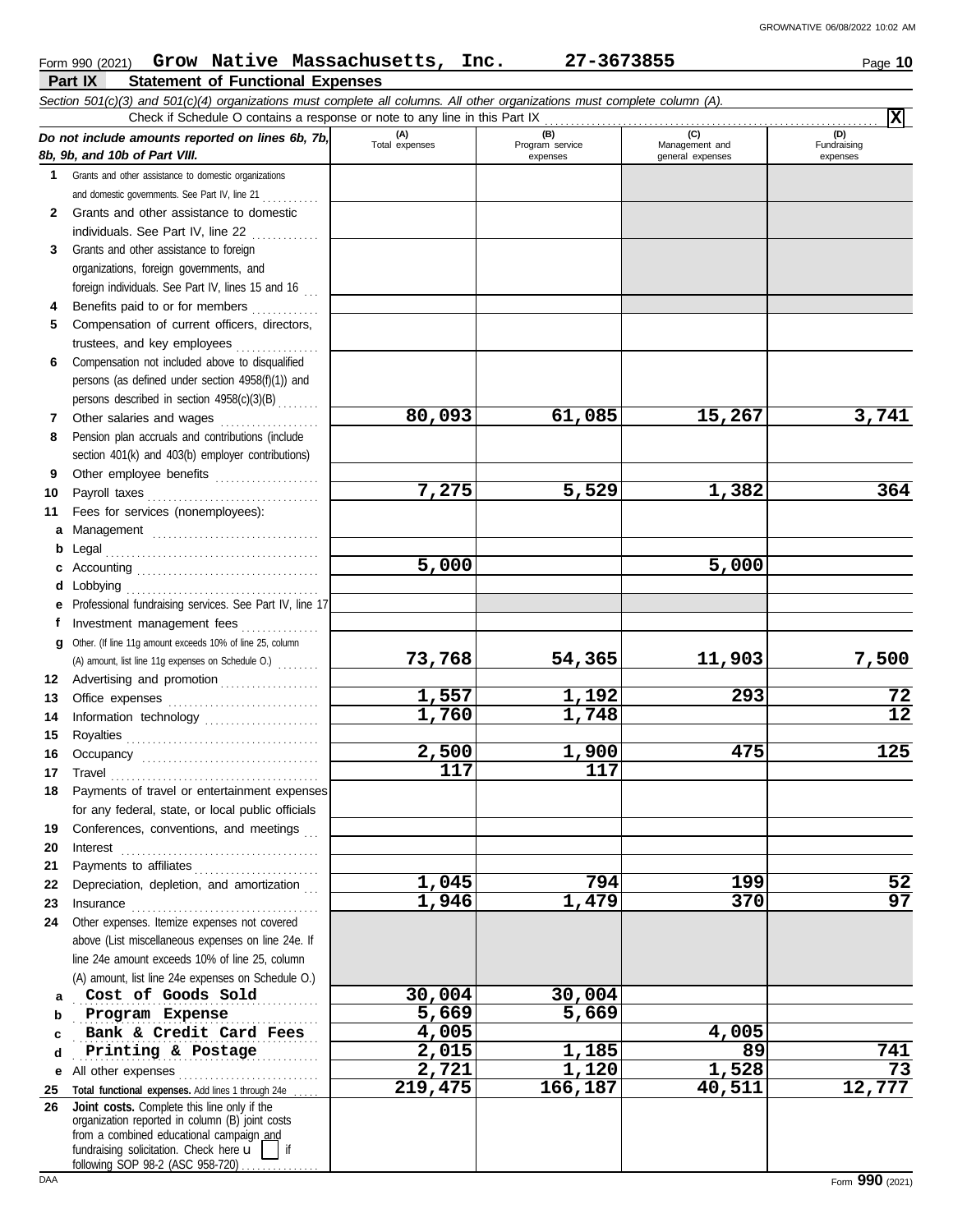|                             |        | Form 990 (2021) Grow Native Massachusetts, Inc.                                                                                                                                                                                      |                 |       | 27-3673855               |                         | Page 11            |
|-----------------------------|--------|--------------------------------------------------------------------------------------------------------------------------------------------------------------------------------------------------------------------------------------|-----------------|-------|--------------------------|-------------------------|--------------------|
|                             | Part X | <b>Balance Sheet</b>                                                                                                                                                                                                                 |                 |       |                          |                         |                    |
|                             |        |                                                                                                                                                                                                                                      |                 |       |                          |                         |                    |
|                             |        |                                                                                                                                                                                                                                      |                 |       | (A)<br>Beginning of year |                         | (B)<br>End of year |
|                             | 1      | Cash-non-interest-bearing                                                                                                                                                                                                            |                 |       | 90, 238                  | $\mathbf{1}$            | 115,592            |
|                             | 2      |                                                                                                                                                                                                                                      |                 |       |                          | $\mathbf{2}$            |                    |
|                             | 3      |                                                                                                                                                                                                                                      |                 |       | 10,000                   | $\overline{\mathbf{3}}$ |                    |
|                             | 4      |                                                                                                                                                                                                                                      |                 |       |                          | 4                       |                    |
|                             | 5      | Loans and other receivables from any current or former officer, director,                                                                                                                                                            |                 |       |                          |                         |                    |
|                             |        | trustee, key employee, creator or founder, substantial contributor, or 35%                                                                                                                                                           |                 |       |                          |                         |                    |
|                             |        | controlled entity or family member of any of these persons                                                                                                                                                                           |                 | 5     |                          |                         |                    |
|                             | 6      | Loans and other receivables from other disqualified persons (as defined                                                                                                                                                              |                 |       |                          |                         |                    |
|                             |        | under section 4958(f)(1)), and persons described in section 4958(c)(3)(B)                                                                                                                                                            |                 |       |                          | 6                       |                    |
| Assets                      | 7      |                                                                                                                                                                                                                                      |                 |       |                          | $\overline{7}$          |                    |
|                             | 8      | Inventories for sale or use                                                                                                                                                                                                          |                 |       |                          | 8                       |                    |
|                             | 9      |                                                                                                                                                                                                                                      |                 |       |                          | 9                       | 180                |
|                             |        | 10a Land, buildings, and equipment: cost or other                                                                                                                                                                                    |                 |       |                          |                         |                    |
|                             |        |                                                                                                                                                                                                                                      |                 | 5,226 |                          |                         |                    |
|                             |        | <b>b</b> Less: accumulated depreciation                                                                                                                                                                                              | 10 <sub>b</sub> | 1,568 | 4,703                    | 10 <sub>c</sub>         | 3,658              |
|                             | 11     |                                                                                                                                                                                                                                      |                 |       |                          | 11                      |                    |
|                             | 12     |                                                                                                                                                                                                                                      |                 | 12    |                          |                         |                    |
|                             | 13     |                                                                                                                                                                                                                                      |                 | 13    |                          |                         |                    |
|                             | 14     | Intangible assets                                                                                                                                                                                                                    |                 | 14    |                          |                         |                    |
|                             | 15     | Other assets. See Part IV, line 11                                                                                                                                                                                                   |                 | 15    |                          |                         |                    |
|                             | 16     |                                                                                                                                                                                                                                      |                 |       | 104,941                  | 16                      | 119,430            |
|                             | 17     |                                                                                                                                                                                                                                      |                 |       | 15,487                   | 17                      | 23,092             |
|                             | 18     | Grants payable                                                                                                                                                                                                                       |                 | 18    |                          |                         |                    |
|                             | 19     | Deferred revenue <b>contract and the contract of the contract of the contract of the contract of the contract of the contract of the contract of the contract of the contract of the contract of the contract of the contract of</b> |                 |       |                          | 19                      |                    |
|                             | 20     | Tax-exempt bond liabilities                                                                                                                                                                                                          |                 |       |                          | 20                      |                    |
|                             | 21     | Escrow or custodial account liability. Complete Part IV of Schedule D                                                                                                                                                                |                 |       |                          | 21                      |                    |
|                             | 22     | Loans and other payables to any current or former officer, director,                                                                                                                                                                 |                 |       |                          |                         |                    |
|                             |        | trustee, key employee, creator or founder, substantial contributor, or 35%                                                                                                                                                           |                 |       |                          |                         |                    |
| Liabilities                 |        | controlled entity or family member of any of these persons                                                                                                                                                                           |                 |       |                          | 22                      |                    |
|                             | 23     | Secured mortgages and notes payable to unrelated third parties                                                                                                                                                                       |                 |       |                          | 23                      |                    |
|                             | 24     | Unsecured notes and loans payable to unrelated third parties                                                                                                                                                                         |                 |       |                          | 24                      |                    |
|                             | 25     | Other liabilities (including federal income tax, payables to related third                                                                                                                                                           |                 |       |                          |                         |                    |
|                             |        | parties, and other liabilities not included on lines 17-24). Complete Part X                                                                                                                                                         |                 |       |                          |                         |                    |
|                             |        | of Schedule D                                                                                                                                                                                                                        |                 |       |                          | 25                      | 1,216              |
|                             | 26     |                                                                                                                                                                                                                                      |                 |       | 15,487                   | 26                      | 24,308             |
|                             |        | Organizations that follow FASB ASC 958, check here $\mathbf{u} \vert \overline{\mathbf{X}}$                                                                                                                                          |                 |       |                          |                         |                    |
|                             |        | and complete lines 27, 28, 32, and 33.                                                                                                                                                                                               |                 |       |                          |                         |                    |
|                             | 27     | Net assets without donor restrictions                                                                                                                                                                                                |                 |       | 89,454                   | 27                      | 95,122             |
|                             | 28     | Net assets with donor restrictions                                                                                                                                                                                                   |                 |       |                          | 28                      |                    |
|                             |        | Organizations that do not follow FASB ASC 958, check here u                                                                                                                                                                          |                 |       |                          |                         |                    |
| Net Assets or Fund Balances |        | and complete lines 29 through 33.                                                                                                                                                                                                    |                 |       |                          |                         |                    |
|                             | 29     | Capital stock or trust principal, or current funds                                                                                                                                                                                   |                 |       |                          | 29                      |                    |
|                             | 30     | Paid-in or capital surplus, or land, building, or equipment fund                                                                                                                                                                     |                 |       |                          | 30                      |                    |
|                             | 31     | Retained earnings, endowment, accumulated income, or other funds                                                                                                                                                                     |                 |       |                          | 31                      |                    |
|                             | 32     | Total net assets or fund balances                                                                                                                                                                                                    |                 |       | 89,454                   | 32                      | 95,122             |
|                             | 33     |                                                                                                                                                                                                                                      |                 |       | 104,941                  | 33                      | 119,430            |

Form **990** (2021)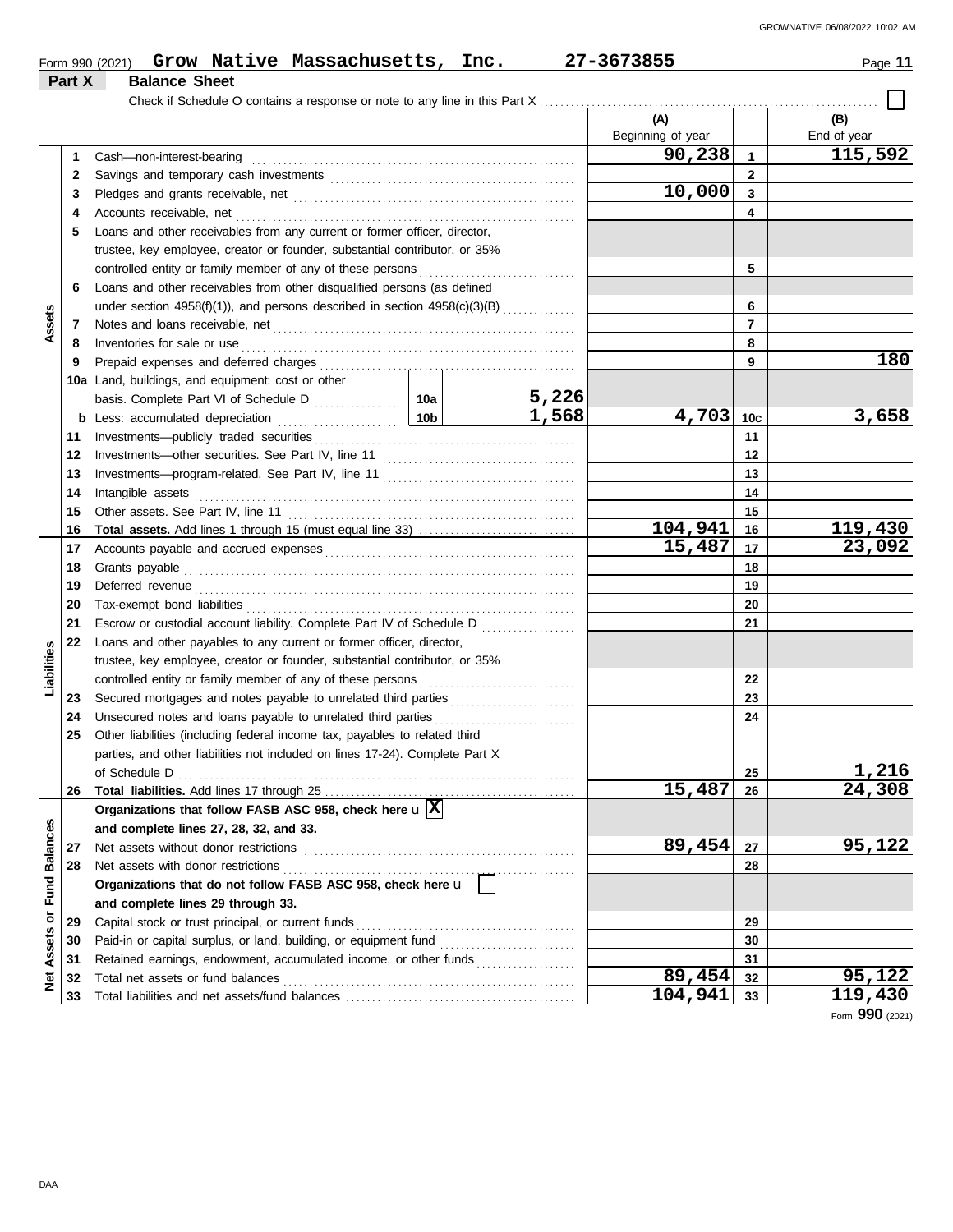|    | 27-3673855<br>Form 990 (2021) $Grow$ Native Massachusetts, Inc.                                                       |    |     | Page 12  |  |  |  |  |  |  |  |
|----|-----------------------------------------------------------------------------------------------------------------------|----|-----|----------|--|--|--|--|--|--|--|
|    | Part XI<br><b>Reconciliation of Net Assets</b>                                                                        |    |     |          |  |  |  |  |  |  |  |
|    |                                                                                                                       |    |     |          |  |  |  |  |  |  |  |
| 1  |                                                                                                                       |    |     | 225, 143 |  |  |  |  |  |  |  |
| 2  | $\mathbf{2}$                                                                                                          |    |     | 219,475  |  |  |  |  |  |  |  |
| 3  | $\overline{3}$                                                                                                        |    |     | 5,668    |  |  |  |  |  |  |  |
| 4  | 4                                                                                                                     |    |     | 89,454   |  |  |  |  |  |  |  |
| 5  | 5                                                                                                                     |    |     |          |  |  |  |  |  |  |  |
| 6  | 6                                                                                                                     |    |     |          |  |  |  |  |  |  |  |
| 7  | $\overline{7}$<br>Investment expenses                                                                                 |    |     |          |  |  |  |  |  |  |  |
| 8  | 8<br>Prior period adjustments                                                                                         |    |     |          |  |  |  |  |  |  |  |
| 9  | Other changes in net assets or fund balances (explain on Schedule O)<br>9                                             |    |     |          |  |  |  |  |  |  |  |
| 10 | Net assets or fund balances at end of year. Combine lines 3 through 9 (must equal Part X, line                        |    |     |          |  |  |  |  |  |  |  |
|    | 10<br>32. column (B))                                                                                                 |    |     | 95,122   |  |  |  |  |  |  |  |
|    | <b>Financial Statements and Reporting</b><br>Part XII                                                                 |    |     |          |  |  |  |  |  |  |  |
|    |                                                                                                                       |    |     |          |  |  |  |  |  |  |  |
|    |                                                                                                                       |    | Yes | No.      |  |  |  |  |  |  |  |
| 1  | $ \mathbf{X} $ Accrual<br>Accounting method used to prepare the Form 990:<br>Cash<br>Other                            |    |     |          |  |  |  |  |  |  |  |
|    | If the organization changed its method of accounting from a prior year or checked "Other," explain on                 |    |     |          |  |  |  |  |  |  |  |
|    | Schedule O.                                                                                                           |    |     |          |  |  |  |  |  |  |  |
|    | 2a Were the organization's financial statements compiled or reviewed by an independent accountant?                    | 2a | x   |          |  |  |  |  |  |  |  |
|    | If "Yes," check a box below to indicate whether the financial statements for the year were compiled or                |    |     |          |  |  |  |  |  |  |  |
|    | reviewed on a separate basis, consolidated basis, or both:                                                            |    |     |          |  |  |  |  |  |  |  |
|    | $ \mathbf{X} $ Separate basis<br>  Consolidated basis<br>  Both consolidated and separate basis                       |    |     |          |  |  |  |  |  |  |  |
|    | Were the organization's financial statements audited by an independent accountant?                                    | 2b |     | x        |  |  |  |  |  |  |  |
|    | If "Yes," check a box below to indicate whether the financial statements for the year were audited on a               |    |     |          |  |  |  |  |  |  |  |
|    | separate basis, consolidated basis, or both:                                                                          |    |     |          |  |  |  |  |  |  |  |
|    | Separate basis<br>Consolidated basis<br>  Both consolidated and separate basis<br>$\mathbf{1}$                        |    |     |          |  |  |  |  |  |  |  |
|    | c If "Yes" to line 2a or 2b, does the organization have a committee that assumes responsibility for oversight of      |    |     |          |  |  |  |  |  |  |  |
|    | the audit, review, or compilation of its financial statements and selection of an independent accountant?             | 2c |     |          |  |  |  |  |  |  |  |
|    | If the organization changed either its oversight process or selection process during the tax year, explain on         |    |     |          |  |  |  |  |  |  |  |
|    | Schedule O.                                                                                                           |    |     |          |  |  |  |  |  |  |  |
|    | 3a As a result of a federal award, was the organization required to undergo an audit or audits as set forth in the    |    |     |          |  |  |  |  |  |  |  |
|    | Single Audit Act and OMB Circular A-133?                                                                              | За |     | x        |  |  |  |  |  |  |  |
|    | <b>b</b> If "Yes," did the organization undergo the required audit or audits? If the organization did not undergo the |    |     |          |  |  |  |  |  |  |  |
|    | required audit or audits, explain why on Schedule O and describe any steps taken to undergo such audits               | 3b |     |          |  |  |  |  |  |  |  |

Form **990** (2021)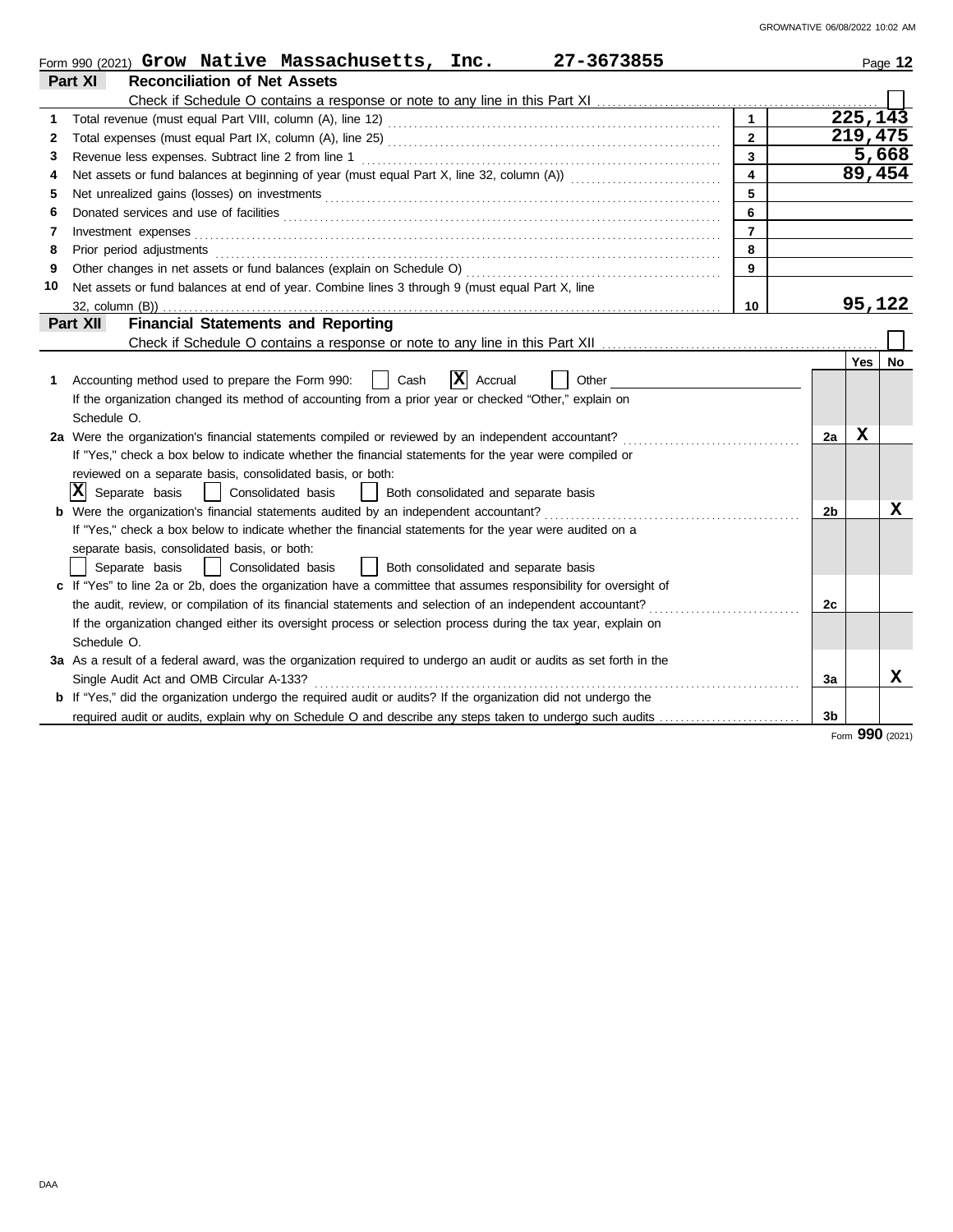| <b>SCHEDULE A</b>          | <b>Public Charity Status and Public Support</b>                                                                                                                                                                                                                                | OMB No. 1545-0047                                                                                                                                                                                                                                           |                          |                          |                               |                                              |                                     |  |
|----------------------------|--------------------------------------------------------------------------------------------------------------------------------------------------------------------------------------------------------------------------------------------------------------------------------|-------------------------------------------------------------------------------------------------------------------------------------------------------------------------------------------------------------------------------------------------------------|--------------------------|--------------------------|-------------------------------|----------------------------------------------|-------------------------------------|--|
| (Form 990)                 |                                                                                                                                                                                                                                                                                | Complete if the organization is a section 501(c)(3) organization or a section 4947(a)(1) nonexempt charitable trust.                                                                                                                                        |                          |                          |                               |                                              |                                     |  |
| Department of the Treasury |                                                                                                                                                                                                                                                                                | La Attach to Form 990 or Form 990-EZ.                                                                                                                                                                                                                       |                          |                          |                               |                                              | Open to Public                      |  |
| Internal Revenue Service   |                                                                                                                                                                                                                                                                                | <b>u</b> Go to www.irs.gov/Form990 for instructions and the latest information.                                                                                                                                                                             |                          |                          |                               |                                              | Inspection                          |  |
| Name of the organization   |                                                                                                                                                                                                                                                                                | Grow Native Massachusetts, Inc.                                                                                                                                                                                                                             |                          |                          |                               | Employer identification number<br>27-3673855 |                                     |  |
| Part I                     |                                                                                                                                                                                                                                                                                | Reason for Public Charity Status. (All organizations must complete this part.)                                                                                                                                                                              |                          |                          |                               | See instructions.                            |                                     |  |
|                            |                                                                                                                                                                                                                                                                                | The organization is not a private foundation because it is: (For lines 1 through 12, check only one box.)                                                                                                                                                   |                          |                          |                               |                                              |                                     |  |
| 1                          |                                                                                                                                                                                                                                                                                | A church, convention of churches, or association of churches described in section 170(b)(1)(A)(i).                                                                                                                                                          |                          |                          |                               |                                              |                                     |  |
| 2                          |                                                                                                                                                                                                                                                                                | A school described in section 170(b)(1)(A)(ii). (Attach Schedule E (Form 990).)                                                                                                                                                                             |                          |                          |                               |                                              |                                     |  |
| 3                          |                                                                                                                                                                                                                                                                                | A hospital or a cooperative hospital service organization described in section 170(b)(1)(A)(iii).                                                                                                                                                           |                          |                          |                               |                                              |                                     |  |
| 4<br>city, and state:      |                                                                                                                                                                                                                                                                                | A medical research organization operated in conjunction with a hospital described in section 170(b)(1)(A)(iii). Enter the hospital's name,                                                                                                                  |                          |                          |                               |                                              |                                     |  |
| 5                          |                                                                                                                                                                                                                                                                                | An organization operated for the benefit of a college or university owned or operated by a governmental unit described in                                                                                                                                   |                          |                          |                               |                                              |                                     |  |
|                            | section 170(b)(1)(A)(iv). (Complete Part II.)                                                                                                                                                                                                                                  |                                                                                                                                                                                                                                                             |                          |                          |                               |                                              |                                     |  |
| 6<br>7                     | A federal, state, or local government or governmental unit described in section 170(b)(1)(A)(v).<br> X<br>An organization that normally receives a substantial part of its support from a governmental unit or from the general public                                         |                                                                                                                                                                                                                                                             |                          |                          |                               |                                              |                                     |  |
|                            | described in section 170(b)(1)(A)(vi). (Complete Part II.)                                                                                                                                                                                                                     |                                                                                                                                                                                                                                                             |                          |                          |                               |                                              |                                     |  |
| 8                          | A community trust described in section 170(b)(1)(A)(vi). (Complete Part II.)                                                                                                                                                                                                   |                                                                                                                                                                                                                                                             |                          |                          |                               |                                              |                                     |  |
| 9                          | An agricultural research organization described in section 170(b)(1)(A)(ix) operated in conjunction with a land-grant college<br>or university or a non-land-grant college of agriculture (see instructions). Enter the name, city, and state of the college or<br>university: |                                                                                                                                                                                                                                                             |                          |                          |                               |                                              |                                     |  |
| 10                         |                                                                                                                                                                                                                                                                                | An organization that normally receives (1) more than 33 1/3% of its support from contributions, membership fees, and gross                                                                                                                                  |                          |                          |                               |                                              |                                     |  |
|                            |                                                                                                                                                                                                                                                                                | receipts from activities related to its exempt functions, subject to certain exceptions; and (2) no more than 331/3% of its                                                                                                                                 |                          |                          |                               |                                              |                                     |  |
|                            |                                                                                                                                                                                                                                                                                | support from gross investment income and unrelated business taxable income (less section 511 tax) from businesses<br>acquired by the organization after June 30, 1975. See section 509(a)(2). (Complete Part III.)                                          |                          |                          |                               |                                              |                                     |  |
| 11                         |                                                                                                                                                                                                                                                                                | An organization organized and operated exclusively to test for public safety. See section 509(a)(4).                                                                                                                                                        |                          |                          |                               |                                              |                                     |  |
| 12                         |                                                                                                                                                                                                                                                                                | An organization organized and operated exclusively for the benefit of, to perform the functions of, or to carry out the purposes of                                                                                                                         |                          |                          |                               |                                              |                                     |  |
|                            |                                                                                                                                                                                                                                                                                | one or more publicly supported organizations described in section 509(a)(1) or section 509(a)(2). See section 509(a)(3). Check<br>the box on lines 12a through 12d that describes the type of supporting organization and complete lines 12e, 12f, and 12g. |                          |                          |                               |                                              |                                     |  |
| a                          |                                                                                                                                                                                                                                                                                | Type I. A supporting organization operated, supervised, or controlled by its supported organization(s), typically by giving                                                                                                                                 |                          |                          |                               |                                              |                                     |  |
|                            |                                                                                                                                                                                                                                                                                | the supported organization(s) the power to regularly appoint or elect a majority of the directors or trustees of the                                                                                                                                        |                          |                          |                               |                                              |                                     |  |
| b                          |                                                                                                                                                                                                                                                                                | supporting organization. You must complete Part IV, Sections A and B.<br><b>Type II.</b> A supporting organization supervised or controlled in connection with its supported organization(s), by having                                                     |                          |                          |                               |                                              |                                     |  |
|                            |                                                                                                                                                                                                                                                                                | control or management of the supporting organization vested in the same persons that control or manage the supported                                                                                                                                        |                          |                          |                               |                                              |                                     |  |
|                            |                                                                                                                                                                                                                                                                                | organization(s). You must complete Part IV, Sections A and C.                                                                                                                                                                                               |                          |                          |                               |                                              |                                     |  |
| c                          |                                                                                                                                                                                                                                                                                | Type III functionally integrated. A supporting organization operated in connection with, and functionally integrated with,<br>its supported organization(s) (see instructions). You must complete Part IV, Sections A, D, and E.                            |                          |                          |                               |                                              |                                     |  |
| d                          |                                                                                                                                                                                                                                                                                | Type III non-functionally integrated. A supporting organization operated in connection with its supported organization(s)                                                                                                                                   |                          |                          |                               |                                              |                                     |  |
|                            |                                                                                                                                                                                                                                                                                | that is not functionally integrated. The organization generally must satisfy a distribution requirement and an attentiveness<br>requirement (see instructions). You must complete Part IV, Sections A and D, and Part V.                                    |                          |                          |                               |                                              |                                     |  |
| е                          |                                                                                                                                                                                                                                                                                | Check this box if the organization received a written determination from the IRS that it is a Type I, Type II, Type III                                                                                                                                     |                          |                          |                               |                                              |                                     |  |
|                            |                                                                                                                                                                                                                                                                                | functionally integrated, or Type III non-functionally integrated supporting organization.                                                                                                                                                                   |                          |                          |                               |                                              |                                     |  |
| f<br>g                     | Enter the number of supported organizations                                                                                                                                                                                                                                    | Provide the following information about the supported organization(s).                                                                                                                                                                                      |                          |                          |                               |                                              |                                     |  |
| (i) Name of supported      | (ii) EIN                                                                                                                                                                                                                                                                       | (iii) Type of organization                                                                                                                                                                                                                                  | (iv) Is the organization |                          | (v) Amount of monetary        |                                              | (vi) Amount of                      |  |
| organization               |                                                                                                                                                                                                                                                                                | (described on lines 1-10<br>above (see instructions))                                                                                                                                                                                                       | document?                | listed in your governing | support (see<br>instructions) |                                              | other support (see<br>instructions) |  |
|                            |                                                                                                                                                                                                                                                                                |                                                                                                                                                                                                                                                             | Yes                      | No                       |                               |                                              |                                     |  |
| (A)                        |                                                                                                                                                                                                                                                                                |                                                                                                                                                                                                                                                             |                          |                          |                               |                                              |                                     |  |
|                            |                                                                                                                                                                                                                                                                                |                                                                                                                                                                                                                                                             |                          |                          |                               |                                              |                                     |  |
| (B)                        |                                                                                                                                                                                                                                                                                |                                                                                                                                                                                                                                                             |                          |                          |                               |                                              |                                     |  |
| (C)                        |                                                                                                                                                                                                                                                                                |                                                                                                                                                                                                                                                             |                          |                          |                               |                                              |                                     |  |
| (D)                        |                                                                                                                                                                                                                                                                                |                                                                                                                                                                                                                                                             |                          |                          |                               |                                              |                                     |  |
| (E)                        |                                                                                                                                                                                                                                                                                |                                                                                                                                                                                                                                                             |                          |                          |                               |                                              |                                     |  |
| Total                      |                                                                                                                                                                                                                                                                                |                                                                                                                                                                                                                                                             |                          |                          |                               |                                              |                                     |  |

**For Paperwork Reduction Act Notice, see the Instructions for Form 990 or 990-EZ.**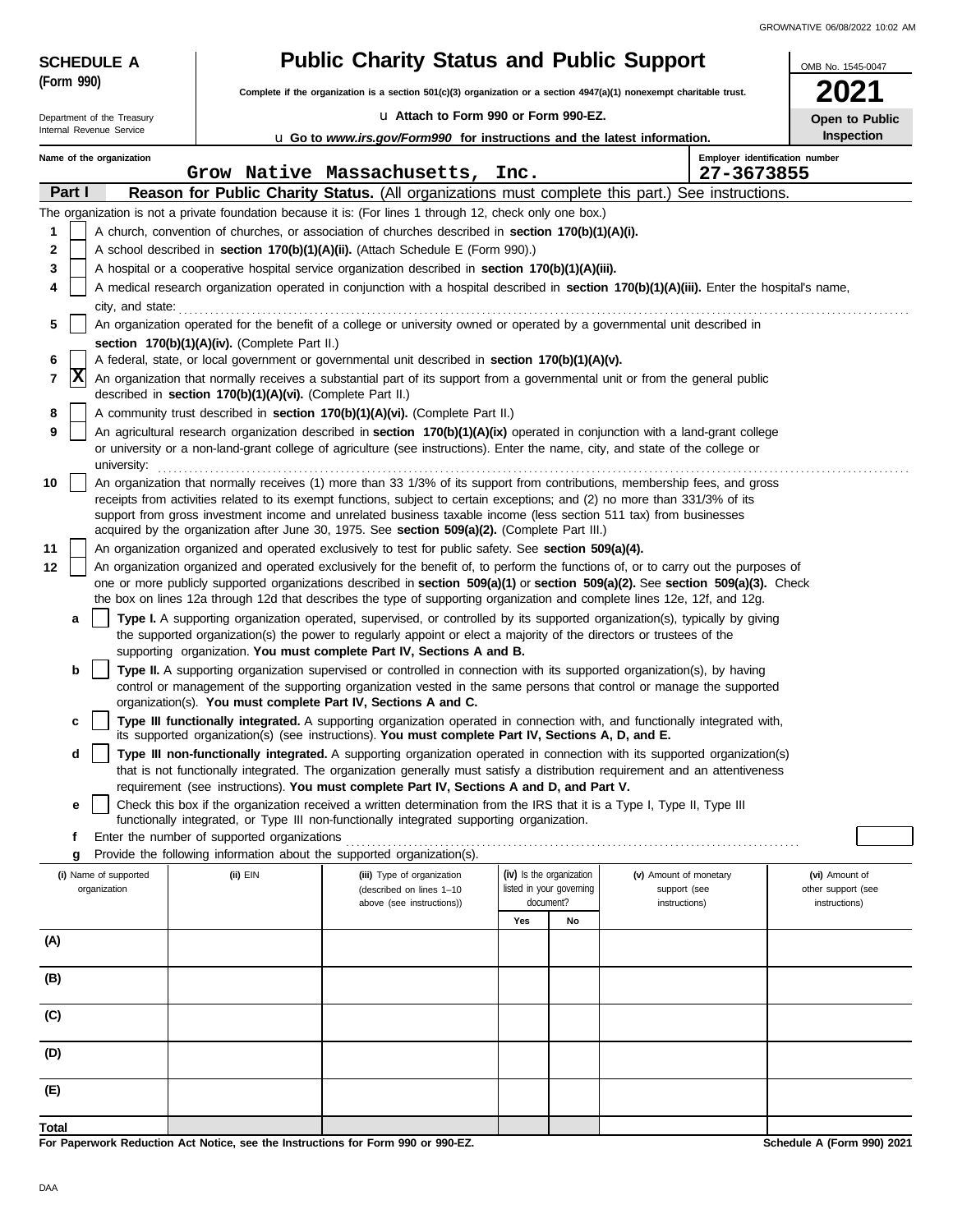|              | Schedule A (Form 990) 2021                                                                                                                                                                                                     |                          |        |          | Grow Native Massachusetts, Inc. 27-3673855 |            |          |                 | Page 2                                 |
|--------------|--------------------------------------------------------------------------------------------------------------------------------------------------------------------------------------------------------------------------------|--------------------------|--------|----------|--------------------------------------------|------------|----------|-----------------|----------------------------------------|
|              | Support Schedule for Organizations Described in Sections 170(b)(1)(A)(iv) and 170(b)(1)(A)(vi)<br>Part II                                                                                                                      |                          |        |          |                                            |            |          |                 |                                        |
|              | (Complete only if you checked the box on line 5, 7, or 8 of Part I or if the organization failed to qualify under                                                                                                              |                          |        |          |                                            |            |          |                 |                                        |
|              | Part III. If the organization fails to qualify under the tests listed below, please complete Part III.)                                                                                                                        |                          |        |          |                                            |            |          |                 |                                        |
|              | <b>Section A. Public Support</b>                                                                                                                                                                                               |                          |        |          |                                            |            |          |                 |                                        |
|              | Calendar year (or fiscal year beginning in)                                                                                                                                                                                    | $\mathbf{u}$<br>(a) 2017 |        | (b) 2018 | $(c)$ 2019                                 | $(d)$ 2020 | (e) 2021 |                 | (f) Total                              |
| 1            | Gifts, grants, contributions, and                                                                                                                                                                                              |                          |        |          |                                            |            |          |                 |                                        |
|              | membership fees received. (Do not                                                                                                                                                                                              |                          |        |          |                                            |            |          |                 |                                        |
|              | include any "unusual grants.")                                                                                                                                                                                                 |                          | 98,396 | 118,217  | 134,578                                    | 155,119    |          | 159,969         | 666,279                                |
| $\mathbf{2}$ | Tax revenues levied for the                                                                                                                                                                                                    |                          |        |          |                                            |            |          |                 |                                        |
|              | organization's benefit and either paid                                                                                                                                                                                         |                          |        |          |                                            |            |          |                 |                                        |
|              | to or expended on its behalf                                                                                                                                                                                                   |                          |        |          |                                            |            |          |                 |                                        |
| 3            | The value of services or facilities                                                                                                                                                                                            |                          |        |          |                                            |            |          |                 |                                        |
|              | furnished by a governmental unit to the<br>organization without charge                                                                                                                                                         |                          |        |          |                                            |            |          |                 |                                        |
| 4            | Total. Add lines 1 through 3                                                                                                                                                                                                   |                          | 98,396 | 118,217  | 134,578                                    | 155,119    |          | 159,969         | 666,279                                |
| 5            | The portion of total contributions by                                                                                                                                                                                          |                          |        |          |                                            |            |          |                 |                                        |
|              | each person (other than a                                                                                                                                                                                                      |                          |        |          |                                            |            |          |                 |                                        |
|              | governmental unit or publicly                                                                                                                                                                                                  |                          |        |          |                                            |            |          |                 |                                        |
|              | supported organization) included on<br>line 1 that exceeds 2% of the amount                                                                                                                                                    |                          |        |          |                                            |            |          |                 |                                        |
|              | shown on line 11, column (f) $\ldots$                                                                                                                                                                                          |                          |        |          |                                            |            |          |                 | 63,017                                 |
| 6            | Public support. Subtract line 5 from line 4.                                                                                                                                                                                   |                          |        |          |                                            |            |          |                 | 603,262                                |
|              | <b>Section B. Total Support</b>                                                                                                                                                                                                |                          |        |          |                                            |            |          |                 |                                        |
|              | Calendar year (or fiscal year beginning in)                                                                                                                                                                                    | $\mathbf{u}$<br>(a) 2017 |        | (b) 2018 | $(c)$ 2019                                 | (d) $2020$ | (e) 2021 |                 | (f) Total                              |
| 7            | Amounts from line 4                                                                                                                                                                                                            |                          | 98,396 | 118,217  | 134,578                                    | 155,119    |          | 159,969         | 666,279                                |
| 8            | Gross income from interest, dividends,                                                                                                                                                                                         |                          |        |          |                                            |            |          |                 |                                        |
|              | payments received on securities loans,<br>rents, royalties, and income from                                                                                                                                                    |                          |        |          |                                            |            |          |                 |                                        |
|              | similar sources                                                                                                                                                                                                                |                          |        |          |                                            | 21         |          |                 | 23                                     |
| 9            | Net income from unrelated business                                                                                                                                                                                             |                          |        |          |                                            |            |          |                 |                                        |
|              | activities, whether or not the business                                                                                                                                                                                        |                          |        |          |                                            |            |          |                 |                                        |
|              | is regularly carried on $\ldots$ , $\ldots$                                                                                                                                                                                    |                          |        |          |                                            |            |          |                 |                                        |
| 10           | Other income. Do not include gain or                                                                                                                                                                                           |                          |        |          |                                            |            |          |                 |                                        |
|              | loss from the sale of capital assets                                                                                                                                                                                           |                          |        |          |                                            |            |          |                 |                                        |
|              | (Explain in Part VI.)                                                                                                                                                                                                          |                          |        |          |                                            |            |          |                 |                                        |
| 11           | Total support. Add lines 7 through 10                                                                                                                                                                                          |                          |        |          |                                            |            |          |                 | 666,302                                |
| 12           |                                                                                                                                                                                                                                |                          |        |          |                                            |            |          | 12 <sub>2</sub> | 242,422                                |
| 13           | First 5 years. If the Form 990 is for the organization's first, second, third, fourth, or fifth tax year as a section 501(c)(3)                                                                                                |                          |        |          |                                            |            |          |                 | $\sim$ $\Box$                          |
|              | organization, check this box and stop here<br>Section C. Computation of Public Support Percentage                                                                                                                              |                          |        |          |                                            |            |          |                 | ▸                                      |
| 14           | Public support percentage for 2021 (line 6, column (f) divided by line 11, column (f)) [[[[[[[[[[[[[[[[[[[[[[                                                                                                                  |                          |        |          |                                            |            |          | 14              | 90.54%                                 |
| 15           | Public support percentage from 2020 Schedule A, Part II, line 14 [2010] [2010] [2010] [2010] [2010] [2010] [20                                                                                                                 |                          |        |          |                                            |            |          | 15              | 94.86%                                 |
| 16a          | 33 1/3% support test-2021. If the organization did not check the box on line 13, and line 14 is 33 1/3% or more, check this                                                                                                    |                          |        |          |                                            |            |          |                 |                                        |
|              | box and stop here. The organization qualifies as a publicly supported organization [11] content content content content of the content of the state of the state of the state of the state of the state of the state of the st |                          |        |          |                                            |            |          |                 | $\blacktriangleright \boxed{\text{X}}$ |
| b            | 33 1/3% support test-2020. If the organization did not check a box on line 13 or 16a, and line 15 is 33 1/3% or more, check                                                                                                    |                          |        |          |                                            |            |          |                 |                                        |
|              |                                                                                                                                                                                                                                |                          |        |          |                                            |            |          |                 |                                        |
| 17a          | 10%-facts-and-circumstances test-2021. If the organization did not check a box on line 13, 16a, or 16b, and line 14 is                                                                                                         |                          |        |          |                                            |            |          |                 |                                        |
|              | 10% or more, and if the organization meets the facts-and-circumstances test, check this box and stop here. Explain in                                                                                                          |                          |        |          |                                            |            |          |                 |                                        |
|              | Part VI how the organization meets the facts-and-circumstances test. The organization qualifies as a publicly supported                                                                                                        |                          |        |          |                                            |            |          |                 |                                        |
|              |                                                                                                                                                                                                                                |                          |        |          |                                            |            |          |                 |                                        |
| b            | 10%-facts-and-circumstances test-2020. If the organization did not check a box on line 13, 16a, 16b, or 17a, and line                                                                                                          |                          |        |          |                                            |            |          |                 |                                        |
|              | 15 is 10% or more, and if the organization meets the facts-and-circumstances test, check this box and stop here. Explain                                                                                                       |                          |        |          |                                            |            |          |                 |                                        |
|              | in Part VI how the organization meets the facts-and-circumstances test. The organization qualifies as a publicly supported                                                                                                     |                          |        |          |                                            |            |          |                 |                                        |
|              | organization                                                                                                                                                                                                                   |                          |        |          |                                            |            |          |                 |                                        |
| 18           | Private foundation. If the organization did not check a box on line 13, 16a, 16b, 17a, or 17b, check this box and see                                                                                                          |                          |        |          |                                            |            |          |                 |                                        |
|              | <b>instructions</b>                                                                                                                                                                                                            |                          |        |          |                                            |            |          |                 |                                        |
|              |                                                                                                                                                                                                                                |                          |        |          |                                            |            |          |                 |                                        |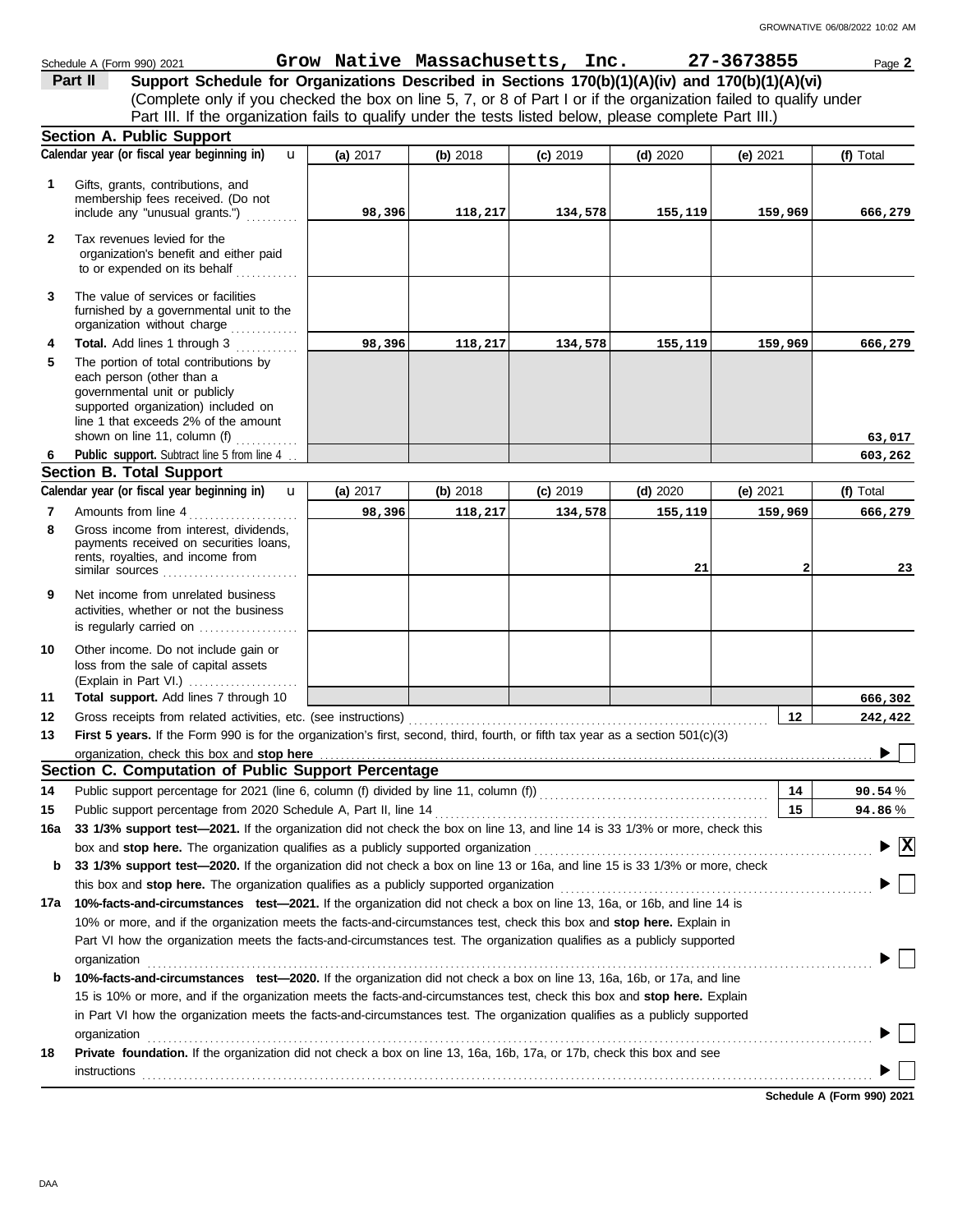|     | Support Schedule for Organizations Described in Section 509(a)(2)<br>Part III<br>(Complete only if you checked the box on line 10 of Part I or if the organization failed to qualify under Part II. |          |          |            |            |            |    |           |
|-----|-----------------------------------------------------------------------------------------------------------------------------------------------------------------------------------------------------|----------|----------|------------|------------|------------|----|-----------|
|     | If the organization fails to qualify under the tests listed below, please complete Part II.)                                                                                                        |          |          |            |            |            |    |           |
|     | <b>Section A. Public Support</b>                                                                                                                                                                    |          |          |            |            |            |    |           |
|     | Calendar year (or fiscal year beginning in)<br>$\mathbf{u}$                                                                                                                                         | (a) 2017 | (b) 2018 | $(c)$ 2019 | $(d)$ 2020 | (e) $2021$ |    | (f) Total |
| 1   | Gifts, grants, contributions, and membership fees<br>received. (Do not include any "unusual grants.")<br>a sa sa                                                                                    |          |          |            |            |            |    |           |
| 2   | Gross receipts from admissions, merchandise<br>sold or services performed, or facilities<br>furnished in any activity that is related to the<br>organization's fax-exempt purpose                   |          |          |            |            |            |    |           |
| 3   | Gross receipts from activities that are not an<br>unrelated trade or business under section 513                                                                                                     |          |          |            |            |            |    |           |
| 4   | Tax revenues levied for the<br>organization's benefit and either paid<br>to or expended on its behalf                                                                                               |          |          |            |            |            |    |           |
| 5   | The value of services or facilities<br>furnished by a governmental unit to the<br>organization without charge                                                                                       |          |          |            |            |            |    |           |
| 6   | Total. Add lines 1 through 5<br><u>.</u><br>.                                                                                                                                                       |          |          |            |            |            |    |           |
|     | 7a Amounts included on lines 1, 2, and 3<br>received from disqualified persons<br>a sa sa                                                                                                           |          |          |            |            |            |    |           |
| b   | Amounts included on lines 2 and 3<br>received from other than disqualified<br>persons that exceed the greater of \$5,000<br>or 1% of the amount on line 13 for the year $\ldots$                    |          |          |            |            |            |    |           |
| C   | Add lines 7a and 7b<br>.                                                                                                                                                                            |          |          |            |            |            |    |           |
| 8   | Public support. (Subtract line 7c from<br>line $6.$ )                                                                                                                                               |          |          |            |            |            |    |           |
|     | <b>Section B. Total Support</b>                                                                                                                                                                     |          |          |            |            |            |    |           |
|     | Calendar year (or fiscal year beginning in)<br>$\mathbf{u}$                                                                                                                                         | (a) 2017 | (b) 2018 | $(c)$ 2019 | $(d)$ 2020 | (e) $2021$ |    | (f) Total |
| 9   | Amounts from line 6                                                                                                                                                                                 |          |          |            |            |            |    |           |
| 10a | Gross income from interest, dividends,<br>payments received on securities loans, rents,<br>royalties, and income from similar sources                                                               |          |          |            |            |            |    |           |
| b   | Unrelated business taxable income (less<br>section 511 taxes) from businesses<br>acquired after June 30, 1975                                                                                       |          |          |            |            |            |    |           |
|     | Add lines 10a and 10b                                                                                                                                                                               |          |          |            |            |            |    |           |
| 11  | Net income from unrelated business<br>activities not included on line 10b, whether<br>or not the business is regularly carried on                                                                   |          |          |            |            |            |    |           |
| 12  | Other income. Do not include gain or<br>loss from the sale of capital assets<br>(Explain in Part VI.)<br>.                                                                                          |          |          |            |            |            |    |           |
| 13  | Total support. (Add lines 9, 10c, 11,                                                                                                                                                               |          |          |            |            |            |    |           |
|     | and 12.) $\qquad \qquad$                                                                                                                                                                            |          |          |            |            |            |    |           |
| 14  | First 5 years. If the Form 990 is for the organization's first, second, third, fourth, or fifth tax year as a section 501(c)(3)<br>organization, check this box and stop here                       |          |          |            |            |            |    |           |
|     | Section C. Computation of Public Support Percentage                                                                                                                                                 |          |          |            |            |            |    |           |
| 15  |                                                                                                                                                                                                     |          |          |            |            |            | 15 | %         |
| 16  |                                                                                                                                                                                                     |          |          |            |            |            | 16 | %         |
|     | Section D. Computation of Investment Income Percentage                                                                                                                                              |          |          |            |            |            |    |           |
| 17  | Investment income percentage for 2021 (line 10c, column (f), divided by line 13, column (f)) [[[[[[[[[[[[[[[[                                                                                       |          |          |            |            |            | 17 | %         |
| 18  | Investment income percentage from 2020 Schedule A, Part III, line 17                                                                                                                                |          |          |            |            |            | 18 | %         |
| 19a | 33 1/3% support tests-2021. If the organization did not check the box on line 14, and line 15 is more than 33 1/3%, and line                                                                        |          |          |            |            |            |    |           |
|     |                                                                                                                                                                                                     |          |          |            |            |            |    |           |
| b   | 33 1/3% support tests—2020. If the organization did not check a box on line 14 or line 19a, and line 16 is more than 33 1/3%, and                                                                   |          |          |            |            |            |    |           |
| 20  |                                                                                                                                                                                                     |          |          |            |            |            |    |           |
|     |                                                                                                                                                                                                     |          |          |            |            |            |    |           |

**Schedule A (Form 990) 2021**

Schedule A (Form 990) 2021 Page **3 Grow Native Massachusetts, Inc. 27-3673855**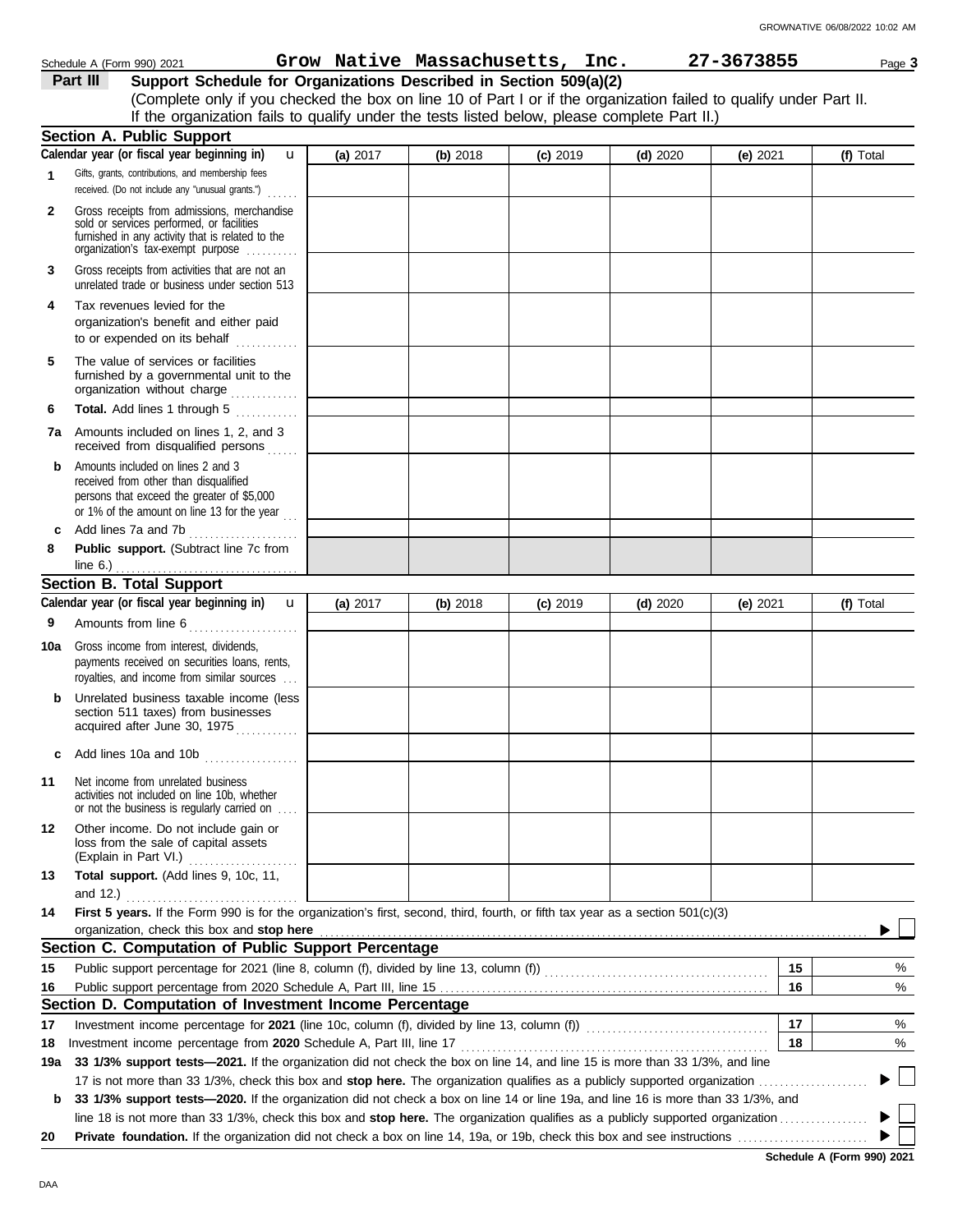|     | 27-3673855<br>Grow Native Massachusetts, Inc.<br>Schedule A (Form 990) 2021                                                                                                              |                            |     | Page 4 |
|-----|------------------------------------------------------------------------------------------------------------------------------------------------------------------------------------------|----------------------------|-----|--------|
|     | <b>Supporting Organizations</b><br><b>Part IV</b>                                                                                                                                        |                            |     |        |
|     | (Complete only if you checked a box in line 12 on Part I. If you checked box 12a, Part I, complete Sections A                                                                            |                            |     |        |
|     | and B. If you checked box 12b, Part I, complete Sections A and C. If you checked box 12c, Part I, complete                                                                               |                            |     |        |
|     | Sections A, D, and E. If you checked box 12d, Part I, complete Sections A and D, and complete Part V.)                                                                                   |                            |     |        |
|     | Section A. All Supporting Organizations                                                                                                                                                  |                            |     |        |
|     |                                                                                                                                                                                          |                            | Yes | No     |
| 1   | Are all of the organization's supported organizations listed by name in the organization's governing                                                                                     |                            |     |        |
|     | documents? If "No," describe in Part VI how the supported organizations are designated. If designated by                                                                                 |                            |     |        |
|     | class or purpose, describe the designation. If historic and continuing relationship, explain.                                                                                            | 1                          |     |        |
| 2   | Did the organization have any supported organization that does not have an IRS determination of status                                                                                   |                            |     |        |
|     | under section 509(a)(1) or (2)? If "Yes," explain in Part VI how the organization determined that the supported                                                                          |                            |     |        |
|     | organization was described in section 509(a)(1) or (2).                                                                                                                                  | $\mathbf{2}$               |     |        |
| За  | Did the organization have a supported organization described in section $501(c)(4)$ , (5), or (6)? If "Yes," answer                                                                      |                            |     |        |
|     | lines 3b and 3c below.                                                                                                                                                                   | 3a                         |     |        |
| b   | Did the organization confirm that each supported organization qualified under section $501(c)(4)$ , $(5)$ , or $(6)$ and                                                                 |                            |     |        |
|     | satisfied the public support tests under section 509(a)(2)? If "Yes," describe in Part VI when and how the                                                                               |                            |     |        |
|     | organization made the determination.                                                                                                                                                     | 3 <sub>b</sub>             |     |        |
| c   | Did the organization ensure that all support to such organizations was used exclusively for section $170(c)(2)(B)$                                                                       |                            |     |        |
|     | purposes? If "Yes," explain in Part VI what controls the organization put in place to ensure such use.                                                                                   | 3c                         |     |        |
| 4a  | Was any supported organization not organized in the United States ("foreign supported organization")? If                                                                                 |                            |     |        |
|     | "Yes," and if you checked box 12a or 12b in Part I, answer lines 4b and 4c below.                                                                                                        | 4a                         |     |        |
| b   | Did the organization have ultimate control and discretion in deciding whether to make grants to the foreign                                                                              |                            |     |        |
|     | supported organization? If "Yes," describe in Part VI how the organization had such control and discretion                                                                               |                            |     |        |
|     | despite being controlled or supervised by or in connection with its supported organizations.                                                                                             | 4b                         |     |        |
| c   | Did the organization support any foreign supported organization that does not have an IRS determination                                                                                  |                            |     |        |
|     | under sections $501(c)(3)$ and $509(a)(1)$ or (2)? If "Yes," explain in Part VI what controls the organization used                                                                      |                            |     |        |
|     | to ensure that all support to the foreign supported organization was used exclusively for section $170(c)(2)(B)$                                                                         |                            |     |        |
|     | purposes.                                                                                                                                                                                | 4c                         |     |        |
| 5a  | Did the organization add, substitute, or remove any supported organizations during the tax year? If "Yes,"                                                                               |                            |     |        |
|     | answer lines 5b and 5c below (if applicable). Also, provide detail in Part VI, including (i) the names and EIN                                                                           |                            |     |        |
|     | numbers of the supported organizations added, substituted, or removed; (ii) the reasons for each such action;                                                                            |                            |     |        |
|     | (iii) the authority under the organization's organizing document authorizing such action; and (iv) how the action<br>was accomplished (such as by amendment to the organizing document). |                            |     |        |
| b   | Type I or Type II only. Was any added or substituted supported organization part of a class already                                                                                      | 5а                         |     |        |
|     | designated in the organization's organizing document?                                                                                                                                    | 5b                         |     |        |
| c   | Substitutions only. Was the substitution the result of an event beyond the organization's control?                                                                                       | 5c                         |     |        |
|     | Did the organization provide support (whether in the form of grants or the provision of services or facilities) to                                                                       |                            |     |        |
|     | anyone other than (i) its supported organizations, (ii) individuals that are part of the charitable class benefited                                                                      |                            |     |        |
|     | by one or more of its supported organizations, or (iii) other supporting organizations that also support or                                                                              |                            |     |        |
|     | benefit one or more of the filing organization's supported organizations? If "Yes," provide detail in Part VI.                                                                           | 6                          |     |        |
| 7   | Did the organization provide a grant, loan, compensation, or other similar payment to a substantial contributor                                                                          |                            |     |        |
|     | (as defined in section $4958(c)(3)(C)$ ), a family member of a substantial contributor, or a 35% controlled entity                                                                       |                            |     |        |
|     | with regard to a substantial contributor? If "Yes," complete Part I of Schedule L (Form 990).                                                                                            | 7                          |     |        |
| 8   | Did the organization make a loan to a disqualified person (as defined in section 4958) not described on line                                                                             |                            |     |        |
|     | 7? If "Yes," complete Part I of Schedule L (Form 990).                                                                                                                                   | 8                          |     |        |
| 9а  | Was the organization controlled directly or indirectly at any time during the tax year by one or more                                                                                    |                            |     |        |
|     | disqualified persons, as defined in section 4946 (other than foundation managers and organizations                                                                                       |                            |     |        |
|     | described in section 509(a)(1) or (2))? If "Yes," provide detail in Part VI.                                                                                                             | 9а                         |     |        |
| b   | Did one or more disqualified persons (as defined on line 9a) hold a controlling interest in any entity in which                                                                          |                            |     |        |
|     | the supporting organization had an interest? If "Yes," provide detail in Part VI.                                                                                                        | 9b                         |     |        |
| c   | Did a disqualified person (as defined on line 9a) have an ownership interest in, or derive any personal benefit                                                                          |                            |     |        |
|     | from, assets in which the supporting organization also had an interest? If "Yes," provide detail in Part VI.                                                                             | 9с                         |     |        |
| 10a | Was the organization subject to the excess business holdings rules of section 4943 because of section                                                                                    |                            |     |        |
|     | 4943(f) (regarding certain Type II supporting organizations, and all Type III non-functionally integrated                                                                                |                            |     |        |
|     | supporting organizations)? If "Yes," answer line 10b below.                                                                                                                              | 10a                        |     |        |
| b   | Did the organization have any excess business holdings in the tax year? (Use Schedule C, Form 4720, to                                                                                   |                            |     |        |
|     | determine whether the organization had excess business holdings.)                                                                                                                        | 10 <sub>b</sub>            |     |        |
|     |                                                                                                                                                                                          | Schedule A (Form 990) 2021 |     |        |

DAA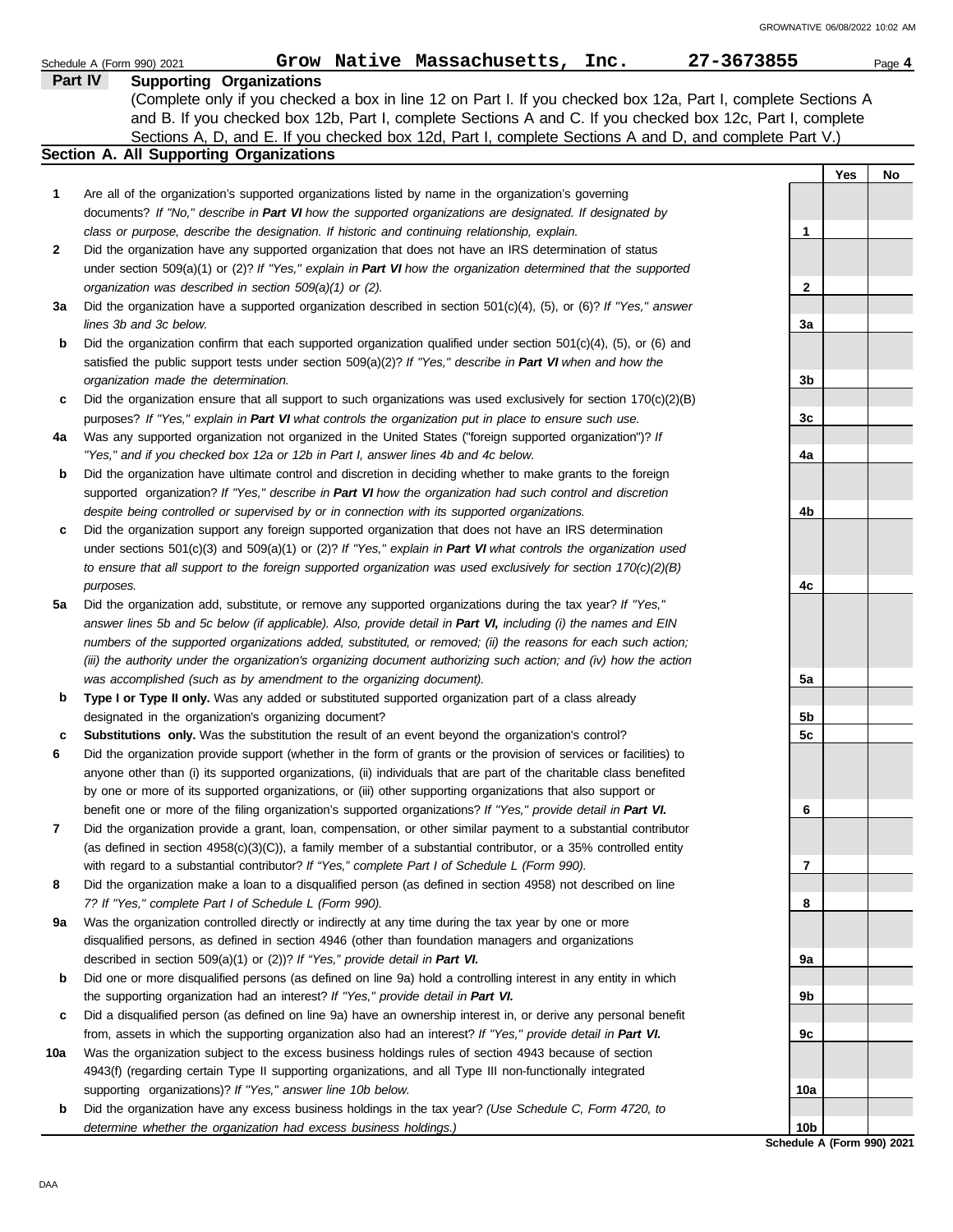| <b>Supporting Organizations (continued)</b><br>Part IV<br>Yes<br>No<br>11<br>Has the organization accepted a gift or contribution from any of the following persons?<br>A person who directly or indirectly controls, either alone or together with persons described on lines 11b and<br>a<br>11c below, the governing body of a supported organization?<br>11a<br>A family member of a person described on line 11a above?<br>11 <sub>b</sub><br>b<br>A 35% controlled entity of a person described on line 11a or 11b above? If "Yes" to line 11a, 11b, or 11c,<br>c<br>provide detail in Part VI.<br>11c<br>Section B. Type I Supporting Organizations<br>Yes<br>No<br>1<br>Did the governing body, members of the governing body, officers acting in their official capacity, or membership of one or<br>more supported organizations have the power to regularly appoint or elect at least a majority of the organization's officers,<br>directors, or trustees at all times during the tax year? If "No," describe in Part VI how the supported organization(s)<br>effectively operated, supervised, or controlled the organization's activities. If the organization had more than one supported<br>organization, describe how the powers to appoint and/or remove officers, directors, or trustees were allocated among the<br>supported organizations and what conditions or restrictions, if any, applied to such powers during the tax year.<br>1<br>2<br>Did the organization operate for the benefit of any supported organization other than the supported<br>organization(s) that operated, supervised, or controlled the supporting organization? If "Yes," explain in Part<br>VI how providing such benefit carried out the purposes of the supported organization(s) that operated,<br>supervised, or controlled the supporting organization.<br>$\mathbf{2}$<br>Section C. Type II Supporting Organizations<br>Yes<br>No<br>1<br>Were a majority of the organization's directors or trustees during the tax year also a majority of the directors<br>or trustees of each of the organization's supported organization(s)? If "No," describe in Part VI how control<br>or management of the supporting organization was vested in the same persons that controlled or managed<br>the supported organization(s).<br>1<br>Section D. All Type III Supporting Organizations<br>Yes<br>No<br>1<br>Did the organization provide to each of its supported organizations, by the last day of the fifth month of the<br>organization's tax year, (i) a written notice describing the type and amount of support provided during the prior tax<br>year, (ii) a copy of the Form 990 that was most recently filed as of the date of notification, and (iii) copies of the<br>1<br>organization's governing documents in effect on the date of notification, to the extent not previously provided?<br>Were any of the organization's officers, directors, or trustees either (i) appointed or elected by the supported<br>$\mathbf{2}$<br>organization(s) or (ii) serving on the governing body of a supported organization? If "No," explain in Part VI how<br>the organization maintained a close and continuous working relationship with the supported organization(s).<br>2<br>By reason of the relationship described on line 2, above, did the organization's supported organizations have<br>3<br>a significant voice in the organization's investment policies and in directing the use of the organization's<br>income or assets at all times during the tax year? If "Yes," describe in Part VI the role the organization's<br>supported organizations played in this regard.<br>3<br>Section E. Type III Functionally Integrated Supporting Organizations<br>Check the box next to the method that the organization used to satisfy the Integral Part Test during the year (see instructions).<br>1<br>The organization satisfied the Activities Test. Complete line 2 below.<br>a<br>b<br>The organization is the parent of each of its supported organizations. Complete line 3 below.<br>The organization supported a governmental entity. Describe in Part VI how you supported a governmental entity (see instructions).<br>c<br>Activities Test. Answer lines 2a and 2b below.<br>Yes<br>2<br>No<br>Did substantially all of the organization's activities during the tax year directly further the exempt purposes of<br>а<br>the supported organization(s) to which the organization was responsive? If "Yes," then in Part VI identify<br>those supported organizations and explain how these activities directly furthered their exempt purposes,<br>how the organization was responsive to those supported organizations, and how the organization determined<br>that these activities constituted substantially all of its activities.<br>2a<br>Did the activities described on line 2a, above, constitute activities that, but for the organization's<br>b<br>involvement, one or more of the organization's supported organization(s) would have been engaged in? If<br>"Yes," explain in Part VI the reasons for the organization's position that its supported organization(s) would<br>have engaged in these activities but for the organization's involvement.<br>2b<br>Parent of Supported Organizations. Answer lines 3a and 3b below.<br>3<br>Did the organization have the power to regularly appoint or elect a majority of the officers, directors, or<br>а<br>trustees of each of the supported organizations? If "Yes" or "No," provide details in Part VI.<br>За<br>Did the organization exercise a substantial degree of direction over the policies, programs, and activities of each<br>b<br>of its supported organizations? If "Yes," describe in Part VI the role played by the organization in this regard.<br>3b<br>Schedule A (Form 990) 2021 |     | Schedule A (Form 990) 2021 |  |  | Grow Native Massachusetts, Inc. | 27-3673855 |  | Page 5 |
|-------------------------------------------------------------------------------------------------------------------------------------------------------------------------------------------------------------------------------------------------------------------------------------------------------------------------------------------------------------------------------------------------------------------------------------------------------------------------------------------------------------------------------------------------------------------------------------------------------------------------------------------------------------------------------------------------------------------------------------------------------------------------------------------------------------------------------------------------------------------------------------------------------------------------------------------------------------------------------------------------------------------------------------------------------------------------------------------------------------------------------------------------------------------------------------------------------------------------------------------------------------------------------------------------------------------------------------------------------------------------------------------------------------------------------------------------------------------------------------------------------------------------------------------------------------------------------------------------------------------------------------------------------------------------------------------------------------------------------------------------------------------------------------------------------------------------------------------------------------------------------------------------------------------------------------------------------------------------------------------------------------------------------------------------------------------------------------------------------------------------------------------------------------------------------------------------------------------------------------------------------------------------------------------------------------------------------------------------------------------------------------------------------------------------------------------------------------------------------------------------------------------------------------------------------------------------------------------------------------------------------------------------------------------------------------------------------------------------------------------------------------------------------------------------------------------------------------------------------------------------------------------------------------------------------------------------------------------------------------------------------------------------------------------------------------------------------------------------------------------------------------------------------------------------------------------------------------------------------------------------------------------------------------------------------------------------------------------------------------------------------------------------------------------------------------------------------------------------------------------------------------------------------------------------------------------------------------------------------------------------------------------------------------------------------------------------------------------------------------------------------------------------------------------------------------------------------------------------------------------------------------------------------------------------------------------------------------------------------------------------------------------------------------------------------------------------------------------------------------------------------------------------------------------------------------------------------------------------------------------------------------------------------------------------------------------------------------------------------------------------------------------------------------------------------------------------------------------------------------------------------------------------------------------------------------------------------------------------------------------------------------------------------------------------------------------------------------------------------------------------------------------------------------------------------------------------------------------------------------------------------------------------------------------------------------------------------------------------------------------------------------------------------------------------------------------------------------------------------------------------------------------------------------------------------------------------------------------------------------------------------------------------------------------------------------------------------------------------------------------------------------------------------------------------------------------------------------------------------------------------------------------------------------------------------------------------------------------------------------------------------------------------------------------------------------------------------------------------------------------------------------------------------------------------------------------------------------------------------------------------------------------------------|-----|----------------------------|--|--|---------------------------------|------------|--|--------|
|                                                                                                                                                                                                                                                                                                                                                                                                                                                                                                                                                                                                                                                                                                                                                                                                                                                                                                                                                                                                                                                                                                                                                                                                                                                                                                                                                                                                                                                                                                                                                                                                                                                                                                                                                                                                                                                                                                                                                                                                                                                                                                                                                                                                                                                                                                                                                                                                                                                                                                                                                                                                                                                                                                                                                                                                                                                                                                                                                                                                                                                                                                                                                                                                                                                                                                                                                                                                                                                                                                                                                                                                                                                                                                                                                                                                                                                                                                                                                                                                                                                                                                                                                                                                                                                                                                                                                                                                                                                                                                                                                                                                                                                                                                                                                                                                                                                                                                                                                                                                                                                                                                                                                                                                                                                                                                                                                                                                                                                                                                                                                                                                                                                                                                                                                                                                                                                                                                       |     |                            |  |  |                                 |            |  |        |
|                                                                                                                                                                                                                                                                                                                                                                                                                                                                                                                                                                                                                                                                                                                                                                                                                                                                                                                                                                                                                                                                                                                                                                                                                                                                                                                                                                                                                                                                                                                                                                                                                                                                                                                                                                                                                                                                                                                                                                                                                                                                                                                                                                                                                                                                                                                                                                                                                                                                                                                                                                                                                                                                                                                                                                                                                                                                                                                                                                                                                                                                                                                                                                                                                                                                                                                                                                                                                                                                                                                                                                                                                                                                                                                                                                                                                                                                                                                                                                                                                                                                                                                                                                                                                                                                                                                                                                                                                                                                                                                                                                                                                                                                                                                                                                                                                                                                                                                                                                                                                                                                                                                                                                                                                                                                                                                                                                                                                                                                                                                                                                                                                                                                                                                                                                                                                                                                                                       |     |                            |  |  |                                 |            |  |        |
|                                                                                                                                                                                                                                                                                                                                                                                                                                                                                                                                                                                                                                                                                                                                                                                                                                                                                                                                                                                                                                                                                                                                                                                                                                                                                                                                                                                                                                                                                                                                                                                                                                                                                                                                                                                                                                                                                                                                                                                                                                                                                                                                                                                                                                                                                                                                                                                                                                                                                                                                                                                                                                                                                                                                                                                                                                                                                                                                                                                                                                                                                                                                                                                                                                                                                                                                                                                                                                                                                                                                                                                                                                                                                                                                                                                                                                                                                                                                                                                                                                                                                                                                                                                                                                                                                                                                                                                                                                                                                                                                                                                                                                                                                                                                                                                                                                                                                                                                                                                                                                                                                                                                                                                                                                                                                                                                                                                                                                                                                                                                                                                                                                                                                                                                                                                                                                                                                                       |     |                            |  |  |                                 |            |  |        |
|                                                                                                                                                                                                                                                                                                                                                                                                                                                                                                                                                                                                                                                                                                                                                                                                                                                                                                                                                                                                                                                                                                                                                                                                                                                                                                                                                                                                                                                                                                                                                                                                                                                                                                                                                                                                                                                                                                                                                                                                                                                                                                                                                                                                                                                                                                                                                                                                                                                                                                                                                                                                                                                                                                                                                                                                                                                                                                                                                                                                                                                                                                                                                                                                                                                                                                                                                                                                                                                                                                                                                                                                                                                                                                                                                                                                                                                                                                                                                                                                                                                                                                                                                                                                                                                                                                                                                                                                                                                                                                                                                                                                                                                                                                                                                                                                                                                                                                                                                                                                                                                                                                                                                                                                                                                                                                                                                                                                                                                                                                                                                                                                                                                                                                                                                                                                                                                                                                       |     |                            |  |  |                                 |            |  |        |
|                                                                                                                                                                                                                                                                                                                                                                                                                                                                                                                                                                                                                                                                                                                                                                                                                                                                                                                                                                                                                                                                                                                                                                                                                                                                                                                                                                                                                                                                                                                                                                                                                                                                                                                                                                                                                                                                                                                                                                                                                                                                                                                                                                                                                                                                                                                                                                                                                                                                                                                                                                                                                                                                                                                                                                                                                                                                                                                                                                                                                                                                                                                                                                                                                                                                                                                                                                                                                                                                                                                                                                                                                                                                                                                                                                                                                                                                                                                                                                                                                                                                                                                                                                                                                                                                                                                                                                                                                                                                                                                                                                                                                                                                                                                                                                                                                                                                                                                                                                                                                                                                                                                                                                                                                                                                                                                                                                                                                                                                                                                                                                                                                                                                                                                                                                                                                                                                                                       |     |                            |  |  |                                 |            |  |        |
|                                                                                                                                                                                                                                                                                                                                                                                                                                                                                                                                                                                                                                                                                                                                                                                                                                                                                                                                                                                                                                                                                                                                                                                                                                                                                                                                                                                                                                                                                                                                                                                                                                                                                                                                                                                                                                                                                                                                                                                                                                                                                                                                                                                                                                                                                                                                                                                                                                                                                                                                                                                                                                                                                                                                                                                                                                                                                                                                                                                                                                                                                                                                                                                                                                                                                                                                                                                                                                                                                                                                                                                                                                                                                                                                                                                                                                                                                                                                                                                                                                                                                                                                                                                                                                                                                                                                                                                                                                                                                                                                                                                                                                                                                                                                                                                                                                                                                                                                                                                                                                                                                                                                                                                                                                                                                                                                                                                                                                                                                                                                                                                                                                                                                                                                                                                                                                                                                                       |     |                            |  |  |                                 |            |  |        |
|                                                                                                                                                                                                                                                                                                                                                                                                                                                                                                                                                                                                                                                                                                                                                                                                                                                                                                                                                                                                                                                                                                                                                                                                                                                                                                                                                                                                                                                                                                                                                                                                                                                                                                                                                                                                                                                                                                                                                                                                                                                                                                                                                                                                                                                                                                                                                                                                                                                                                                                                                                                                                                                                                                                                                                                                                                                                                                                                                                                                                                                                                                                                                                                                                                                                                                                                                                                                                                                                                                                                                                                                                                                                                                                                                                                                                                                                                                                                                                                                                                                                                                                                                                                                                                                                                                                                                                                                                                                                                                                                                                                                                                                                                                                                                                                                                                                                                                                                                                                                                                                                                                                                                                                                                                                                                                                                                                                                                                                                                                                                                                                                                                                                                                                                                                                                                                                                                                       |     |                            |  |  |                                 |            |  |        |
|                                                                                                                                                                                                                                                                                                                                                                                                                                                                                                                                                                                                                                                                                                                                                                                                                                                                                                                                                                                                                                                                                                                                                                                                                                                                                                                                                                                                                                                                                                                                                                                                                                                                                                                                                                                                                                                                                                                                                                                                                                                                                                                                                                                                                                                                                                                                                                                                                                                                                                                                                                                                                                                                                                                                                                                                                                                                                                                                                                                                                                                                                                                                                                                                                                                                                                                                                                                                                                                                                                                                                                                                                                                                                                                                                                                                                                                                                                                                                                                                                                                                                                                                                                                                                                                                                                                                                                                                                                                                                                                                                                                                                                                                                                                                                                                                                                                                                                                                                                                                                                                                                                                                                                                                                                                                                                                                                                                                                                                                                                                                                                                                                                                                                                                                                                                                                                                                                                       |     |                            |  |  |                                 |            |  |        |
|                                                                                                                                                                                                                                                                                                                                                                                                                                                                                                                                                                                                                                                                                                                                                                                                                                                                                                                                                                                                                                                                                                                                                                                                                                                                                                                                                                                                                                                                                                                                                                                                                                                                                                                                                                                                                                                                                                                                                                                                                                                                                                                                                                                                                                                                                                                                                                                                                                                                                                                                                                                                                                                                                                                                                                                                                                                                                                                                                                                                                                                                                                                                                                                                                                                                                                                                                                                                                                                                                                                                                                                                                                                                                                                                                                                                                                                                                                                                                                                                                                                                                                                                                                                                                                                                                                                                                                                                                                                                                                                                                                                                                                                                                                                                                                                                                                                                                                                                                                                                                                                                                                                                                                                                                                                                                                                                                                                                                                                                                                                                                                                                                                                                                                                                                                                                                                                                                                       |     |                            |  |  |                                 |            |  |        |
|                                                                                                                                                                                                                                                                                                                                                                                                                                                                                                                                                                                                                                                                                                                                                                                                                                                                                                                                                                                                                                                                                                                                                                                                                                                                                                                                                                                                                                                                                                                                                                                                                                                                                                                                                                                                                                                                                                                                                                                                                                                                                                                                                                                                                                                                                                                                                                                                                                                                                                                                                                                                                                                                                                                                                                                                                                                                                                                                                                                                                                                                                                                                                                                                                                                                                                                                                                                                                                                                                                                                                                                                                                                                                                                                                                                                                                                                                                                                                                                                                                                                                                                                                                                                                                                                                                                                                                                                                                                                                                                                                                                                                                                                                                                                                                                                                                                                                                                                                                                                                                                                                                                                                                                                                                                                                                                                                                                                                                                                                                                                                                                                                                                                                                                                                                                                                                                                                                       |     |                            |  |  |                                 |            |  |        |
|                                                                                                                                                                                                                                                                                                                                                                                                                                                                                                                                                                                                                                                                                                                                                                                                                                                                                                                                                                                                                                                                                                                                                                                                                                                                                                                                                                                                                                                                                                                                                                                                                                                                                                                                                                                                                                                                                                                                                                                                                                                                                                                                                                                                                                                                                                                                                                                                                                                                                                                                                                                                                                                                                                                                                                                                                                                                                                                                                                                                                                                                                                                                                                                                                                                                                                                                                                                                                                                                                                                                                                                                                                                                                                                                                                                                                                                                                                                                                                                                                                                                                                                                                                                                                                                                                                                                                                                                                                                                                                                                                                                                                                                                                                                                                                                                                                                                                                                                                                                                                                                                                                                                                                                                                                                                                                                                                                                                                                                                                                                                                                                                                                                                                                                                                                                                                                                                                                       |     |                            |  |  |                                 |            |  |        |
|                                                                                                                                                                                                                                                                                                                                                                                                                                                                                                                                                                                                                                                                                                                                                                                                                                                                                                                                                                                                                                                                                                                                                                                                                                                                                                                                                                                                                                                                                                                                                                                                                                                                                                                                                                                                                                                                                                                                                                                                                                                                                                                                                                                                                                                                                                                                                                                                                                                                                                                                                                                                                                                                                                                                                                                                                                                                                                                                                                                                                                                                                                                                                                                                                                                                                                                                                                                                                                                                                                                                                                                                                                                                                                                                                                                                                                                                                                                                                                                                                                                                                                                                                                                                                                                                                                                                                                                                                                                                                                                                                                                                                                                                                                                                                                                                                                                                                                                                                                                                                                                                                                                                                                                                                                                                                                                                                                                                                                                                                                                                                                                                                                                                                                                                                                                                                                                                                                       |     |                            |  |  |                                 |            |  |        |
|                                                                                                                                                                                                                                                                                                                                                                                                                                                                                                                                                                                                                                                                                                                                                                                                                                                                                                                                                                                                                                                                                                                                                                                                                                                                                                                                                                                                                                                                                                                                                                                                                                                                                                                                                                                                                                                                                                                                                                                                                                                                                                                                                                                                                                                                                                                                                                                                                                                                                                                                                                                                                                                                                                                                                                                                                                                                                                                                                                                                                                                                                                                                                                                                                                                                                                                                                                                                                                                                                                                                                                                                                                                                                                                                                                                                                                                                                                                                                                                                                                                                                                                                                                                                                                                                                                                                                                                                                                                                                                                                                                                                                                                                                                                                                                                                                                                                                                                                                                                                                                                                                                                                                                                                                                                                                                                                                                                                                                                                                                                                                                                                                                                                                                                                                                                                                                                                                                       |     |                            |  |  |                                 |            |  |        |
|                                                                                                                                                                                                                                                                                                                                                                                                                                                                                                                                                                                                                                                                                                                                                                                                                                                                                                                                                                                                                                                                                                                                                                                                                                                                                                                                                                                                                                                                                                                                                                                                                                                                                                                                                                                                                                                                                                                                                                                                                                                                                                                                                                                                                                                                                                                                                                                                                                                                                                                                                                                                                                                                                                                                                                                                                                                                                                                                                                                                                                                                                                                                                                                                                                                                                                                                                                                                                                                                                                                                                                                                                                                                                                                                                                                                                                                                                                                                                                                                                                                                                                                                                                                                                                                                                                                                                                                                                                                                                                                                                                                                                                                                                                                                                                                                                                                                                                                                                                                                                                                                                                                                                                                                                                                                                                                                                                                                                                                                                                                                                                                                                                                                                                                                                                                                                                                                                                       |     |                            |  |  |                                 |            |  |        |
|                                                                                                                                                                                                                                                                                                                                                                                                                                                                                                                                                                                                                                                                                                                                                                                                                                                                                                                                                                                                                                                                                                                                                                                                                                                                                                                                                                                                                                                                                                                                                                                                                                                                                                                                                                                                                                                                                                                                                                                                                                                                                                                                                                                                                                                                                                                                                                                                                                                                                                                                                                                                                                                                                                                                                                                                                                                                                                                                                                                                                                                                                                                                                                                                                                                                                                                                                                                                                                                                                                                                                                                                                                                                                                                                                                                                                                                                                                                                                                                                                                                                                                                                                                                                                                                                                                                                                                                                                                                                                                                                                                                                                                                                                                                                                                                                                                                                                                                                                                                                                                                                                                                                                                                                                                                                                                                                                                                                                                                                                                                                                                                                                                                                                                                                                                                                                                                                                                       |     |                            |  |  |                                 |            |  |        |
|                                                                                                                                                                                                                                                                                                                                                                                                                                                                                                                                                                                                                                                                                                                                                                                                                                                                                                                                                                                                                                                                                                                                                                                                                                                                                                                                                                                                                                                                                                                                                                                                                                                                                                                                                                                                                                                                                                                                                                                                                                                                                                                                                                                                                                                                                                                                                                                                                                                                                                                                                                                                                                                                                                                                                                                                                                                                                                                                                                                                                                                                                                                                                                                                                                                                                                                                                                                                                                                                                                                                                                                                                                                                                                                                                                                                                                                                                                                                                                                                                                                                                                                                                                                                                                                                                                                                                                                                                                                                                                                                                                                                                                                                                                                                                                                                                                                                                                                                                                                                                                                                                                                                                                                                                                                                                                                                                                                                                                                                                                                                                                                                                                                                                                                                                                                                                                                                                                       |     |                            |  |  |                                 |            |  |        |
|                                                                                                                                                                                                                                                                                                                                                                                                                                                                                                                                                                                                                                                                                                                                                                                                                                                                                                                                                                                                                                                                                                                                                                                                                                                                                                                                                                                                                                                                                                                                                                                                                                                                                                                                                                                                                                                                                                                                                                                                                                                                                                                                                                                                                                                                                                                                                                                                                                                                                                                                                                                                                                                                                                                                                                                                                                                                                                                                                                                                                                                                                                                                                                                                                                                                                                                                                                                                                                                                                                                                                                                                                                                                                                                                                                                                                                                                                                                                                                                                                                                                                                                                                                                                                                                                                                                                                                                                                                                                                                                                                                                                                                                                                                                                                                                                                                                                                                                                                                                                                                                                                                                                                                                                                                                                                                                                                                                                                                                                                                                                                                                                                                                                                                                                                                                                                                                                                                       |     |                            |  |  |                                 |            |  |        |
|                                                                                                                                                                                                                                                                                                                                                                                                                                                                                                                                                                                                                                                                                                                                                                                                                                                                                                                                                                                                                                                                                                                                                                                                                                                                                                                                                                                                                                                                                                                                                                                                                                                                                                                                                                                                                                                                                                                                                                                                                                                                                                                                                                                                                                                                                                                                                                                                                                                                                                                                                                                                                                                                                                                                                                                                                                                                                                                                                                                                                                                                                                                                                                                                                                                                                                                                                                                                                                                                                                                                                                                                                                                                                                                                                                                                                                                                                                                                                                                                                                                                                                                                                                                                                                                                                                                                                                                                                                                                                                                                                                                                                                                                                                                                                                                                                                                                                                                                                                                                                                                                                                                                                                                                                                                                                                                                                                                                                                                                                                                                                                                                                                                                                                                                                                                                                                                                                                       |     |                            |  |  |                                 |            |  |        |
|                                                                                                                                                                                                                                                                                                                                                                                                                                                                                                                                                                                                                                                                                                                                                                                                                                                                                                                                                                                                                                                                                                                                                                                                                                                                                                                                                                                                                                                                                                                                                                                                                                                                                                                                                                                                                                                                                                                                                                                                                                                                                                                                                                                                                                                                                                                                                                                                                                                                                                                                                                                                                                                                                                                                                                                                                                                                                                                                                                                                                                                                                                                                                                                                                                                                                                                                                                                                                                                                                                                                                                                                                                                                                                                                                                                                                                                                                                                                                                                                                                                                                                                                                                                                                                                                                                                                                                                                                                                                                                                                                                                                                                                                                                                                                                                                                                                                                                                                                                                                                                                                                                                                                                                                                                                                                                                                                                                                                                                                                                                                                                                                                                                                                                                                                                                                                                                                                                       |     |                            |  |  |                                 |            |  |        |
|                                                                                                                                                                                                                                                                                                                                                                                                                                                                                                                                                                                                                                                                                                                                                                                                                                                                                                                                                                                                                                                                                                                                                                                                                                                                                                                                                                                                                                                                                                                                                                                                                                                                                                                                                                                                                                                                                                                                                                                                                                                                                                                                                                                                                                                                                                                                                                                                                                                                                                                                                                                                                                                                                                                                                                                                                                                                                                                                                                                                                                                                                                                                                                                                                                                                                                                                                                                                                                                                                                                                                                                                                                                                                                                                                                                                                                                                                                                                                                                                                                                                                                                                                                                                                                                                                                                                                                                                                                                                                                                                                                                                                                                                                                                                                                                                                                                                                                                                                                                                                                                                                                                                                                                                                                                                                                                                                                                                                                                                                                                                                                                                                                                                                                                                                                                                                                                                                                       |     |                            |  |  |                                 |            |  |        |
|                                                                                                                                                                                                                                                                                                                                                                                                                                                                                                                                                                                                                                                                                                                                                                                                                                                                                                                                                                                                                                                                                                                                                                                                                                                                                                                                                                                                                                                                                                                                                                                                                                                                                                                                                                                                                                                                                                                                                                                                                                                                                                                                                                                                                                                                                                                                                                                                                                                                                                                                                                                                                                                                                                                                                                                                                                                                                                                                                                                                                                                                                                                                                                                                                                                                                                                                                                                                                                                                                                                                                                                                                                                                                                                                                                                                                                                                                                                                                                                                                                                                                                                                                                                                                                                                                                                                                                                                                                                                                                                                                                                                                                                                                                                                                                                                                                                                                                                                                                                                                                                                                                                                                                                                                                                                                                                                                                                                                                                                                                                                                                                                                                                                                                                                                                                                                                                                                                       |     |                            |  |  |                                 |            |  |        |
|                                                                                                                                                                                                                                                                                                                                                                                                                                                                                                                                                                                                                                                                                                                                                                                                                                                                                                                                                                                                                                                                                                                                                                                                                                                                                                                                                                                                                                                                                                                                                                                                                                                                                                                                                                                                                                                                                                                                                                                                                                                                                                                                                                                                                                                                                                                                                                                                                                                                                                                                                                                                                                                                                                                                                                                                                                                                                                                                                                                                                                                                                                                                                                                                                                                                                                                                                                                                                                                                                                                                                                                                                                                                                                                                                                                                                                                                                                                                                                                                                                                                                                                                                                                                                                                                                                                                                                                                                                                                                                                                                                                                                                                                                                                                                                                                                                                                                                                                                                                                                                                                                                                                                                                                                                                                                                                                                                                                                                                                                                                                                                                                                                                                                                                                                                                                                                                                                                       |     |                            |  |  |                                 |            |  |        |
|                                                                                                                                                                                                                                                                                                                                                                                                                                                                                                                                                                                                                                                                                                                                                                                                                                                                                                                                                                                                                                                                                                                                                                                                                                                                                                                                                                                                                                                                                                                                                                                                                                                                                                                                                                                                                                                                                                                                                                                                                                                                                                                                                                                                                                                                                                                                                                                                                                                                                                                                                                                                                                                                                                                                                                                                                                                                                                                                                                                                                                                                                                                                                                                                                                                                                                                                                                                                                                                                                                                                                                                                                                                                                                                                                                                                                                                                                                                                                                                                                                                                                                                                                                                                                                                                                                                                                                                                                                                                                                                                                                                                                                                                                                                                                                                                                                                                                                                                                                                                                                                                                                                                                                                                                                                                                                                                                                                                                                                                                                                                                                                                                                                                                                                                                                                                                                                                                                       |     |                            |  |  |                                 |            |  |        |
|                                                                                                                                                                                                                                                                                                                                                                                                                                                                                                                                                                                                                                                                                                                                                                                                                                                                                                                                                                                                                                                                                                                                                                                                                                                                                                                                                                                                                                                                                                                                                                                                                                                                                                                                                                                                                                                                                                                                                                                                                                                                                                                                                                                                                                                                                                                                                                                                                                                                                                                                                                                                                                                                                                                                                                                                                                                                                                                                                                                                                                                                                                                                                                                                                                                                                                                                                                                                                                                                                                                                                                                                                                                                                                                                                                                                                                                                                                                                                                                                                                                                                                                                                                                                                                                                                                                                                                                                                                                                                                                                                                                                                                                                                                                                                                                                                                                                                                                                                                                                                                                                                                                                                                                                                                                                                                                                                                                                                                                                                                                                                                                                                                                                                                                                                                                                                                                                                                       |     |                            |  |  |                                 |            |  |        |
|                                                                                                                                                                                                                                                                                                                                                                                                                                                                                                                                                                                                                                                                                                                                                                                                                                                                                                                                                                                                                                                                                                                                                                                                                                                                                                                                                                                                                                                                                                                                                                                                                                                                                                                                                                                                                                                                                                                                                                                                                                                                                                                                                                                                                                                                                                                                                                                                                                                                                                                                                                                                                                                                                                                                                                                                                                                                                                                                                                                                                                                                                                                                                                                                                                                                                                                                                                                                                                                                                                                                                                                                                                                                                                                                                                                                                                                                                                                                                                                                                                                                                                                                                                                                                                                                                                                                                                                                                                                                                                                                                                                                                                                                                                                                                                                                                                                                                                                                                                                                                                                                                                                                                                                                                                                                                                                                                                                                                                                                                                                                                                                                                                                                                                                                                                                                                                                                                                       |     |                            |  |  |                                 |            |  |        |
|                                                                                                                                                                                                                                                                                                                                                                                                                                                                                                                                                                                                                                                                                                                                                                                                                                                                                                                                                                                                                                                                                                                                                                                                                                                                                                                                                                                                                                                                                                                                                                                                                                                                                                                                                                                                                                                                                                                                                                                                                                                                                                                                                                                                                                                                                                                                                                                                                                                                                                                                                                                                                                                                                                                                                                                                                                                                                                                                                                                                                                                                                                                                                                                                                                                                                                                                                                                                                                                                                                                                                                                                                                                                                                                                                                                                                                                                                                                                                                                                                                                                                                                                                                                                                                                                                                                                                                                                                                                                                                                                                                                                                                                                                                                                                                                                                                                                                                                                                                                                                                                                                                                                                                                                                                                                                                                                                                                                                                                                                                                                                                                                                                                                                                                                                                                                                                                                                                       |     |                            |  |  |                                 |            |  |        |
|                                                                                                                                                                                                                                                                                                                                                                                                                                                                                                                                                                                                                                                                                                                                                                                                                                                                                                                                                                                                                                                                                                                                                                                                                                                                                                                                                                                                                                                                                                                                                                                                                                                                                                                                                                                                                                                                                                                                                                                                                                                                                                                                                                                                                                                                                                                                                                                                                                                                                                                                                                                                                                                                                                                                                                                                                                                                                                                                                                                                                                                                                                                                                                                                                                                                                                                                                                                                                                                                                                                                                                                                                                                                                                                                                                                                                                                                                                                                                                                                                                                                                                                                                                                                                                                                                                                                                                                                                                                                                                                                                                                                                                                                                                                                                                                                                                                                                                                                                                                                                                                                                                                                                                                                                                                                                                                                                                                                                                                                                                                                                                                                                                                                                                                                                                                                                                                                                                       |     |                            |  |  |                                 |            |  |        |
|                                                                                                                                                                                                                                                                                                                                                                                                                                                                                                                                                                                                                                                                                                                                                                                                                                                                                                                                                                                                                                                                                                                                                                                                                                                                                                                                                                                                                                                                                                                                                                                                                                                                                                                                                                                                                                                                                                                                                                                                                                                                                                                                                                                                                                                                                                                                                                                                                                                                                                                                                                                                                                                                                                                                                                                                                                                                                                                                                                                                                                                                                                                                                                                                                                                                                                                                                                                                                                                                                                                                                                                                                                                                                                                                                                                                                                                                                                                                                                                                                                                                                                                                                                                                                                                                                                                                                                                                                                                                                                                                                                                                                                                                                                                                                                                                                                                                                                                                                                                                                                                                                                                                                                                                                                                                                                                                                                                                                                                                                                                                                                                                                                                                                                                                                                                                                                                                                                       |     |                            |  |  |                                 |            |  |        |
|                                                                                                                                                                                                                                                                                                                                                                                                                                                                                                                                                                                                                                                                                                                                                                                                                                                                                                                                                                                                                                                                                                                                                                                                                                                                                                                                                                                                                                                                                                                                                                                                                                                                                                                                                                                                                                                                                                                                                                                                                                                                                                                                                                                                                                                                                                                                                                                                                                                                                                                                                                                                                                                                                                                                                                                                                                                                                                                                                                                                                                                                                                                                                                                                                                                                                                                                                                                                                                                                                                                                                                                                                                                                                                                                                                                                                                                                                                                                                                                                                                                                                                                                                                                                                                                                                                                                                                                                                                                                                                                                                                                                                                                                                                                                                                                                                                                                                                                                                                                                                                                                                                                                                                                                                                                                                                                                                                                                                                                                                                                                                                                                                                                                                                                                                                                                                                                                                                       |     |                            |  |  |                                 |            |  |        |
|                                                                                                                                                                                                                                                                                                                                                                                                                                                                                                                                                                                                                                                                                                                                                                                                                                                                                                                                                                                                                                                                                                                                                                                                                                                                                                                                                                                                                                                                                                                                                                                                                                                                                                                                                                                                                                                                                                                                                                                                                                                                                                                                                                                                                                                                                                                                                                                                                                                                                                                                                                                                                                                                                                                                                                                                                                                                                                                                                                                                                                                                                                                                                                                                                                                                                                                                                                                                                                                                                                                                                                                                                                                                                                                                                                                                                                                                                                                                                                                                                                                                                                                                                                                                                                                                                                                                                                                                                                                                                                                                                                                                                                                                                                                                                                                                                                                                                                                                                                                                                                                                                                                                                                                                                                                                                                                                                                                                                                                                                                                                                                                                                                                                                                                                                                                                                                                                                                       |     |                            |  |  |                                 |            |  |        |
|                                                                                                                                                                                                                                                                                                                                                                                                                                                                                                                                                                                                                                                                                                                                                                                                                                                                                                                                                                                                                                                                                                                                                                                                                                                                                                                                                                                                                                                                                                                                                                                                                                                                                                                                                                                                                                                                                                                                                                                                                                                                                                                                                                                                                                                                                                                                                                                                                                                                                                                                                                                                                                                                                                                                                                                                                                                                                                                                                                                                                                                                                                                                                                                                                                                                                                                                                                                                                                                                                                                                                                                                                                                                                                                                                                                                                                                                                                                                                                                                                                                                                                                                                                                                                                                                                                                                                                                                                                                                                                                                                                                                                                                                                                                                                                                                                                                                                                                                                                                                                                                                                                                                                                                                                                                                                                                                                                                                                                                                                                                                                                                                                                                                                                                                                                                                                                                                                                       |     |                            |  |  |                                 |            |  |        |
|                                                                                                                                                                                                                                                                                                                                                                                                                                                                                                                                                                                                                                                                                                                                                                                                                                                                                                                                                                                                                                                                                                                                                                                                                                                                                                                                                                                                                                                                                                                                                                                                                                                                                                                                                                                                                                                                                                                                                                                                                                                                                                                                                                                                                                                                                                                                                                                                                                                                                                                                                                                                                                                                                                                                                                                                                                                                                                                                                                                                                                                                                                                                                                                                                                                                                                                                                                                                                                                                                                                                                                                                                                                                                                                                                                                                                                                                                                                                                                                                                                                                                                                                                                                                                                                                                                                                                                                                                                                                                                                                                                                                                                                                                                                                                                                                                                                                                                                                                                                                                                                                                                                                                                                                                                                                                                                                                                                                                                                                                                                                                                                                                                                                                                                                                                                                                                                                                                       |     |                            |  |  |                                 |            |  |        |
|                                                                                                                                                                                                                                                                                                                                                                                                                                                                                                                                                                                                                                                                                                                                                                                                                                                                                                                                                                                                                                                                                                                                                                                                                                                                                                                                                                                                                                                                                                                                                                                                                                                                                                                                                                                                                                                                                                                                                                                                                                                                                                                                                                                                                                                                                                                                                                                                                                                                                                                                                                                                                                                                                                                                                                                                                                                                                                                                                                                                                                                                                                                                                                                                                                                                                                                                                                                                                                                                                                                                                                                                                                                                                                                                                                                                                                                                                                                                                                                                                                                                                                                                                                                                                                                                                                                                                                                                                                                                                                                                                                                                                                                                                                                                                                                                                                                                                                                                                                                                                                                                                                                                                                                                                                                                                                                                                                                                                                                                                                                                                                                                                                                                                                                                                                                                                                                                                                       |     |                            |  |  |                                 |            |  |        |
|                                                                                                                                                                                                                                                                                                                                                                                                                                                                                                                                                                                                                                                                                                                                                                                                                                                                                                                                                                                                                                                                                                                                                                                                                                                                                                                                                                                                                                                                                                                                                                                                                                                                                                                                                                                                                                                                                                                                                                                                                                                                                                                                                                                                                                                                                                                                                                                                                                                                                                                                                                                                                                                                                                                                                                                                                                                                                                                                                                                                                                                                                                                                                                                                                                                                                                                                                                                                                                                                                                                                                                                                                                                                                                                                                                                                                                                                                                                                                                                                                                                                                                                                                                                                                                                                                                                                                                                                                                                                                                                                                                                                                                                                                                                                                                                                                                                                                                                                                                                                                                                                                                                                                                                                                                                                                                                                                                                                                                                                                                                                                                                                                                                                                                                                                                                                                                                                                                       |     |                            |  |  |                                 |            |  |        |
|                                                                                                                                                                                                                                                                                                                                                                                                                                                                                                                                                                                                                                                                                                                                                                                                                                                                                                                                                                                                                                                                                                                                                                                                                                                                                                                                                                                                                                                                                                                                                                                                                                                                                                                                                                                                                                                                                                                                                                                                                                                                                                                                                                                                                                                                                                                                                                                                                                                                                                                                                                                                                                                                                                                                                                                                                                                                                                                                                                                                                                                                                                                                                                                                                                                                                                                                                                                                                                                                                                                                                                                                                                                                                                                                                                                                                                                                                                                                                                                                                                                                                                                                                                                                                                                                                                                                                                                                                                                                                                                                                                                                                                                                                                                                                                                                                                                                                                                                                                                                                                                                                                                                                                                                                                                                                                                                                                                                                                                                                                                                                                                                                                                                                                                                                                                                                                                                                                       |     |                            |  |  |                                 |            |  |        |
|                                                                                                                                                                                                                                                                                                                                                                                                                                                                                                                                                                                                                                                                                                                                                                                                                                                                                                                                                                                                                                                                                                                                                                                                                                                                                                                                                                                                                                                                                                                                                                                                                                                                                                                                                                                                                                                                                                                                                                                                                                                                                                                                                                                                                                                                                                                                                                                                                                                                                                                                                                                                                                                                                                                                                                                                                                                                                                                                                                                                                                                                                                                                                                                                                                                                                                                                                                                                                                                                                                                                                                                                                                                                                                                                                                                                                                                                                                                                                                                                                                                                                                                                                                                                                                                                                                                                                                                                                                                                                                                                                                                                                                                                                                                                                                                                                                                                                                                                                                                                                                                                                                                                                                                                                                                                                                                                                                                                                                                                                                                                                                                                                                                                                                                                                                                                                                                                                                       |     |                            |  |  |                                 |            |  |        |
|                                                                                                                                                                                                                                                                                                                                                                                                                                                                                                                                                                                                                                                                                                                                                                                                                                                                                                                                                                                                                                                                                                                                                                                                                                                                                                                                                                                                                                                                                                                                                                                                                                                                                                                                                                                                                                                                                                                                                                                                                                                                                                                                                                                                                                                                                                                                                                                                                                                                                                                                                                                                                                                                                                                                                                                                                                                                                                                                                                                                                                                                                                                                                                                                                                                                                                                                                                                                                                                                                                                                                                                                                                                                                                                                                                                                                                                                                                                                                                                                                                                                                                                                                                                                                                                                                                                                                                                                                                                                                                                                                                                                                                                                                                                                                                                                                                                                                                                                                                                                                                                                                                                                                                                                                                                                                                                                                                                                                                                                                                                                                                                                                                                                                                                                                                                                                                                                                                       |     |                            |  |  |                                 |            |  |        |
|                                                                                                                                                                                                                                                                                                                                                                                                                                                                                                                                                                                                                                                                                                                                                                                                                                                                                                                                                                                                                                                                                                                                                                                                                                                                                                                                                                                                                                                                                                                                                                                                                                                                                                                                                                                                                                                                                                                                                                                                                                                                                                                                                                                                                                                                                                                                                                                                                                                                                                                                                                                                                                                                                                                                                                                                                                                                                                                                                                                                                                                                                                                                                                                                                                                                                                                                                                                                                                                                                                                                                                                                                                                                                                                                                                                                                                                                                                                                                                                                                                                                                                                                                                                                                                                                                                                                                                                                                                                                                                                                                                                                                                                                                                                                                                                                                                                                                                                                                                                                                                                                                                                                                                                                                                                                                                                                                                                                                                                                                                                                                                                                                                                                                                                                                                                                                                                                                                       |     |                            |  |  |                                 |            |  |        |
|                                                                                                                                                                                                                                                                                                                                                                                                                                                                                                                                                                                                                                                                                                                                                                                                                                                                                                                                                                                                                                                                                                                                                                                                                                                                                                                                                                                                                                                                                                                                                                                                                                                                                                                                                                                                                                                                                                                                                                                                                                                                                                                                                                                                                                                                                                                                                                                                                                                                                                                                                                                                                                                                                                                                                                                                                                                                                                                                                                                                                                                                                                                                                                                                                                                                                                                                                                                                                                                                                                                                                                                                                                                                                                                                                                                                                                                                                                                                                                                                                                                                                                                                                                                                                                                                                                                                                                                                                                                                                                                                                                                                                                                                                                                                                                                                                                                                                                                                                                                                                                                                                                                                                                                                                                                                                                                                                                                                                                                                                                                                                                                                                                                                                                                                                                                                                                                                                                       |     |                            |  |  |                                 |            |  |        |
|                                                                                                                                                                                                                                                                                                                                                                                                                                                                                                                                                                                                                                                                                                                                                                                                                                                                                                                                                                                                                                                                                                                                                                                                                                                                                                                                                                                                                                                                                                                                                                                                                                                                                                                                                                                                                                                                                                                                                                                                                                                                                                                                                                                                                                                                                                                                                                                                                                                                                                                                                                                                                                                                                                                                                                                                                                                                                                                                                                                                                                                                                                                                                                                                                                                                                                                                                                                                                                                                                                                                                                                                                                                                                                                                                                                                                                                                                                                                                                                                                                                                                                                                                                                                                                                                                                                                                                                                                                                                                                                                                                                                                                                                                                                                                                                                                                                                                                                                                                                                                                                                                                                                                                                                                                                                                                                                                                                                                                                                                                                                                                                                                                                                                                                                                                                                                                                                                                       |     |                            |  |  |                                 |            |  |        |
|                                                                                                                                                                                                                                                                                                                                                                                                                                                                                                                                                                                                                                                                                                                                                                                                                                                                                                                                                                                                                                                                                                                                                                                                                                                                                                                                                                                                                                                                                                                                                                                                                                                                                                                                                                                                                                                                                                                                                                                                                                                                                                                                                                                                                                                                                                                                                                                                                                                                                                                                                                                                                                                                                                                                                                                                                                                                                                                                                                                                                                                                                                                                                                                                                                                                                                                                                                                                                                                                                                                                                                                                                                                                                                                                                                                                                                                                                                                                                                                                                                                                                                                                                                                                                                                                                                                                                                                                                                                                                                                                                                                                                                                                                                                                                                                                                                                                                                                                                                                                                                                                                                                                                                                                                                                                                                                                                                                                                                                                                                                                                                                                                                                                                                                                                                                                                                                                                                       |     |                            |  |  |                                 |            |  |        |
|                                                                                                                                                                                                                                                                                                                                                                                                                                                                                                                                                                                                                                                                                                                                                                                                                                                                                                                                                                                                                                                                                                                                                                                                                                                                                                                                                                                                                                                                                                                                                                                                                                                                                                                                                                                                                                                                                                                                                                                                                                                                                                                                                                                                                                                                                                                                                                                                                                                                                                                                                                                                                                                                                                                                                                                                                                                                                                                                                                                                                                                                                                                                                                                                                                                                                                                                                                                                                                                                                                                                                                                                                                                                                                                                                                                                                                                                                                                                                                                                                                                                                                                                                                                                                                                                                                                                                                                                                                                                                                                                                                                                                                                                                                                                                                                                                                                                                                                                                                                                                                                                                                                                                                                                                                                                                                                                                                                                                                                                                                                                                                                                                                                                                                                                                                                                                                                                                                       |     |                            |  |  |                                 |            |  |        |
|                                                                                                                                                                                                                                                                                                                                                                                                                                                                                                                                                                                                                                                                                                                                                                                                                                                                                                                                                                                                                                                                                                                                                                                                                                                                                                                                                                                                                                                                                                                                                                                                                                                                                                                                                                                                                                                                                                                                                                                                                                                                                                                                                                                                                                                                                                                                                                                                                                                                                                                                                                                                                                                                                                                                                                                                                                                                                                                                                                                                                                                                                                                                                                                                                                                                                                                                                                                                                                                                                                                                                                                                                                                                                                                                                                                                                                                                                                                                                                                                                                                                                                                                                                                                                                                                                                                                                                                                                                                                                                                                                                                                                                                                                                                                                                                                                                                                                                                                                                                                                                                                                                                                                                                                                                                                                                                                                                                                                                                                                                                                                                                                                                                                                                                                                                                                                                                                                                       |     |                            |  |  |                                 |            |  |        |
|                                                                                                                                                                                                                                                                                                                                                                                                                                                                                                                                                                                                                                                                                                                                                                                                                                                                                                                                                                                                                                                                                                                                                                                                                                                                                                                                                                                                                                                                                                                                                                                                                                                                                                                                                                                                                                                                                                                                                                                                                                                                                                                                                                                                                                                                                                                                                                                                                                                                                                                                                                                                                                                                                                                                                                                                                                                                                                                                                                                                                                                                                                                                                                                                                                                                                                                                                                                                                                                                                                                                                                                                                                                                                                                                                                                                                                                                                                                                                                                                                                                                                                                                                                                                                                                                                                                                                                                                                                                                                                                                                                                                                                                                                                                                                                                                                                                                                                                                                                                                                                                                                                                                                                                                                                                                                                                                                                                                                                                                                                                                                                                                                                                                                                                                                                                                                                                                                                       |     |                            |  |  |                                 |            |  |        |
|                                                                                                                                                                                                                                                                                                                                                                                                                                                                                                                                                                                                                                                                                                                                                                                                                                                                                                                                                                                                                                                                                                                                                                                                                                                                                                                                                                                                                                                                                                                                                                                                                                                                                                                                                                                                                                                                                                                                                                                                                                                                                                                                                                                                                                                                                                                                                                                                                                                                                                                                                                                                                                                                                                                                                                                                                                                                                                                                                                                                                                                                                                                                                                                                                                                                                                                                                                                                                                                                                                                                                                                                                                                                                                                                                                                                                                                                                                                                                                                                                                                                                                                                                                                                                                                                                                                                                                                                                                                                                                                                                                                                                                                                                                                                                                                                                                                                                                                                                                                                                                                                                                                                                                                                                                                                                                                                                                                                                                                                                                                                                                                                                                                                                                                                                                                                                                                                                                       |     |                            |  |  |                                 |            |  |        |
|                                                                                                                                                                                                                                                                                                                                                                                                                                                                                                                                                                                                                                                                                                                                                                                                                                                                                                                                                                                                                                                                                                                                                                                                                                                                                                                                                                                                                                                                                                                                                                                                                                                                                                                                                                                                                                                                                                                                                                                                                                                                                                                                                                                                                                                                                                                                                                                                                                                                                                                                                                                                                                                                                                                                                                                                                                                                                                                                                                                                                                                                                                                                                                                                                                                                                                                                                                                                                                                                                                                                                                                                                                                                                                                                                                                                                                                                                                                                                                                                                                                                                                                                                                                                                                                                                                                                                                                                                                                                                                                                                                                                                                                                                                                                                                                                                                                                                                                                                                                                                                                                                                                                                                                                                                                                                                                                                                                                                                                                                                                                                                                                                                                                                                                                                                                                                                                                                                       |     |                            |  |  |                                 |            |  |        |
|                                                                                                                                                                                                                                                                                                                                                                                                                                                                                                                                                                                                                                                                                                                                                                                                                                                                                                                                                                                                                                                                                                                                                                                                                                                                                                                                                                                                                                                                                                                                                                                                                                                                                                                                                                                                                                                                                                                                                                                                                                                                                                                                                                                                                                                                                                                                                                                                                                                                                                                                                                                                                                                                                                                                                                                                                                                                                                                                                                                                                                                                                                                                                                                                                                                                                                                                                                                                                                                                                                                                                                                                                                                                                                                                                                                                                                                                                                                                                                                                                                                                                                                                                                                                                                                                                                                                                                                                                                                                                                                                                                                                                                                                                                                                                                                                                                                                                                                                                                                                                                                                                                                                                                                                                                                                                                                                                                                                                                                                                                                                                                                                                                                                                                                                                                                                                                                                                                       |     |                            |  |  |                                 |            |  |        |
|                                                                                                                                                                                                                                                                                                                                                                                                                                                                                                                                                                                                                                                                                                                                                                                                                                                                                                                                                                                                                                                                                                                                                                                                                                                                                                                                                                                                                                                                                                                                                                                                                                                                                                                                                                                                                                                                                                                                                                                                                                                                                                                                                                                                                                                                                                                                                                                                                                                                                                                                                                                                                                                                                                                                                                                                                                                                                                                                                                                                                                                                                                                                                                                                                                                                                                                                                                                                                                                                                                                                                                                                                                                                                                                                                                                                                                                                                                                                                                                                                                                                                                                                                                                                                                                                                                                                                                                                                                                                                                                                                                                                                                                                                                                                                                                                                                                                                                                                                                                                                                                                                                                                                                                                                                                                                                                                                                                                                                                                                                                                                                                                                                                                                                                                                                                                                                                                                                       |     |                            |  |  |                                 |            |  |        |
|                                                                                                                                                                                                                                                                                                                                                                                                                                                                                                                                                                                                                                                                                                                                                                                                                                                                                                                                                                                                                                                                                                                                                                                                                                                                                                                                                                                                                                                                                                                                                                                                                                                                                                                                                                                                                                                                                                                                                                                                                                                                                                                                                                                                                                                                                                                                                                                                                                                                                                                                                                                                                                                                                                                                                                                                                                                                                                                                                                                                                                                                                                                                                                                                                                                                                                                                                                                                                                                                                                                                                                                                                                                                                                                                                                                                                                                                                                                                                                                                                                                                                                                                                                                                                                                                                                                                                                                                                                                                                                                                                                                                                                                                                                                                                                                                                                                                                                                                                                                                                                                                                                                                                                                                                                                                                                                                                                                                                                                                                                                                                                                                                                                                                                                                                                                                                                                                                                       |     |                            |  |  |                                 |            |  |        |
|                                                                                                                                                                                                                                                                                                                                                                                                                                                                                                                                                                                                                                                                                                                                                                                                                                                                                                                                                                                                                                                                                                                                                                                                                                                                                                                                                                                                                                                                                                                                                                                                                                                                                                                                                                                                                                                                                                                                                                                                                                                                                                                                                                                                                                                                                                                                                                                                                                                                                                                                                                                                                                                                                                                                                                                                                                                                                                                                                                                                                                                                                                                                                                                                                                                                                                                                                                                                                                                                                                                                                                                                                                                                                                                                                                                                                                                                                                                                                                                                                                                                                                                                                                                                                                                                                                                                                                                                                                                                                                                                                                                                                                                                                                                                                                                                                                                                                                                                                                                                                                                                                                                                                                                                                                                                                                                                                                                                                                                                                                                                                                                                                                                                                                                                                                                                                                                                                                       |     |                            |  |  |                                 |            |  |        |
|                                                                                                                                                                                                                                                                                                                                                                                                                                                                                                                                                                                                                                                                                                                                                                                                                                                                                                                                                                                                                                                                                                                                                                                                                                                                                                                                                                                                                                                                                                                                                                                                                                                                                                                                                                                                                                                                                                                                                                                                                                                                                                                                                                                                                                                                                                                                                                                                                                                                                                                                                                                                                                                                                                                                                                                                                                                                                                                                                                                                                                                                                                                                                                                                                                                                                                                                                                                                                                                                                                                                                                                                                                                                                                                                                                                                                                                                                                                                                                                                                                                                                                                                                                                                                                                                                                                                                                                                                                                                                                                                                                                                                                                                                                                                                                                                                                                                                                                                                                                                                                                                                                                                                                                                                                                                                                                                                                                                                                                                                                                                                                                                                                                                                                                                                                                                                                                                                                       |     |                            |  |  |                                 |            |  |        |
|                                                                                                                                                                                                                                                                                                                                                                                                                                                                                                                                                                                                                                                                                                                                                                                                                                                                                                                                                                                                                                                                                                                                                                                                                                                                                                                                                                                                                                                                                                                                                                                                                                                                                                                                                                                                                                                                                                                                                                                                                                                                                                                                                                                                                                                                                                                                                                                                                                                                                                                                                                                                                                                                                                                                                                                                                                                                                                                                                                                                                                                                                                                                                                                                                                                                                                                                                                                                                                                                                                                                                                                                                                                                                                                                                                                                                                                                                                                                                                                                                                                                                                                                                                                                                                                                                                                                                                                                                                                                                                                                                                                                                                                                                                                                                                                                                                                                                                                                                                                                                                                                                                                                                                                                                                                                                                                                                                                                                                                                                                                                                                                                                                                                                                                                                                                                                                                                                                       |     |                            |  |  |                                 |            |  |        |
|                                                                                                                                                                                                                                                                                                                                                                                                                                                                                                                                                                                                                                                                                                                                                                                                                                                                                                                                                                                                                                                                                                                                                                                                                                                                                                                                                                                                                                                                                                                                                                                                                                                                                                                                                                                                                                                                                                                                                                                                                                                                                                                                                                                                                                                                                                                                                                                                                                                                                                                                                                                                                                                                                                                                                                                                                                                                                                                                                                                                                                                                                                                                                                                                                                                                                                                                                                                                                                                                                                                                                                                                                                                                                                                                                                                                                                                                                                                                                                                                                                                                                                                                                                                                                                                                                                                                                                                                                                                                                                                                                                                                                                                                                                                                                                                                                                                                                                                                                                                                                                                                                                                                                                                                                                                                                                                                                                                                                                                                                                                                                                                                                                                                                                                                                                                                                                                                                                       |     |                            |  |  |                                 |            |  |        |
|                                                                                                                                                                                                                                                                                                                                                                                                                                                                                                                                                                                                                                                                                                                                                                                                                                                                                                                                                                                                                                                                                                                                                                                                                                                                                                                                                                                                                                                                                                                                                                                                                                                                                                                                                                                                                                                                                                                                                                                                                                                                                                                                                                                                                                                                                                                                                                                                                                                                                                                                                                                                                                                                                                                                                                                                                                                                                                                                                                                                                                                                                                                                                                                                                                                                                                                                                                                                                                                                                                                                                                                                                                                                                                                                                                                                                                                                                                                                                                                                                                                                                                                                                                                                                                                                                                                                                                                                                                                                                                                                                                                                                                                                                                                                                                                                                                                                                                                                                                                                                                                                                                                                                                                                                                                                                                                                                                                                                                                                                                                                                                                                                                                                                                                                                                                                                                                                                                       |     |                            |  |  |                                 |            |  |        |
|                                                                                                                                                                                                                                                                                                                                                                                                                                                                                                                                                                                                                                                                                                                                                                                                                                                                                                                                                                                                                                                                                                                                                                                                                                                                                                                                                                                                                                                                                                                                                                                                                                                                                                                                                                                                                                                                                                                                                                                                                                                                                                                                                                                                                                                                                                                                                                                                                                                                                                                                                                                                                                                                                                                                                                                                                                                                                                                                                                                                                                                                                                                                                                                                                                                                                                                                                                                                                                                                                                                                                                                                                                                                                                                                                                                                                                                                                                                                                                                                                                                                                                                                                                                                                                                                                                                                                                                                                                                                                                                                                                                                                                                                                                                                                                                                                                                                                                                                                                                                                                                                                                                                                                                                                                                                                                                                                                                                                                                                                                                                                                                                                                                                                                                                                                                                                                                                                                       |     |                            |  |  |                                 |            |  |        |
|                                                                                                                                                                                                                                                                                                                                                                                                                                                                                                                                                                                                                                                                                                                                                                                                                                                                                                                                                                                                                                                                                                                                                                                                                                                                                                                                                                                                                                                                                                                                                                                                                                                                                                                                                                                                                                                                                                                                                                                                                                                                                                                                                                                                                                                                                                                                                                                                                                                                                                                                                                                                                                                                                                                                                                                                                                                                                                                                                                                                                                                                                                                                                                                                                                                                                                                                                                                                                                                                                                                                                                                                                                                                                                                                                                                                                                                                                                                                                                                                                                                                                                                                                                                                                                                                                                                                                                                                                                                                                                                                                                                                                                                                                                                                                                                                                                                                                                                                                                                                                                                                                                                                                                                                                                                                                                                                                                                                                                                                                                                                                                                                                                                                                                                                                                                                                                                                                                       |     |                            |  |  |                                 |            |  |        |
|                                                                                                                                                                                                                                                                                                                                                                                                                                                                                                                                                                                                                                                                                                                                                                                                                                                                                                                                                                                                                                                                                                                                                                                                                                                                                                                                                                                                                                                                                                                                                                                                                                                                                                                                                                                                                                                                                                                                                                                                                                                                                                                                                                                                                                                                                                                                                                                                                                                                                                                                                                                                                                                                                                                                                                                                                                                                                                                                                                                                                                                                                                                                                                                                                                                                                                                                                                                                                                                                                                                                                                                                                                                                                                                                                                                                                                                                                                                                                                                                                                                                                                                                                                                                                                                                                                                                                                                                                                                                                                                                                                                                                                                                                                                                                                                                                                                                                                                                                                                                                                                                                                                                                                                                                                                                                                                                                                                                                                                                                                                                                                                                                                                                                                                                                                                                                                                                                                       | DAA |                            |  |  |                                 |            |  |        |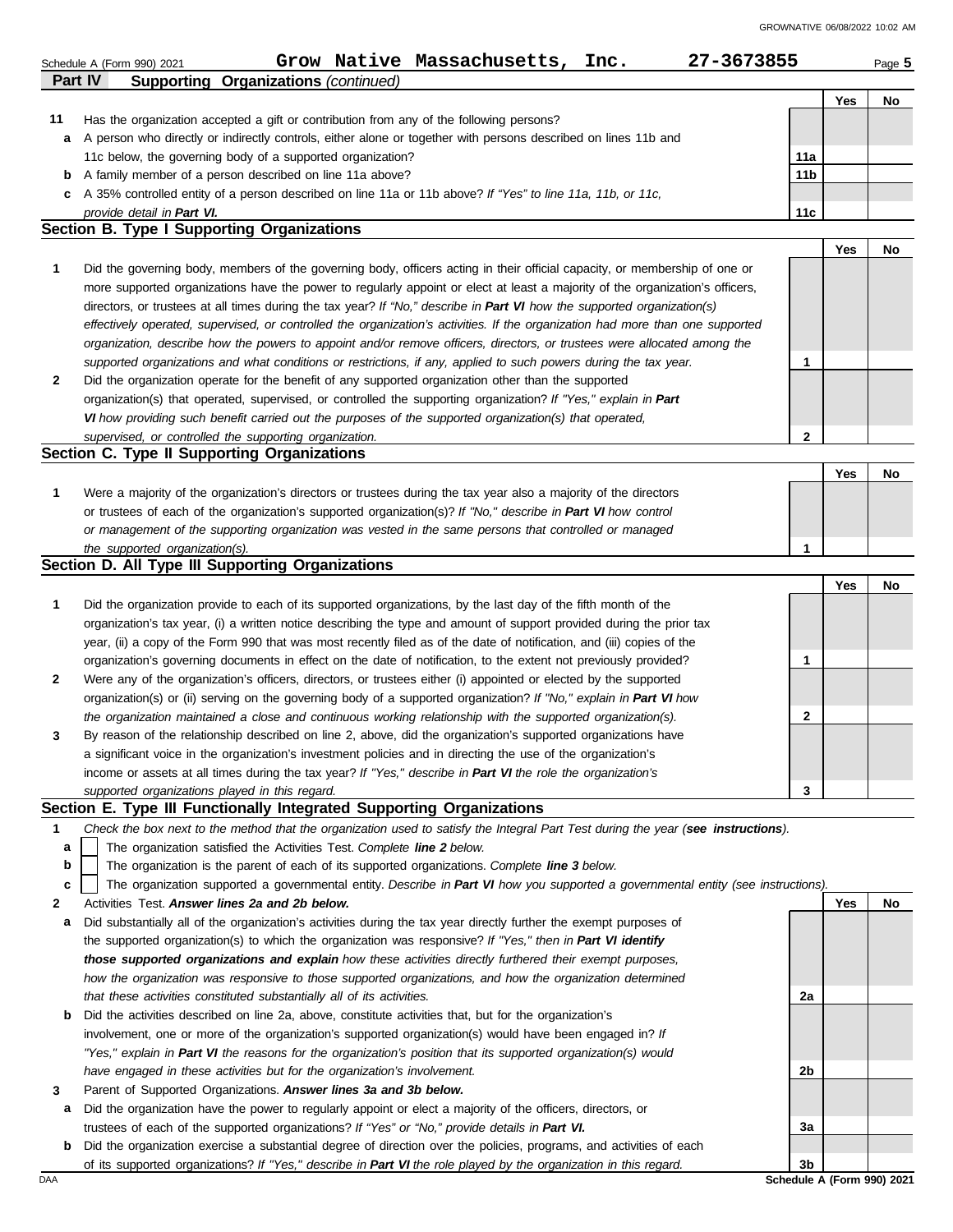|              | Grow Native Massachusetts, Inc.<br>Schedule A (Form 990) 2021                                                                    |              | 27-3673855     | Page 6                         |
|--------------|----------------------------------------------------------------------------------------------------------------------------------|--------------|----------------|--------------------------------|
|              | Part V<br>Type III Non-Functionally Integrated 509(a)(3) Supporting Organizations                                                |              |                |                                |
| $\mathbf{1}$ | Check here if the organization satisfied the Integral Part Test as a qualifying trust on Nov. 20, 1970 (explain in Part VI). See |              |                |                                |
|              | instructions. All other Type III non-functionally integrated supporting organizations must complete Sections A through E.        |              |                |                                |
|              | Section A - Adjusted Net Income                                                                                                  |              | (A) Prior Year | (B) Current Year<br>(optional) |
| 1            | Net short-term capital gain                                                                                                      | $\mathbf{1}$ |                |                                |
| $\mathbf{2}$ | Recoveries of prior-year distributions                                                                                           | $\mathbf{2}$ |                |                                |
| 3            | Other gross income (see instructions)                                                                                            | 3            |                |                                |
| 4            | Add lines 1 through 3.                                                                                                           | 4            |                |                                |
| 5            | Depreciation and depletion                                                                                                       | 5            |                |                                |
| 6            | Portion of operating expenses paid or incurred for production or collection                                                      |              |                |                                |
|              | of gross income or for management, conservation, or maintenance of                                                               |              |                |                                |
|              | property held for production of income (see instructions)                                                                        | 6            |                |                                |
| 7            | Other expenses (see instructions)                                                                                                | 7            |                |                                |
| 8            | <b>Adjusted Net Income</b> (subtract lines 5, 6, and 7 from line 4)                                                              | 8            |                |                                |
|              | Section B - Minimum Asset Amount                                                                                                 |              | (A) Prior Year | (B) Current Year<br>(optional) |
| 1.           | Aggregate fair market value of all non-exempt-use assets (see                                                                    |              |                |                                |
|              | instructions for short tax year or assets held for part of year):                                                                |              |                |                                |
|              | <b>a</b> Average monthly value of securities                                                                                     | 1a           |                |                                |
|              | <b>b</b> Average monthly cash balances                                                                                           | 1b           |                |                                |
|              | c Fair market value of other non-exempt-use assets                                                                               | 1c           |                |                                |
|              | <b>d Total</b> (add lines 1a, 1b, and 1c)                                                                                        | 1d           |                |                                |
|              | <b>e</b> Discount claimed for blockage or other factors                                                                          |              |                |                                |
|              | (explain in detail in Part VI):                                                                                                  |              |                |                                |
| $\mathbf{2}$ | Acquisition indebtedness applicable to non-exempt-use assets                                                                     | $\mathbf{2}$ |                |                                |
| 3            | Subtract line 2 from line 1d.                                                                                                    | 3            |                |                                |
| 4            | Cash deemed held for exempt use. Enter 0.015 of line 3 (for greater amount,                                                      |              |                |                                |
|              | see instructions)                                                                                                                | 4            |                |                                |
| 5            | Net value of non-exempt-use assets (subtract line 4 from line 3)                                                                 | 5            |                |                                |
| 6            | Multiply line 5 by 0.035.                                                                                                        | 6            |                |                                |
| 7            | Recoveries of prior-year distributions                                                                                           | 7            |                |                                |
| 8            | <b>Minimum Asset Amount (add line 7 to line 6)</b>                                                                               | 8            |                |                                |
|              | Section C - Distributable Amount                                                                                                 |              |                | Current Year                   |
| 1            | Adjusted net income for prior year (from Section A, line 8, column A)                                                            | $\mathbf{1}$ |                |                                |
| $\mathbf{2}$ | Enter 0.85 of line 1.                                                                                                            | $\mathbf{2}$ |                |                                |
| 3            | Minimum asset amount for prior year (from Section B, line 8, column A)                                                           | 3            |                |                                |
| 4            | Enter greater of line 2 or line 3.                                                                                               | 4            |                |                                |
| 5            | Income tax imposed in prior year                                                                                                 | 5            |                |                                |
| 6            | <b>Distributable Amount.</b> Subtract line 5 from line 4, unless subject to                                                      |              |                |                                |
|              | emergency temporary reduction (see instructions).                                                                                | 6            |                |                                |
|              |                                                                                                                                  |              |                |                                |

**7** | Check here if the current year is the organization's first as a non-functionally integrated Type III supporting organization (see instructions).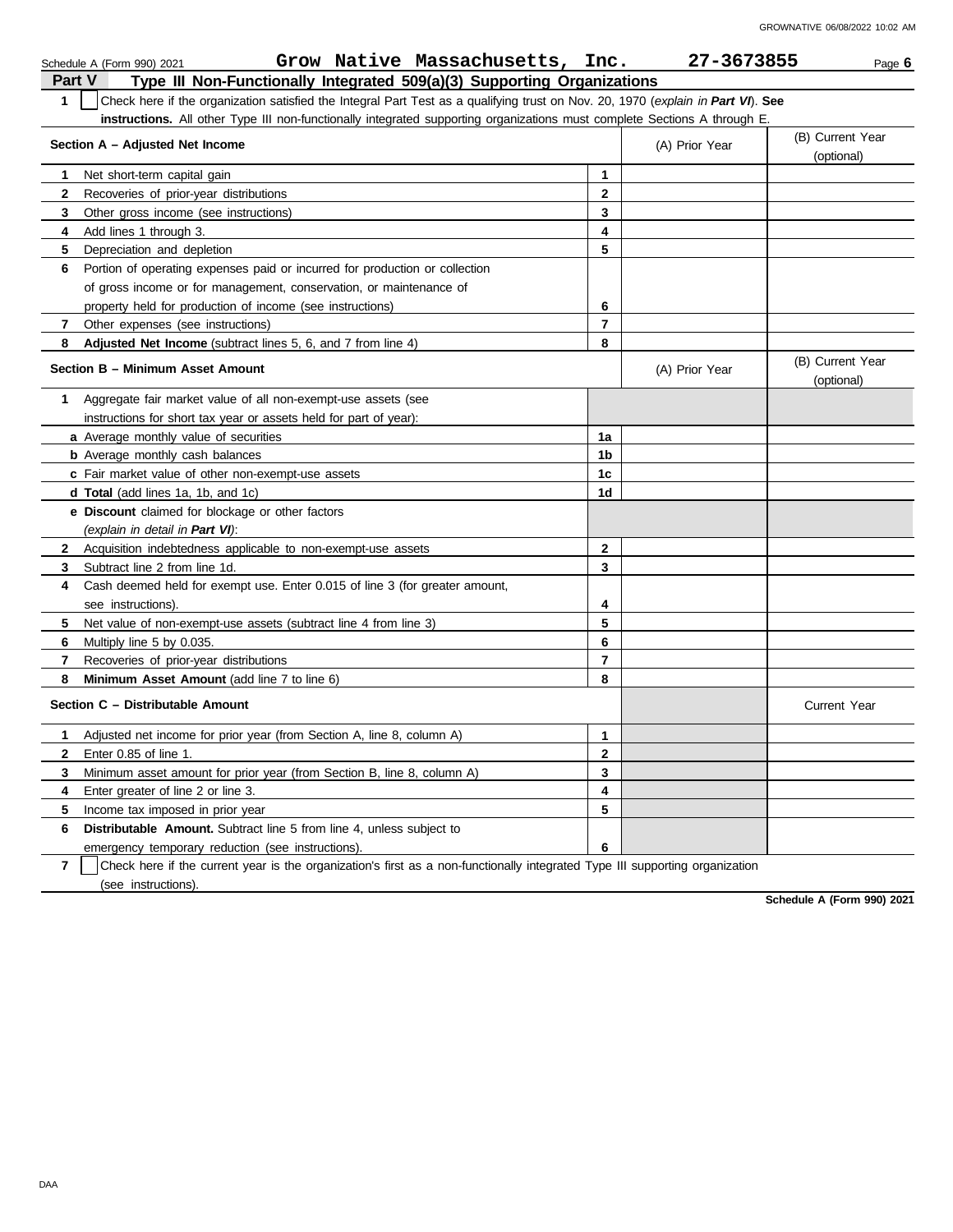| Part V<br>Type III Non-Functionally Integrated 509(a)(3) Supporting Organizations (continued) |                                                                                                                                            |                                    |                                               |                                                  |  |  |  |  |  |  |
|-----------------------------------------------------------------------------------------------|--------------------------------------------------------------------------------------------------------------------------------------------|------------------------------------|-----------------------------------------------|--------------------------------------------------|--|--|--|--|--|--|
|                                                                                               | Section D - Distributions                                                                                                                  |                                    |                                               | <b>Current Year</b>                              |  |  |  |  |  |  |
| 1                                                                                             | Amounts paid to supported organizations to accomplish exempt purposes                                                                      |                                    |                                               |                                                  |  |  |  |  |  |  |
| $\mathbf{2}$                                                                                  | Amounts paid to perform activity that directly furthers exempt purposes of supported                                                       |                                    |                                               |                                                  |  |  |  |  |  |  |
|                                                                                               | organizations, in excess of income from activity                                                                                           |                                    |                                               |                                                  |  |  |  |  |  |  |
| 3                                                                                             | Administrative expenses paid to accomplish exempt purposes of supported organizations                                                      |                                    |                                               |                                                  |  |  |  |  |  |  |
| 4                                                                                             | Amounts paid to acquire exempt-use assets                                                                                                  |                                    |                                               |                                                  |  |  |  |  |  |  |
| 5                                                                                             | Qualified set-aside amounts (prior IRS approval required—provide details in Part VI)                                                       |                                    |                                               |                                                  |  |  |  |  |  |  |
| 6                                                                                             | Other distributions (describe in Part VI). See instructions.                                                                               |                                    |                                               |                                                  |  |  |  |  |  |  |
| 7                                                                                             | Total annual distributions. Add lines 1 through 6.                                                                                         |                                    |                                               |                                                  |  |  |  |  |  |  |
| 8                                                                                             | Distributions to attentive supported organizations to which the organization is responsive                                                 |                                    |                                               |                                                  |  |  |  |  |  |  |
|                                                                                               | (provide details in Part VI). See instructions.                                                                                            |                                    |                                               |                                                  |  |  |  |  |  |  |
| 9                                                                                             | Distributable amount for 2021 from Section C, line 6                                                                                       |                                    |                                               |                                                  |  |  |  |  |  |  |
| 10                                                                                            | Line 8 amount divided by line 9 amount                                                                                                     |                                    |                                               |                                                  |  |  |  |  |  |  |
|                                                                                               | <b>Section E - Distribution Allocations (see instructions)</b>                                                                             | (i)<br><b>Excess Distributions</b> | (ii)<br><b>Underdistributions</b><br>Pre-2021 | (iii)<br><b>Distributable</b><br>Amount for 2021 |  |  |  |  |  |  |
| 1                                                                                             | Distributable amount for 2021 from Section C, line 6                                                                                       |                                    |                                               |                                                  |  |  |  |  |  |  |
| $\mathbf{2}$                                                                                  | Underdistributions, if any, for years prior to 2021                                                                                        |                                    |                                               |                                                  |  |  |  |  |  |  |
|                                                                                               | (reasonable cause required-explain in Part VI). See                                                                                        |                                    |                                               |                                                  |  |  |  |  |  |  |
|                                                                                               | instructions.                                                                                                                              |                                    |                                               |                                                  |  |  |  |  |  |  |
| 3                                                                                             | Excess distributions carryover, if any, to 2021                                                                                            |                                    |                                               |                                                  |  |  |  |  |  |  |
|                                                                                               |                                                                                                                                            |                                    |                                               |                                                  |  |  |  |  |  |  |
|                                                                                               |                                                                                                                                            |                                    |                                               |                                                  |  |  |  |  |  |  |
|                                                                                               |                                                                                                                                            |                                    |                                               |                                                  |  |  |  |  |  |  |
|                                                                                               |                                                                                                                                            |                                    |                                               |                                                  |  |  |  |  |  |  |
|                                                                                               | <b>e</b> From 2020                                                                                                                         |                                    |                                               |                                                  |  |  |  |  |  |  |
|                                                                                               | f Total of lines 3a through 3e                                                                                                             |                                    |                                               |                                                  |  |  |  |  |  |  |
|                                                                                               | <b>g</b> Applied to underdistributions of prior years                                                                                      |                                    |                                               |                                                  |  |  |  |  |  |  |
|                                                                                               | <b>h</b> Applied to 2021 distributable amount                                                                                              |                                    |                                               |                                                  |  |  |  |  |  |  |
|                                                                                               | <i>i</i> Carryover from 2016 not applied (see instructions)                                                                                |                                    |                                               |                                                  |  |  |  |  |  |  |
|                                                                                               | Remainder. Subtract lines 3g, 3h, and 3i from line 3f.                                                                                     |                                    |                                               |                                                  |  |  |  |  |  |  |
| 4                                                                                             | Distributions for 2021 from                                                                                                                |                                    |                                               |                                                  |  |  |  |  |  |  |
|                                                                                               | \$<br>Section D, line 7:                                                                                                                   |                                    |                                               |                                                  |  |  |  |  |  |  |
|                                                                                               | <b>a</b> Applied to underdistributions of prior years                                                                                      |                                    |                                               |                                                  |  |  |  |  |  |  |
|                                                                                               | <b>b</b> Applied to 2021 distributable amount                                                                                              |                                    |                                               |                                                  |  |  |  |  |  |  |
|                                                                                               | c Remainder. Subtract lines 4a and 4b from line 4.                                                                                         |                                    |                                               |                                                  |  |  |  |  |  |  |
| 5                                                                                             | Remaining underdistributions for years prior to 2021, if                                                                                   |                                    |                                               |                                                  |  |  |  |  |  |  |
|                                                                                               | any. Subtract lines 3g and 4a from line 2. For result                                                                                      |                                    |                                               |                                                  |  |  |  |  |  |  |
|                                                                                               | greater than zero, explain in Part VI. See instructions.                                                                                   |                                    |                                               |                                                  |  |  |  |  |  |  |
| 6                                                                                             | Remaining underdistributions for 2021 Subtract lines 3h                                                                                    |                                    |                                               |                                                  |  |  |  |  |  |  |
|                                                                                               | and 4b from line 1. For result greater than zero, explain in                                                                               |                                    |                                               |                                                  |  |  |  |  |  |  |
|                                                                                               | Part VI. See instructions.                                                                                                                 |                                    |                                               |                                                  |  |  |  |  |  |  |
|                                                                                               |                                                                                                                                            |                                    |                                               |                                                  |  |  |  |  |  |  |
|                                                                                               |                                                                                                                                            |                                    |                                               |                                                  |  |  |  |  |  |  |
|                                                                                               |                                                                                                                                            |                                    |                                               |                                                  |  |  |  |  |  |  |
|                                                                                               |                                                                                                                                            |                                    |                                               |                                                  |  |  |  |  |  |  |
|                                                                                               |                                                                                                                                            |                                    |                                               |                                                  |  |  |  |  |  |  |
|                                                                                               |                                                                                                                                            |                                    |                                               |                                                  |  |  |  |  |  |  |
|                                                                                               |                                                                                                                                            |                                    |                                               |                                                  |  |  |  |  |  |  |
| 7<br>8                                                                                        | Excess distributions carryover to 2022. Add lines 3j<br>and 4c.<br>Breakdown of line 7:<br><b>d</b> Excess from 2020<br>e Excess from 2021 |                                    |                                               |                                                  |  |  |  |  |  |  |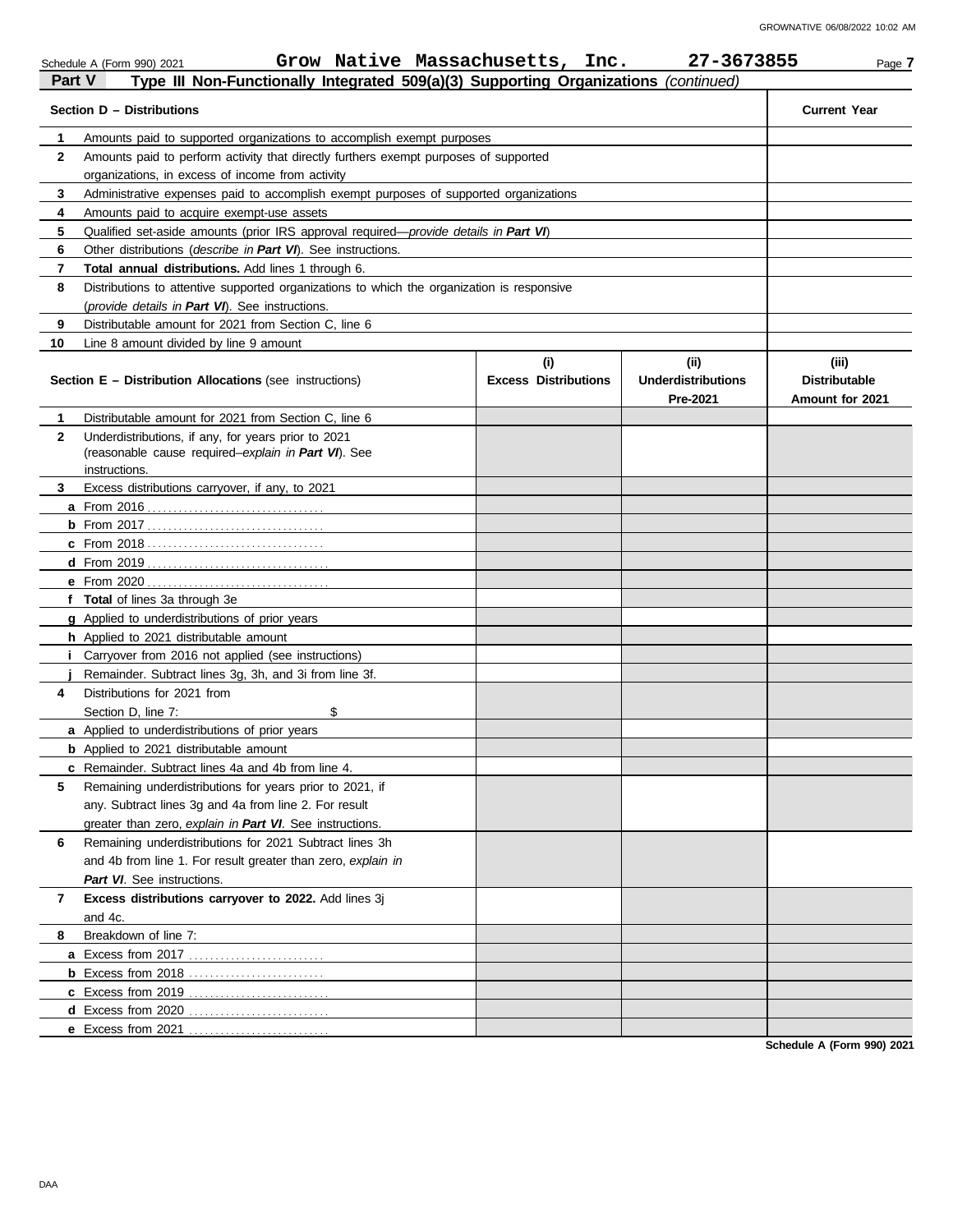| Schedule A (Form 990) 2021 |  | Grow Native Massachusetts, Inc.                                                                                                                                                                                                                                                                                                                                                                                                                                                                                                                                                             | 27-3673855 | Page 8 |
|----------------------------|--|---------------------------------------------------------------------------------------------------------------------------------------------------------------------------------------------------------------------------------------------------------------------------------------------------------------------------------------------------------------------------------------------------------------------------------------------------------------------------------------------------------------------------------------------------------------------------------------------|------------|--------|
| Part VI                    |  | Supplemental Information. Provide the explanations required by Part II, line 10; Part II, line 17a or 17b; Part<br>III, line 12; Part IV, Section A, lines 1, 2, 3b, 3c, 4b, 4c, 5a, 6, 9a, 9b, 9c, 11a, 11b, and 11c; Part IV, Section<br>B, lines 1 and 2; Part IV, Section C, line 1; Part IV, Section D, lines 2 and 3; Part IV, Section E, lines 1c, 2a, 2b,<br>3a, and 3b; Part V, line 1; Part V, Section B, line 1e; Part V, Section D, lines 5, 6, and 8; and Part V, Section E,<br>lines 2, 5, and 6. Also complete this part for any additional information. (See instructions.) |            |        |
|                            |  |                                                                                                                                                                                                                                                                                                                                                                                                                                                                                                                                                                                             |            |        |
|                            |  |                                                                                                                                                                                                                                                                                                                                                                                                                                                                                                                                                                                             |            |        |
|                            |  |                                                                                                                                                                                                                                                                                                                                                                                                                                                                                                                                                                                             |            |        |
|                            |  |                                                                                                                                                                                                                                                                                                                                                                                                                                                                                                                                                                                             |            |        |
|                            |  |                                                                                                                                                                                                                                                                                                                                                                                                                                                                                                                                                                                             |            |        |
|                            |  |                                                                                                                                                                                                                                                                                                                                                                                                                                                                                                                                                                                             |            |        |
|                            |  |                                                                                                                                                                                                                                                                                                                                                                                                                                                                                                                                                                                             |            |        |
|                            |  |                                                                                                                                                                                                                                                                                                                                                                                                                                                                                                                                                                                             |            |        |
|                            |  |                                                                                                                                                                                                                                                                                                                                                                                                                                                                                                                                                                                             |            |        |
|                            |  |                                                                                                                                                                                                                                                                                                                                                                                                                                                                                                                                                                                             |            |        |
|                            |  |                                                                                                                                                                                                                                                                                                                                                                                                                                                                                                                                                                                             |            |        |
|                            |  |                                                                                                                                                                                                                                                                                                                                                                                                                                                                                                                                                                                             |            |        |
|                            |  |                                                                                                                                                                                                                                                                                                                                                                                                                                                                                                                                                                                             |            |        |
|                            |  |                                                                                                                                                                                                                                                                                                                                                                                                                                                                                                                                                                                             |            |        |
|                            |  |                                                                                                                                                                                                                                                                                                                                                                                                                                                                                                                                                                                             |            |        |
|                            |  |                                                                                                                                                                                                                                                                                                                                                                                                                                                                                                                                                                                             |            |        |
|                            |  |                                                                                                                                                                                                                                                                                                                                                                                                                                                                                                                                                                                             |            |        |
|                            |  |                                                                                                                                                                                                                                                                                                                                                                                                                                                                                                                                                                                             |            |        |
|                            |  |                                                                                                                                                                                                                                                                                                                                                                                                                                                                                                                                                                                             |            |        |
|                            |  |                                                                                                                                                                                                                                                                                                                                                                                                                                                                                                                                                                                             |            |        |
|                            |  |                                                                                                                                                                                                                                                                                                                                                                                                                                                                                                                                                                                             |            |        |
|                            |  |                                                                                                                                                                                                                                                                                                                                                                                                                                                                                                                                                                                             |            |        |
|                            |  |                                                                                                                                                                                                                                                                                                                                                                                                                                                                                                                                                                                             |            |        |
|                            |  |                                                                                                                                                                                                                                                                                                                                                                                                                                                                                                                                                                                             |            |        |
|                            |  |                                                                                                                                                                                                                                                                                                                                                                                                                                                                                                                                                                                             |            |        |
|                            |  |                                                                                                                                                                                                                                                                                                                                                                                                                                                                                                                                                                                             |            |        |
|                            |  |                                                                                                                                                                                                                                                                                                                                                                                                                                                                                                                                                                                             |            |        |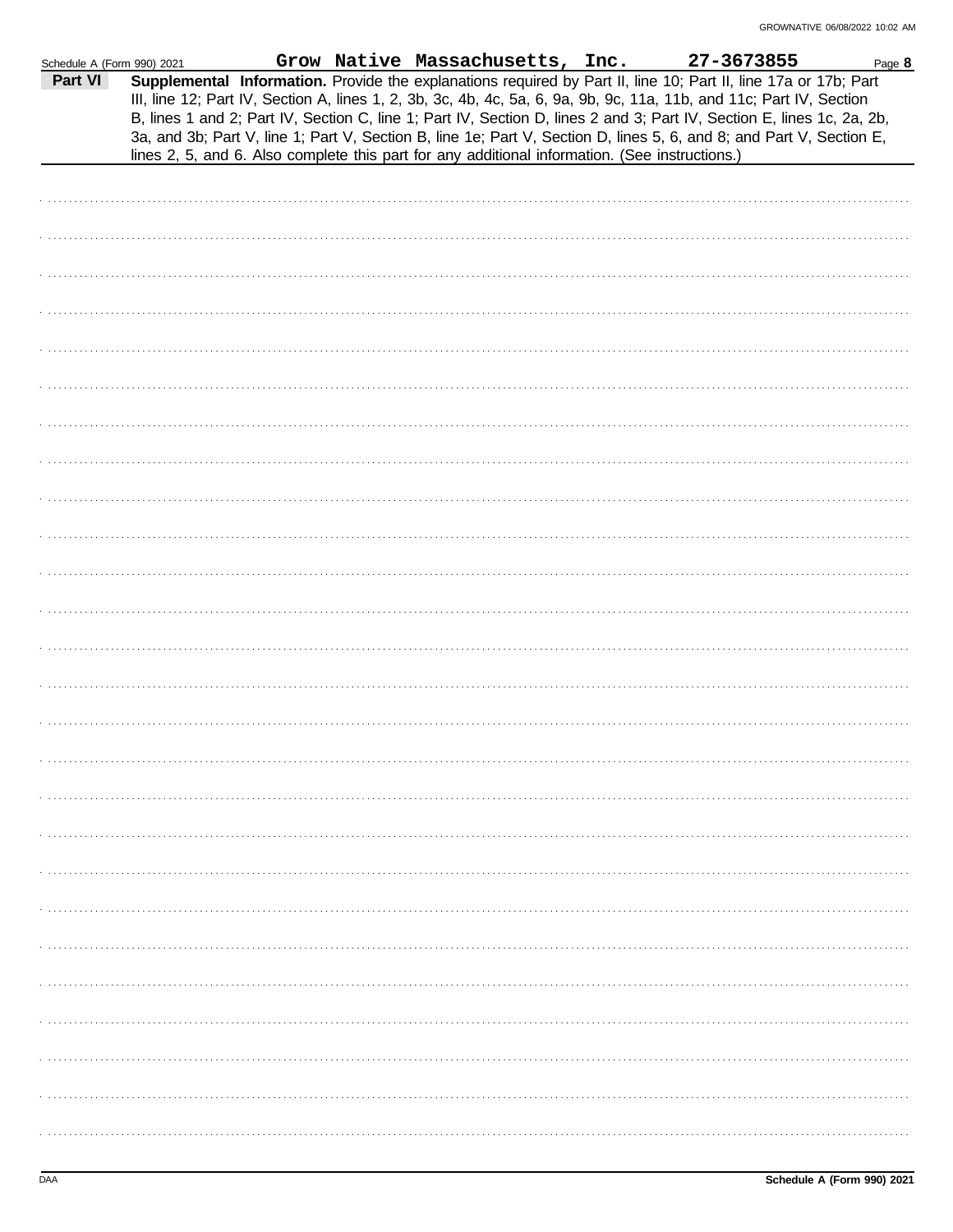OMB No. 1545-0047

| (Form 990)                                           |                                                                                                                                                                     | u Complete if the organization answered "Yes" on Form 990,<br>Part IV, line 6, 7, 8, 9, 10, 11a, 11b, 11c, 11d, 11e, 11f, 12a, or 12b. |    |                                |                                 |
|------------------------------------------------------|---------------------------------------------------------------------------------------------------------------------------------------------------------------------|----------------------------------------------------------------------------------------------------------------------------------------|----|--------------------------------|---------------------------------|
| Department of the Treasury                           |                                                                                                                                                                     | u Attach to Form 990.                                                                                                                  |    |                                | Open to Public                  |
| Internal Revenue Service<br>Name of the organization |                                                                                                                                                                     | <b>u</b> Go to www.irs.gov/Form990 for instructions and the latest information.                                                        |    | Employer identification number | Inspection                      |
|                                                      |                                                                                                                                                                     |                                                                                                                                        |    |                                |                                 |
|                                                      | Grow Native Massachusetts, Inc.                                                                                                                                     |                                                                                                                                        |    | 27-3673855                     |                                 |
| Part I                                               | Organizations Maintaining Donor Advised Funds or Other Similar Funds or Accounts.                                                                                   |                                                                                                                                        |    |                                |                                 |
|                                                      | Complete if the organization answered "Yes" on Form 990, Part IV, line 6.                                                                                           |                                                                                                                                        |    |                                |                                 |
|                                                      |                                                                                                                                                                     | (a) Donor advised funds                                                                                                                |    | (b) Funds and other accounts   |                                 |
| 1                                                    |                                                                                                                                                                     |                                                                                                                                        |    |                                |                                 |
| 2                                                    |                                                                                                                                                                     |                                                                                                                                        |    |                                |                                 |
| 3                                                    | Aggregate value of grants from (during year)                                                                                                                        |                                                                                                                                        |    |                                |                                 |
| 4                                                    |                                                                                                                                                                     |                                                                                                                                        |    |                                |                                 |
| 5                                                    | Did the organization inform all donors and donor advisors in writing that the assets held in donor advised                                                          |                                                                                                                                        |    |                                |                                 |
|                                                      |                                                                                                                                                                     |                                                                                                                                        |    |                                | Yes<br>No                       |
| 6                                                    | Did the organization inform all grantees, donors, and donor advisors in writing that grant funds can be used                                                        |                                                                                                                                        |    |                                |                                 |
|                                                      | only for charitable purposes and not for the benefit of the donor or donor advisor, or for any other purpose                                                        |                                                                                                                                        |    |                                |                                 |
| conferring impermissible private benefit?            |                                                                                                                                                                     |                                                                                                                                        |    |                                | <b>Yes</b><br>No                |
| Part II                                              | <b>Conservation Easements.</b><br>Complete if the organization answered "Yes" on Form 990, Part IV, line 7.                                                         |                                                                                                                                        |    |                                |                                 |
|                                                      |                                                                                                                                                                     |                                                                                                                                        |    |                                |                                 |
| 1                                                    | Purpose(s) of conservation easements held by the organization (check all that apply).<br>Preservation of land for public use (for example, recreation or education) | Preservation of a historically important land area                                                                                     |    |                                |                                 |
| Protection of natural habitat                        |                                                                                                                                                                     | Preservation of a certified historic structure                                                                                         |    |                                |                                 |
| Preservation of open space                           |                                                                                                                                                                     |                                                                                                                                        |    |                                |                                 |
| $\mathbf{2}$                                         | Complete lines 2a through 2d if the organization held a qualified conservation contribution in the form of a conservation                                           |                                                                                                                                        |    |                                |                                 |
| easement on the last day of the tax year.            |                                                                                                                                                                     |                                                                                                                                        |    |                                | Held at the End of the Tax Year |
|                                                      |                                                                                                                                                                     |                                                                                                                                        | 2a |                                |                                 |
|                                                      |                                                                                                                                                                     |                                                                                                                                        | 2b |                                |                                 |
|                                                      | Number of conservation easements on a certified historic structure included in (a) [11] Number of conservation                                                      |                                                                                                                                        | 2c |                                |                                 |
|                                                      | d Number of conservation easements included in (c) acquired after 7/25/06, and not on a                                                                             |                                                                                                                                        |    |                                |                                 |
|                                                      |                                                                                                                                                                     |                                                                                                                                        | 2d |                                |                                 |
| 3                                                    | Number of conservation easements modified, transferred, released, extinguished, or terminated by the organization during the                                        |                                                                                                                                        |    |                                |                                 |
| tax year $\mathbf u$                                 |                                                                                                                                                                     |                                                                                                                                        |    |                                |                                 |
|                                                      | Number of states where property subject to conservation easement is located <b>u</b>                                                                                |                                                                                                                                        |    |                                |                                 |
| 5                                                    | Does the organization have a written policy regarding the periodic monitoring, inspection, handling of                                                              |                                                                                                                                        |    |                                |                                 |
|                                                      |                                                                                                                                                                     |                                                                                                                                        |    |                                | <b>Yes</b><br>No                |
|                                                      | Staff and volunteer hours devoted to monitoring, inspecting, handling of violations, and enforcing conservation easements during the year                           |                                                                                                                                        |    |                                |                                 |
| u                                                    |                                                                                                                                                                     |                                                                                                                                        |    |                                |                                 |
|                                                      | Amount of expenses incurred in monitoring, inspecting, handling of violations, and enforcing conservation easements during the year                                 |                                                                                                                                        |    |                                |                                 |
| <b>u</b> \$                                          |                                                                                                                                                                     |                                                                                                                                        |    |                                |                                 |
| 8                                                    | Does each conservation easement reported on line 2(d) above satisfy the requirements of section 170(h)(4)(B)(i)                                                     |                                                                                                                                        |    |                                |                                 |
|                                                      |                                                                                                                                                                     |                                                                                                                                        |    |                                | Yes<br>No                       |
| 9                                                    | In Part XIII, describe how the organization reports conservation easements in its revenue and expense statement and                                                 |                                                                                                                                        |    |                                |                                 |
|                                                      | balance sheet, and include, if applicable, the text of the footnote to the organization's financial statements that describes the                                   |                                                                                                                                        |    |                                |                                 |
| Part III                                             | organization's accounting for conservation easements.<br>Organizations Maintaining Collections of Art, Historical Treasures, or Other Similar Assets.               |                                                                                                                                        |    |                                |                                 |
|                                                      | Complete if the organization answered "Yes" on Form 990, Part IV, line 8.                                                                                           |                                                                                                                                        |    |                                |                                 |
|                                                      | 1a If the organization elected, as permitted under FASB ASC 958, not to report in its revenue statement and balance sheet works                                     |                                                                                                                                        |    |                                |                                 |
|                                                      | of art, historical treasures, or other similar assets held for public exhibition, education, or research in furtherance of public                                   |                                                                                                                                        |    |                                |                                 |
|                                                      | service, provide in Part XIII the text of the footnote to its financial statements that describes these items.                                                      |                                                                                                                                        |    |                                |                                 |
|                                                      | <b>b</b> If the organization elected, as permitted under FASB ASC 958, to report in its revenue statement and balance sheet works of                                |                                                                                                                                        |    |                                |                                 |
|                                                      | art, historical treasures, or other similar assets held for public exhibition, education, or research in furtherance of public service,                             |                                                                                                                                        |    |                                |                                 |
|                                                      | provide the following amounts relating to these items:                                                                                                              |                                                                                                                                        |    |                                |                                 |
|                                                      |                                                                                                                                                                     |                                                                                                                                        |    |                                |                                 |
|                                                      |                                                                                                                                                                     |                                                                                                                                        |    |                                | $\mathbf{u}$ \$ $\ldots$        |
| 2                                                    | If the organization received or held works of art, historical treasures, or other similar assets for financial gain, provide the                                    |                                                                                                                                        |    |                                |                                 |
|                                                      | following amounts required to be reported under FASB ASC 958 relating to these items:                                                                               |                                                                                                                                        |    |                                |                                 |
| a                                                    |                                                                                                                                                                     |                                                                                                                                        |    |                                |                                 |

**SCHEDULE D Supplemental Financial Statements**

DAA **For Paperwork Reduction Act Notice, see the Instructions for Form 990.** <u>u \$</u>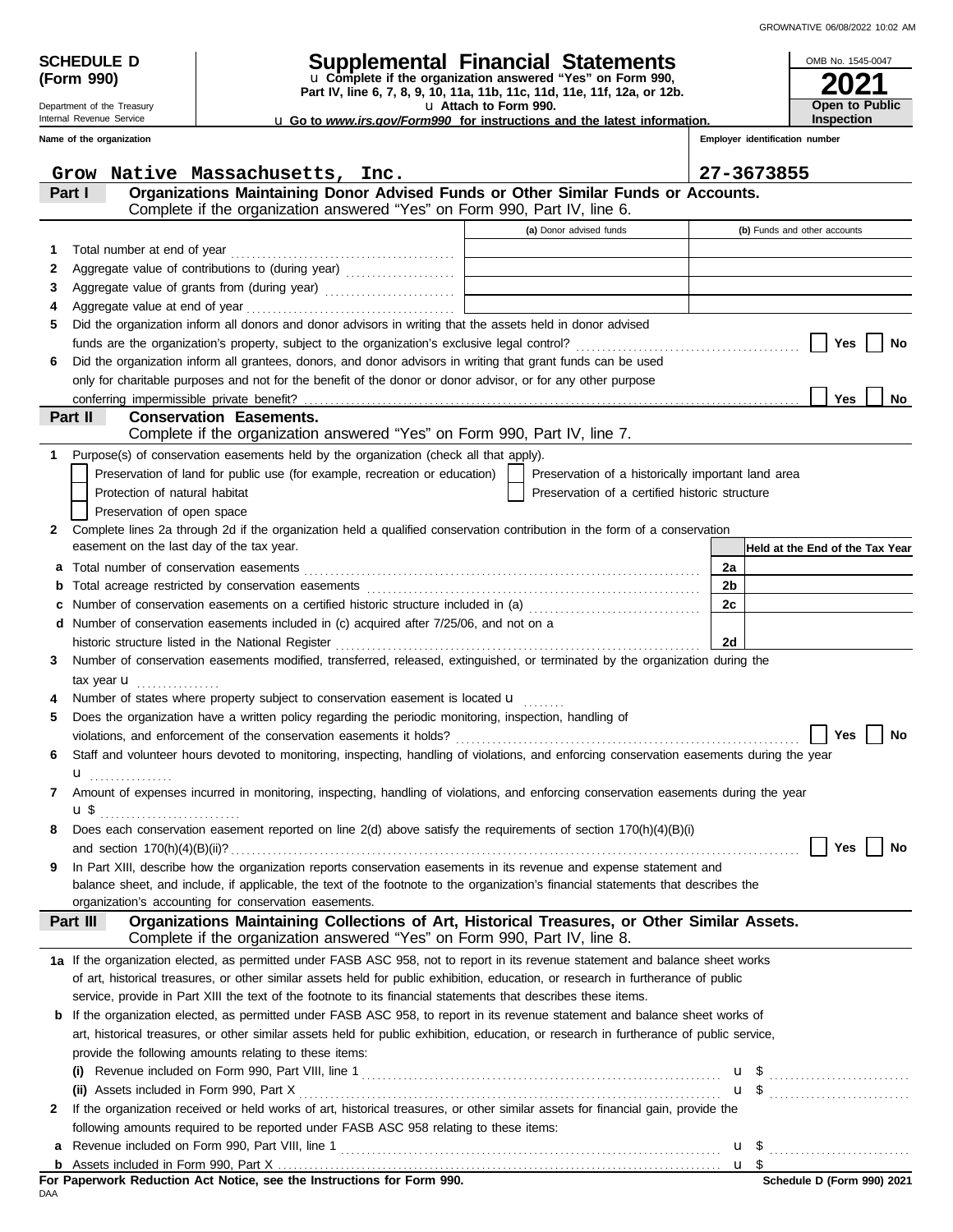|   | Schedule D (Form 990) 2021 $\,$ Grow Native Massachusetts, Inc.                                                                                                                                                                      |                         |                          |                         | 27-3673855         |              |                      |                | Page 2              |  |
|---|--------------------------------------------------------------------------------------------------------------------------------------------------------------------------------------------------------------------------------------|-------------------------|--------------------------|-------------------------|--------------------|--------------|----------------------|----------------|---------------------|--|
|   | Organizations Maintaining Collections of Art, Historical Treasures, or Other Similar Assets (continued)<br>Part III                                                                                                                  |                         |                          |                         |                    |              |                      |                |                     |  |
| 3 | Using the organization's acquisition, accession, and other records, check any of the following that make significant use of its<br>collection items (check all that apply):                                                          |                         |                          |                         |                    |              |                      |                |                     |  |
| a | Public exhibition                                                                                                                                                                                                                    | d                       | Loan or exchange program |                         |                    |              |                      |                |                     |  |
| b | Scholarly research                                                                                                                                                                                                                   | e                       |                          |                         |                    |              |                      |                |                     |  |
| c | Preservation for future generations                                                                                                                                                                                                  |                         |                          |                         |                    |              |                      |                |                     |  |
|   | Provide a description of the organization's collections and explain how they further the organization's exempt purpose in Part                                                                                                       |                         |                          |                         |                    |              |                      |                |                     |  |
|   | XIII.                                                                                                                                                                                                                                |                         |                          |                         |                    |              |                      |                |                     |  |
| 5 | During the year, did the organization solicit or receive donations of art, historical treasures, or other similar                                                                                                                    |                         |                          |                         |                    |              |                      |                |                     |  |
|   |                                                                                                                                                                                                                                      |                         |                          |                         |                    |              |                      | <b>Yes</b>     | No                  |  |
|   | Part IV<br><b>Escrow and Custodial Arrangements.</b>                                                                                                                                                                                 |                         |                          |                         |                    |              |                      |                |                     |  |
|   | Complete if the organization answered "Yes" on Form 990, Part IV, line 9, or reported an amount on Form                                                                                                                              |                         |                          |                         |                    |              |                      |                |                     |  |
|   | 990, Part X, line 21.                                                                                                                                                                                                                |                         |                          |                         |                    |              |                      |                |                     |  |
|   | 1a Is the organization an agent, trustee, custodian or other intermediary for contributions or other assets not                                                                                                                      |                         |                          |                         |                    |              |                      |                |                     |  |
|   |                                                                                                                                                                                                                                      |                         |                          |                         |                    |              |                      | Yes            | No                  |  |
|   | b If "Yes," explain the arrangement in Part XIII and complete the following table:                                                                                                                                                   |                         |                          |                         |                    |              |                      |                |                     |  |
|   |                                                                                                                                                                                                                                      |                         |                          |                         |                    |              |                      | Amount         |                     |  |
|   | c Beginning balance <b>contract to the contract of the contract of the contract of the contract of the contract of the contract of the contract of the contract of the contract of the contract of the contract of the contract </b> |                         |                          |                         |                    |              | 1с                   |                |                     |  |
|   |                                                                                                                                                                                                                                      |                         |                          |                         |                    |              | 1 <sub>d</sub>       |                |                     |  |
| е |                                                                                                                                                                                                                                      |                         |                          |                         |                    |              | 1e                   |                |                     |  |
|   | Ending balance <b>construction and the construction of the construction</b> of the construction of the construction of the construction of the construction of the construction of the construction of the construction of the cons  |                         |                          |                         |                    |              | 1f                   |                |                     |  |
|   | 2a Did the organization include an amount on Form 990, Part X, line 21, for escrow or custodial account liability?                                                                                                                   |                         |                          |                         |                    |              |                      | Yes            | No                  |  |
|   |                                                                                                                                                                                                                                      |                         |                          |                         |                    |              |                      |                |                     |  |
|   | Part V<br><b>Endowment Funds.</b>                                                                                                                                                                                                    |                         |                          |                         |                    |              |                      |                |                     |  |
|   | Complete if the organization answered "Yes" on Form 990, Part IV, line 10.                                                                                                                                                           |                         |                          |                         |                    |              |                      |                |                     |  |
|   |                                                                                                                                                                                                                                      | (a) Current year        | (b) Prior year           |                         | (c) Two years back |              | (d) Three years back |                | (e) Four years back |  |
|   | 1a Beginning of year balance                                                                                                                                                                                                         |                         |                          |                         |                    |              |                      |                |                     |  |
|   | <b>b</b> Contributions <b>contributions</b>                                                                                                                                                                                          |                         |                          |                         |                    |              |                      |                |                     |  |
|   | c Net investment earnings, gains, and                                                                                                                                                                                                |                         |                          |                         |                    |              |                      |                |                     |  |
|   | d Grants or scholarships                                                                                                                                                                                                             |                         |                          |                         |                    |              |                      |                |                     |  |
|   | e Other expenditures for facilities and                                                                                                                                                                                              |                         |                          |                         |                    |              |                      |                |                     |  |
|   |                                                                                                                                                                                                                                      |                         |                          |                         |                    |              |                      |                |                     |  |
|   | f Administrative expenses                                                                                                                                                                                                            |                         |                          |                         |                    |              |                      |                |                     |  |
|   |                                                                                                                                                                                                                                      |                         |                          |                         |                    |              |                      |                |                     |  |
|   | Provide the estimated percentage of the current year end balance (line 1g, column (a)) held as:                                                                                                                                      |                         |                          |                         |                    |              |                      |                |                     |  |
|   | a Board designated or quasi-endowment u                                                                                                                                                                                              |                         |                          |                         |                    |              |                      |                |                     |  |
|   | <b>b</b> Permanent endowment <b>u</b> %                                                                                                                                                                                              |                         |                          |                         |                    |              |                      |                |                     |  |
|   | c Term endowment <b>u</b> %                                                                                                                                                                                                          |                         |                          |                         |                    |              |                      |                |                     |  |
|   | The percentages on lines 2a, 2b, and 2c should equal 100%.                                                                                                                                                                           |                         |                          |                         |                    |              |                      |                |                     |  |
|   | 3a Are there endowment funds not in the possession of the organization that are held and administered for the                                                                                                                        |                         |                          |                         |                    |              |                      |                |                     |  |
|   | organization by:                                                                                                                                                                                                                     |                         |                          |                         |                    |              |                      |                | Yes<br>No.          |  |
|   |                                                                                                                                                                                                                                      |                         |                          |                         |                    |              |                      | 3a(i)          |                     |  |
|   |                                                                                                                                                                                                                                      |                         |                          |                         |                    |              |                      | 3a(ii)         |                     |  |
|   |                                                                                                                                                                                                                                      |                         |                          |                         |                    |              |                      | 3b             |                     |  |
|   | Describe in Part XIII the intended uses of the organization's endowment funds.                                                                                                                                                       |                         |                          |                         |                    |              |                      |                |                     |  |
|   | Land, Buildings, and Equipment.<br><b>Part VI</b>                                                                                                                                                                                    |                         |                          |                         |                    |              |                      |                |                     |  |
|   | Complete if the organization answered "Yes" on Form 990, Part IV, line 11a. See Form 990, Part X, line 10.                                                                                                                           |                         |                          |                         |                    |              |                      |                |                     |  |
|   | Description of property                                                                                                                                                                                                              | (a) Cost or other basis |                          | (b) Cost or other basis | (c) Accumulated    |              |                      | (d) Book value |                     |  |
|   |                                                                                                                                                                                                                                      | (investment)            |                          | (other)                 |                    | depreciation |                      |                |                     |  |
|   |                                                                                                                                                                                                                                      |                         |                          |                         |                    |              |                      |                |                     |  |
|   |                                                                                                                                                                                                                                      |                         |                          |                         |                    |              |                      |                |                     |  |
|   | c Leasehold improvements                                                                                                                                                                                                             |                         |                          |                         |                    |              |                      |                |                     |  |
|   |                                                                                                                                                                                                                                      |                         |                          |                         |                    |              |                      |                |                     |  |
|   |                                                                                                                                                                                                                                      |                         |                          |                         |                    |              |                      |                |                     |  |
|   | Total. Add lines 1a through 1e. (Column (d) must equal Form 990, Part X, column (B), line 10c.)                                                                                                                                      |                         |                          |                         |                    |              | $\mathbf u$          |                |                     |  |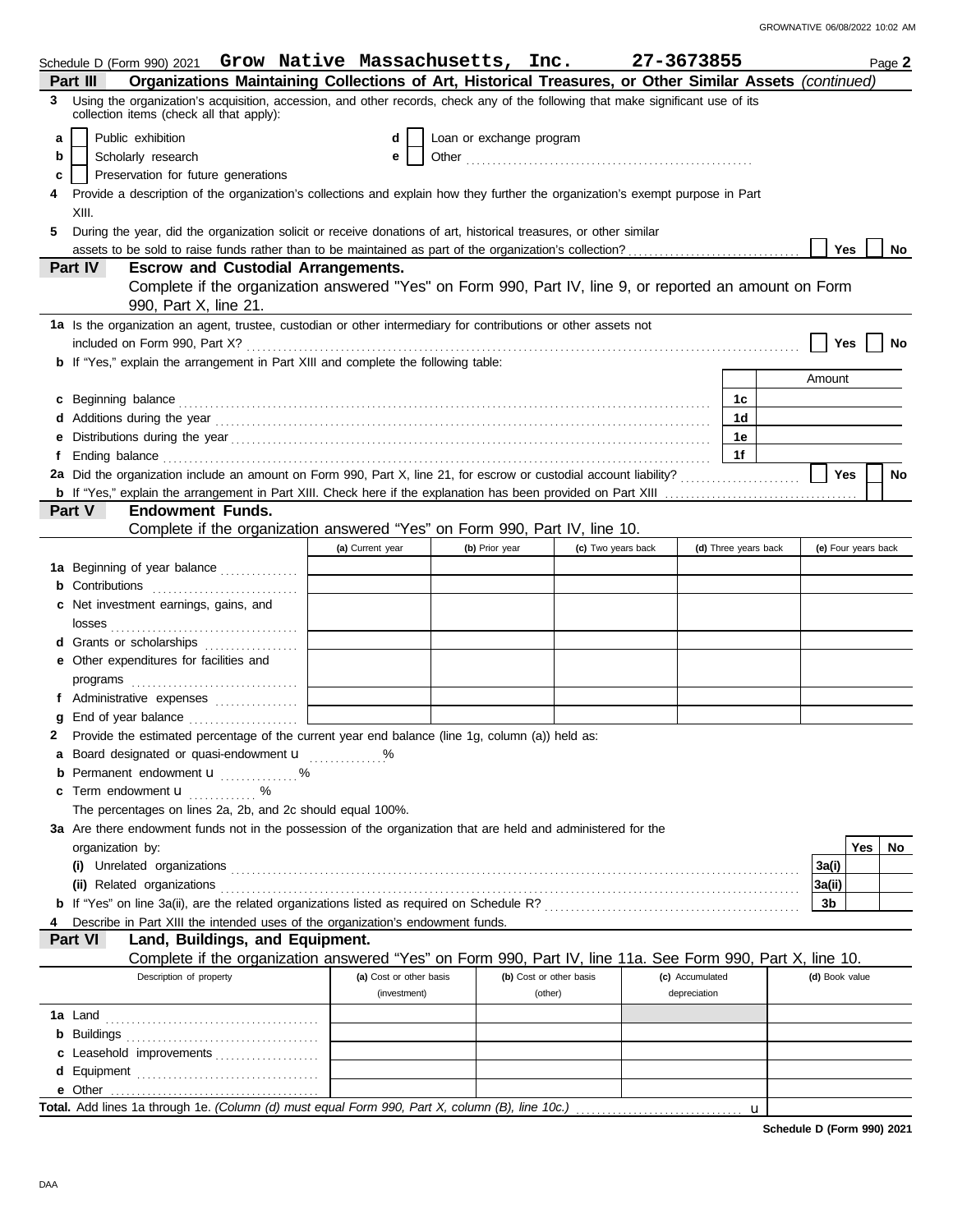|                           |                                                                                                      |                               |                                         | Schedule D (Form 990) 2021 Grow Native Massachusetts, Inc.                                                                                           |                | 27-3673855                       |                | Page 3 |
|---------------------------|------------------------------------------------------------------------------------------------------|-------------------------------|-----------------------------------------|------------------------------------------------------------------------------------------------------------------------------------------------------|----------------|----------------------------------|----------------|--------|
| Part VII                  | <b>Investments - Other Securities.</b>                                                               |                               |                                         |                                                                                                                                                      |                |                                  |                |        |
|                           |                                                                                                      |                               |                                         | Complete if the organization answered "Yes" on Form 990, Part IV, line 11b. See Form 990, Part X, line 12.                                           |                |                                  |                |        |
|                           |                                                                                                      |                               | (a) Description of security or category |                                                                                                                                                      | (b) Book value | (c) Method of valuation:         |                |        |
|                           |                                                                                                      | (including name of security)  |                                         |                                                                                                                                                      |                | Cost or end-of-year market value |                |        |
|                           |                                                                                                      |                               |                                         |                                                                                                                                                      |                |                                  |                |        |
|                           |                                                                                                      |                               |                                         |                                                                                                                                                      |                |                                  |                |        |
|                           |                                                                                                      |                               |                                         | $(3)$ Other                                                                                                                                          |                |                                  |                |        |
|                           |                                                                                                      |                               |                                         |                                                                                                                                                      |                |                                  |                |        |
|                           |                                                                                                      |                               |                                         |                                                                                                                                                      |                |                                  |                |        |
|                           |                                                                                                      |                               |                                         |                                                                                                                                                      |                |                                  |                |        |
|                           |                                                                                                      |                               |                                         |                                                                                                                                                      |                |                                  |                |        |
|                           |                                                                                                      |                               |                                         |                                                                                                                                                      |                |                                  |                |        |
| $\mathcal{F}(\mathsf{F})$ |                                                                                                      |                               |                                         |                                                                                                                                                      |                |                                  |                |        |
|                           |                                                                                                      |                               |                                         |                                                                                                                                                      |                |                                  |                |        |
| (H)                       |                                                                                                      |                               |                                         |                                                                                                                                                      |                |                                  |                |        |
| Part VIII                 | Total. (Column (b) must equal Form 990, Part X, col. (B) line 12.)<br>Investments - Program Related. |                               |                                         | <b>.u</b>                                                                                                                                            |                |                                  |                |        |
|                           |                                                                                                      |                               |                                         | Complete if the organization answered "Yes" on Form 990, Part IV, line 11c. See Form 990, Part X, line 13.                                           |                |                                  |                |        |
|                           |                                                                                                      | (a) Description of investment |                                         |                                                                                                                                                      | (b) Book value | (c) Method of valuation:         |                |        |
|                           |                                                                                                      |                               |                                         |                                                                                                                                                      |                | Cost or end-of-year market value |                |        |
| (1)                       |                                                                                                      |                               |                                         |                                                                                                                                                      |                |                                  |                |        |
| (2)                       |                                                                                                      |                               |                                         |                                                                                                                                                      |                |                                  |                |        |
| (3)                       |                                                                                                      |                               |                                         |                                                                                                                                                      |                |                                  |                |        |
| (4)                       |                                                                                                      |                               |                                         |                                                                                                                                                      |                |                                  |                |        |
| (5)                       |                                                                                                      |                               |                                         |                                                                                                                                                      |                |                                  |                |        |
| (6)                       |                                                                                                      |                               |                                         |                                                                                                                                                      |                |                                  |                |        |
| (7)                       |                                                                                                      |                               |                                         |                                                                                                                                                      |                |                                  |                |        |
| (8)                       |                                                                                                      |                               |                                         |                                                                                                                                                      |                |                                  |                |        |
| (9)                       |                                                                                                      |                               |                                         |                                                                                                                                                      |                |                                  |                |        |
|                           |                                                                                                      |                               |                                         | Total. (Column (b) must equal Form 990, Part X, col. (B) line 13.) $\mathbf u$                                                                       |                |                                  |                |        |
| Part IX                   | Other Assets.                                                                                        |                               |                                         |                                                                                                                                                      |                |                                  |                |        |
|                           |                                                                                                      |                               |                                         | Complete if the organization answered "Yes" on Form 990, Part IV, line 11d. See Form 990, Part X, line 15.                                           |                |                                  |                |        |
|                           |                                                                                                      |                               |                                         | (a) Description                                                                                                                                      |                |                                  | (b) Book value |        |
| (1)                       |                                                                                                      |                               |                                         |                                                                                                                                                      |                |                                  |                |        |
| (2)                       |                                                                                                      |                               |                                         |                                                                                                                                                      |                |                                  |                |        |
| (3)                       |                                                                                                      |                               |                                         |                                                                                                                                                      |                |                                  |                |        |
| (4)                       |                                                                                                      |                               |                                         |                                                                                                                                                      |                |                                  |                |        |
| (5)                       |                                                                                                      |                               |                                         |                                                                                                                                                      |                |                                  |                |        |
| (6)                       |                                                                                                      |                               |                                         |                                                                                                                                                      |                |                                  |                |        |
| (7)                       |                                                                                                      |                               |                                         |                                                                                                                                                      |                |                                  |                |        |
| (8)                       |                                                                                                      |                               |                                         |                                                                                                                                                      |                |                                  |                |        |
| (9)                       |                                                                                                      |                               |                                         |                                                                                                                                                      |                |                                  |                |        |
|                           | Total. (Column (b) must equal Form 990, Part X, col. (B) line 15.)                                   |                               |                                         |                                                                                                                                                      |                | u                                |                |        |
| Part X                    | Other Liabilities.                                                                                   |                               |                                         |                                                                                                                                                      |                |                                  |                |        |
|                           | line $25$ .                                                                                          |                               |                                         | Complete if the organization answered "Yes" on Form 990, Part IV, line 11e or 11f. See Form 990, Part X,                                             |                |                                  |                |        |
| 1.                        |                                                                                                      | (a) Description of liability  |                                         |                                                                                                                                                      |                |                                  | (b) Book value |        |
| (1)                       | Federal income taxes                                                                                 |                               |                                         |                                                                                                                                                      |                |                                  |                |        |
| (2)                       | Accrued payroll and expenses                                                                         |                               |                                         |                                                                                                                                                      |                |                                  |                | 1,216  |
| (3)                       |                                                                                                      |                               |                                         |                                                                                                                                                      |                |                                  |                |        |
| (4)                       |                                                                                                      |                               |                                         |                                                                                                                                                      |                |                                  |                |        |
| (5)                       |                                                                                                      |                               |                                         |                                                                                                                                                      |                |                                  |                |        |
| (6)                       |                                                                                                      |                               |                                         |                                                                                                                                                      |                |                                  |                |        |
| (7)                       |                                                                                                      |                               |                                         |                                                                                                                                                      |                |                                  |                |        |
| (8)                       |                                                                                                      |                               |                                         |                                                                                                                                                      |                |                                  |                |        |
| (9)                       |                                                                                                      |                               |                                         |                                                                                                                                                      |                |                                  |                |        |
|                           | Total. (Column (b) must equal Form 990, Part X, col. (B) line 25.)                                   |                               |                                         |                                                                                                                                                      |                | u                                |                | 1,216  |
|                           |                                                                                                      |                               |                                         | 2. Liability for uncertain tax positions. In Part XIII, provide the text of the footnote to the organization's financial statements that reports the |                |                                  |                |        |

organization's liability for uncertain tax positions under FASB ASC 740. Check here if the text of the footnote has been provided in Part XIII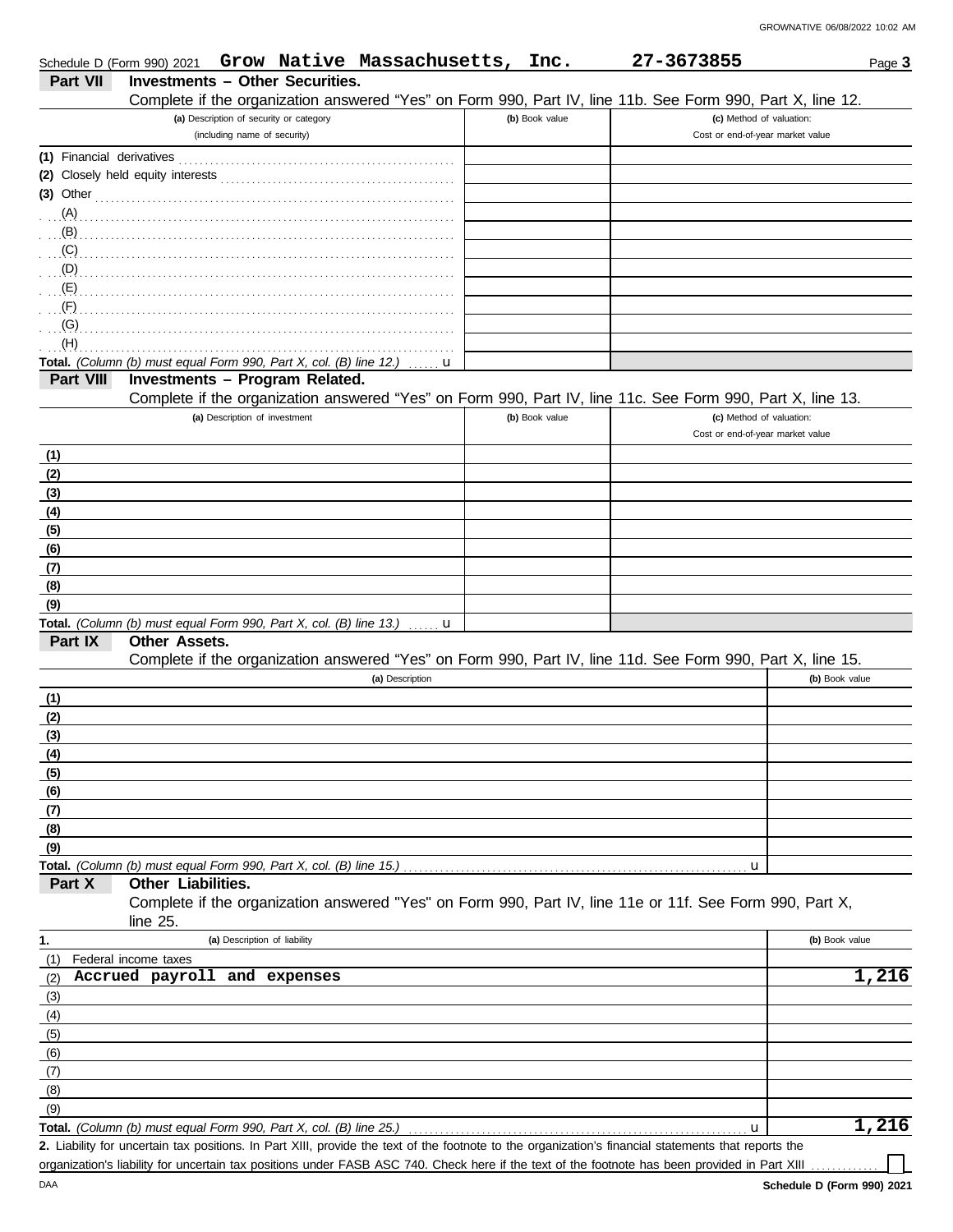| Schedule D (Form 990) 2021 Grow Native Massachusetts, Inc.                                                                                                                                                                         |                | 27-3673855 |              | Page 4  |
|------------------------------------------------------------------------------------------------------------------------------------------------------------------------------------------------------------------------------------|----------------|------------|--------------|---------|
| Reconciliation of Revenue per Audited Financial Statements With Revenue per Return.<br>Part XI                                                                                                                                     |                |            |              |         |
| Complete if the organization answered "Yes" on Form 990, Part IV, line 12a.                                                                                                                                                        |                |            |              |         |
| 1                                                                                                                                                                                                                                  |                |            | $\mathbf{1}$ | 227,179 |
| Amounts included on line 1 but not on Form 990, Part VIII, line 12:<br>2                                                                                                                                                           |                |            |              |         |
|                                                                                                                                                                                                                                    | 2a             |            |              |         |
|                                                                                                                                                                                                                                    | 2 <sub>b</sub> | 2,036      |              |         |
|                                                                                                                                                                                                                                    | 2c             |            |              |         |
|                                                                                                                                                                                                                                    | 2d             |            |              |         |
| e Add lines 2a through 2d (a) and the contract of the Add lines 2a through 2d (a) and the contract of the Add lines 2a through 2d (a) and the contract of the Add lines 2a through 2d (a) and the contract of the Contract of      |                |            | 2e           | 2,036   |
| 3                                                                                                                                                                                                                                  |                |            | 3            | 225,143 |
| Amounts included on Form 990, Part VIII, line 12, but not on line 1:<br>4                                                                                                                                                          |                |            |              |         |
|                                                                                                                                                                                                                                    | 4a             |            |              |         |
|                                                                                                                                                                                                                                    | 4b             |            |              |         |
| c Add lines 4a and 4b <b>contract and 4b</b> and 4b and 4b and 4b and 4b and 4b and 4b and 4b and 4b and 4b and 4b and 4b and 4b and 4b and 4b and 4b and 4b and 4b and 4b and 4b and 4b and 4b and 4b and 4b and 4b and 4b and 4b |                |            | 4с           |         |
|                                                                                                                                                                                                                                    |                |            | 5            | 225,143 |
| Reconciliation of Expenses per Audited Financial Statements With Expenses per Return.<br>Part XII                                                                                                                                  |                |            |              |         |
| Complete if the organization answered "Yes" on Form 990, Part IV, line 12a.                                                                                                                                                        |                |            |              |         |
| 1                                                                                                                                                                                                                                  |                |            | $\mathbf{1}$ | 221,511 |
| Amounts included on line 1 but not on Form 990, Part IX, line 25:<br>2                                                                                                                                                             |                |            |              |         |
| а                                                                                                                                                                                                                                  | 2a             | 2,036      |              |         |
|                                                                                                                                                                                                                                    | 2 <sub>b</sub> |            |              |         |
|                                                                                                                                                                                                                                    | 2c             |            |              |         |
|                                                                                                                                                                                                                                    | 2d             |            |              |         |
|                                                                                                                                                                                                                                    |                |            | 2e           | 2,036   |
|                                                                                                                                                                                                                                    |                |            | 3            | 219,475 |
| Amounts included on Form 990, Part IX, line 25, but not on line 1:<br>4                                                                                                                                                            |                |            |              |         |
|                                                                                                                                                                                                                                    | 4а             |            |              |         |
|                                                                                                                                                                                                                                    | 4b             |            |              |         |
| c Add lines 4a and 4b                                                                                                                                                                                                              |                |            | 4c           |         |
|                                                                                                                                                                                                                                    |                |            | 5            | 219,475 |
| Part XIII Supplemental Information.                                                                                                                                                                                                |                |            |              |         |
| Provide the descriptions required for Part II, lines 3, 5, and 9; Part III, lines 1a and 4; Part IV, lines 1b and 2b; Part V, line 4; Part X, line                                                                                 |                |            |              |         |
| 2; Part XI, lines 2d and 4b; and Part XII, lines 2d and 4b. Also complete this part to provide any additional information.                                                                                                         |                |            |              |         |
|                                                                                                                                                                                                                                    |                |            |              |         |
|                                                                                                                                                                                                                                    |                |            |              |         |
|                                                                                                                                                                                                                                    |                |            |              |         |
|                                                                                                                                                                                                                                    |                |            |              |         |
|                                                                                                                                                                                                                                    |                |            |              |         |
|                                                                                                                                                                                                                                    |                |            |              |         |
|                                                                                                                                                                                                                                    |                |            |              |         |
|                                                                                                                                                                                                                                    |                |            |              |         |
|                                                                                                                                                                                                                                    |                |            |              |         |
|                                                                                                                                                                                                                                    |                |            |              |         |
|                                                                                                                                                                                                                                    |                |            |              |         |
|                                                                                                                                                                                                                                    |                |            |              |         |
|                                                                                                                                                                                                                                    |                |            |              |         |
|                                                                                                                                                                                                                                    |                |            |              |         |
|                                                                                                                                                                                                                                    |                |            |              |         |
|                                                                                                                                                                                                                                    |                |            |              |         |
|                                                                                                                                                                                                                                    |                |            |              |         |
|                                                                                                                                                                                                                                    |                |            |              |         |
|                                                                                                                                                                                                                                    |                |            |              |         |
|                                                                                                                                                                                                                                    |                |            |              |         |
|                                                                                                                                                                                                                                    |                |            |              |         |
|                                                                                                                                                                                                                                    |                |            |              |         |
|                                                                                                                                                                                                                                    |                |            |              |         |
|                                                                                                                                                                                                                                    |                |            |              |         |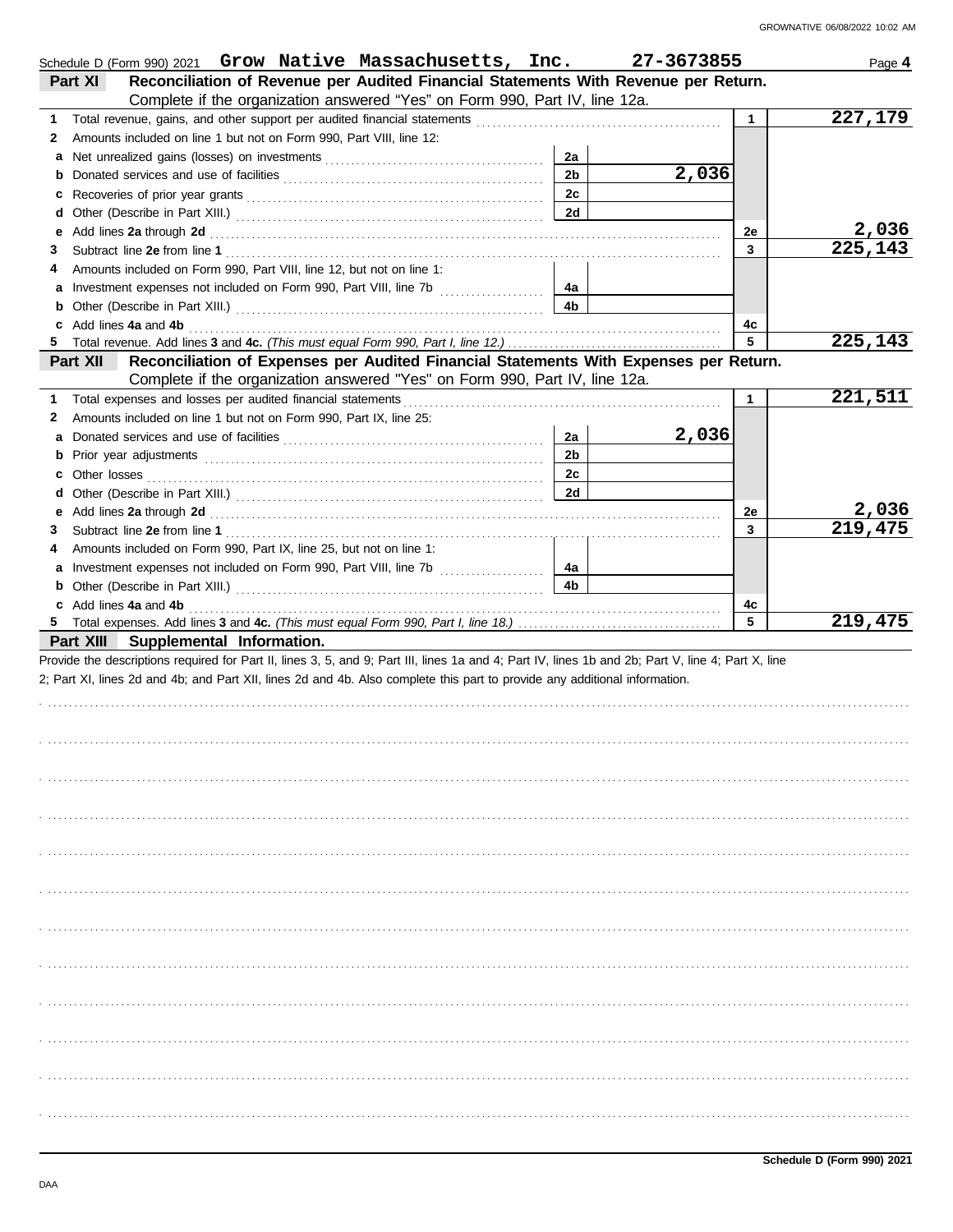|           |  |                                      | Schedule D (Form 990) 2021 Grow Native Massachusetts, Inc. |  | 27-3673855 | Page 5 |
|-----------|--|--------------------------------------|------------------------------------------------------------|--|------------|--------|
| Part XIII |  | Supplemental Information (continued) |                                                            |  |            |        |
|           |  |                                      |                                                            |  |            |        |
|           |  |                                      |                                                            |  |            |        |
|           |  |                                      |                                                            |  |            |        |
|           |  |                                      |                                                            |  |            |        |
|           |  |                                      |                                                            |  |            |        |
|           |  |                                      |                                                            |  |            |        |
|           |  |                                      |                                                            |  |            | .      |
|           |  |                                      |                                                            |  |            |        |
|           |  |                                      |                                                            |  |            |        |
|           |  |                                      |                                                            |  |            |        |
|           |  |                                      |                                                            |  |            |        |
|           |  |                                      |                                                            |  |            |        |
|           |  |                                      |                                                            |  |            |        |
|           |  |                                      |                                                            |  |            |        |
|           |  |                                      |                                                            |  |            |        |
|           |  |                                      |                                                            |  |            |        |
|           |  |                                      |                                                            |  |            |        |
|           |  |                                      |                                                            |  |            |        |
|           |  |                                      |                                                            |  |            |        |
|           |  |                                      |                                                            |  |            |        |
|           |  |                                      |                                                            |  |            |        |
|           |  |                                      |                                                            |  |            |        |
|           |  |                                      |                                                            |  |            |        |
|           |  |                                      |                                                            |  |            |        |
|           |  |                                      |                                                            |  |            |        |
|           |  |                                      |                                                            |  |            |        |
|           |  |                                      |                                                            |  |            |        |
|           |  |                                      |                                                            |  |            |        |
|           |  |                                      |                                                            |  |            |        |
|           |  |                                      |                                                            |  |            |        |
|           |  |                                      |                                                            |  |            |        |
|           |  |                                      |                                                            |  |            |        |
|           |  |                                      |                                                            |  |            |        |
|           |  |                                      |                                                            |  |            |        |
|           |  |                                      |                                                            |  |            |        |
|           |  |                                      |                                                            |  |            |        |
|           |  |                                      |                                                            |  |            |        |
|           |  |                                      |                                                            |  |            |        |
|           |  |                                      |                                                            |  |            |        |
|           |  |                                      |                                                            |  |            |        |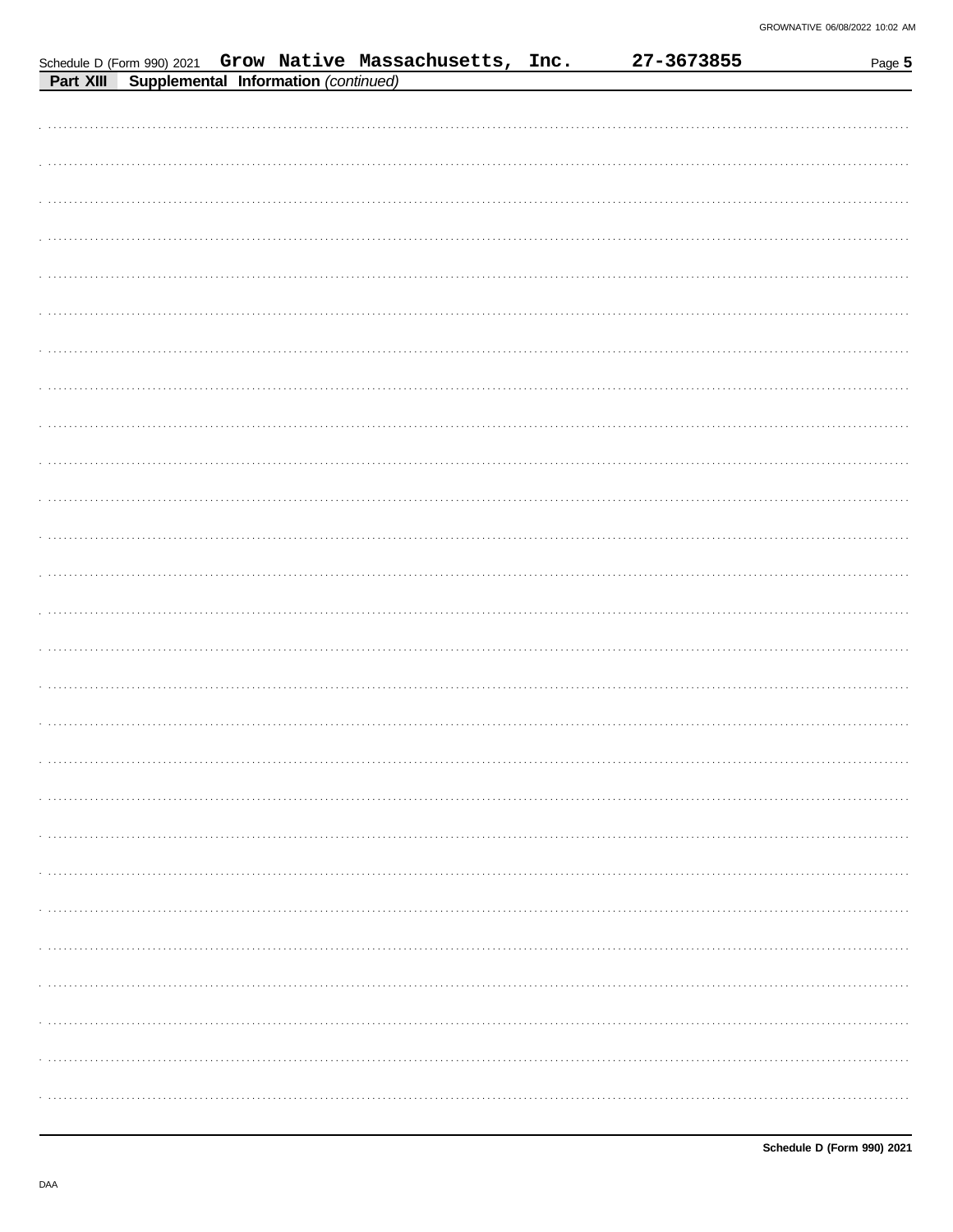| <b>SCHEDULE O</b> |  |
|-------------------|--|
| (Form 990)        |  |

Department of the Treasury Internal Revenue Service Name of the organization

### Supplemental Information to Form 990 or 990-EZ

Complete to provide information for responses to specific questions on Form 990 or 990-EZ or to provide any additional information.

u Attach to Form 990 or Form 990-EZ. u Go to www.irs.gov/Form990 for the latest information.



Employer identification number

27-3673855

OMB No 1545-0047

Grow Native Massachusetts, Inc.

Form 990 - Organization's Mission or Most Significant Activities We inspire people to action across the Commonwealth, on behalf of native plants and the diversity of life they support. We believe that conservation and stewardship begin at home, and that our individual actions have an important impact on the world around us. From that framework, we can build neighborhoods and communities that work together, with a view of the ecosystem as "our shared commons," worthy of care by all, so that we can protect the richness of life, both locally and globally.

Form 990, Part I, Line  $6$ 

Volunteers assist the Organization with inventory, organizing and distributing plants at the annual Native Plant Sale, prep and plant the sites for the annual Ecology Challenge.

Form 990, Part III, Line 4a - First Accomplishment

Evenings with Experts - Free public lecture series featuring experts on native plant landscapes and ecological land stewardship. These events are free and open to all. Videos are created of these lectures and are posted on our website. Combined, these lectures and videos reach over 1,500 people each year.

Native Plant Sale - Once a year, we work with different nurseries to offer more than 130 species of native plants to the public. This encourages the public to buy native plants and helps build a stronger demand for natives within the nursery industry, promoting an ecological shift in